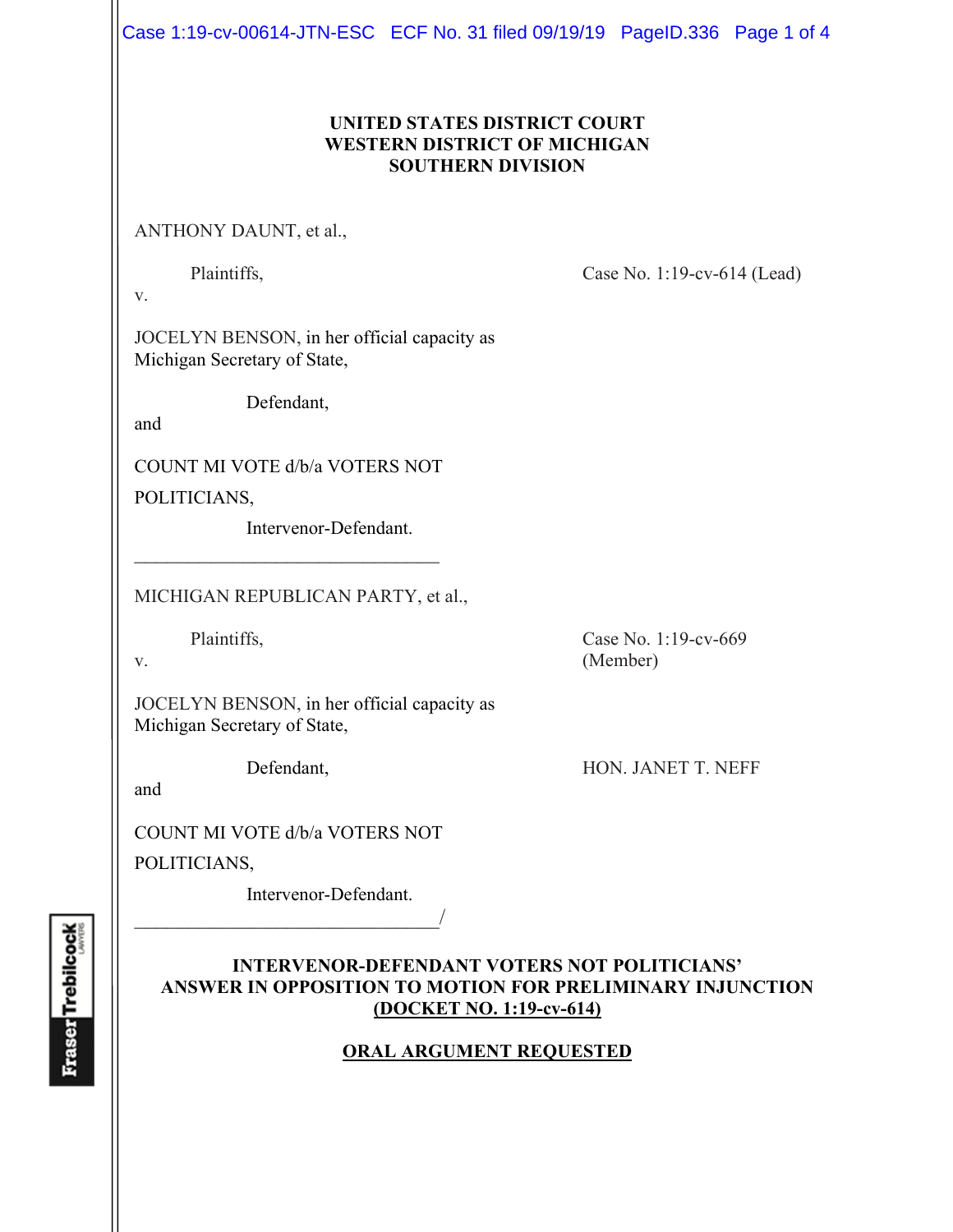NOW COMES Intervenor-Defendant Count MI Vote, d/b/a Voters Not Politicians ("Voters Not Politicians"), a Michigan non-profit corporation, by and through its attorneys, Fraser Trebilcock Davis & Dunlap, P.C. and the Campaign Legal Center, answering Plaintiffs' Motion for Preliminary Injunction in *Anthony Daunt, et al. v Jocelyn Benson, et al.* (Docket No. 1:19-cv-614) as follows:

1. Voters Not Politicians acknowledges that there are only legal questions at issue in this matter, and that the Court may properly consolidate the hearing of Plaintiffs' Motion for Preliminary Injunction with the Court's adjudication of the merits pursuant to Fed. R. Civ. P.  $65(a)(2)$ .

2. As discussed in the accompanying brief, and for all of the reasons stated therein, Voters Not Politicians contends that Plaintiffs' motion has not established any of the required criteria for a grant of preliminary injunctive relief in this matter.

WHEREFORE, Intervenor-Defendant Count MI Vote, d/b/a Voters Not Politicians, respectfully requests that Plaintiffs' Motion for Preliminary Injunction be denied.

*Respectfully submitted*,

 Fraser Trebilcock Davis & Dunlap, P.C. Attorneys for Intervenor-Defendant Count MI Vote, d/b/a Voters Not Politicians

Dated: September 19, 2019 By: /s/ Graham K. Crabtree

Peter D. Houk (P15155) Graham K. Crabtree (P31590) Jonathan E. Raven (P25390) Ryan K. Kauffman (P65357) 124 W. Allegan, Suite 1000 Lansing, Michigan 48933 (517) 482-5800

**Fraser** Trebilcock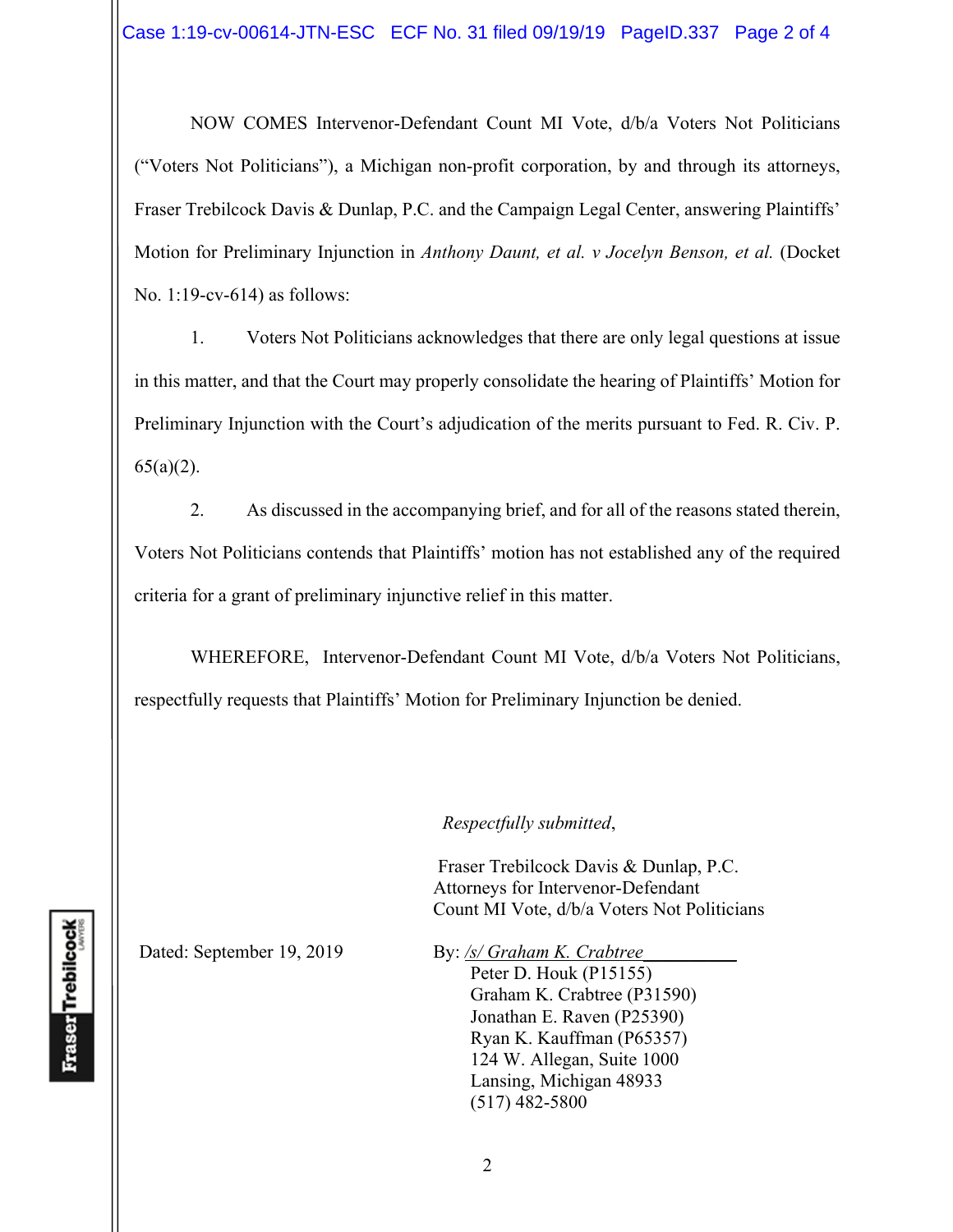Case 1:19-cv-00614-JTN-ESC ECF No. 31 filed 09/19/19 PageID.338 Page 3 of 4

and and state of the state of the state of the state of the state of the state of the state of the state of the state of the state of the state of the state of the state of the state of the state of the state of the state

 Paul M. Smith Mark Gaber Campaign Legal Center  $1101 \, 14<sup>th</sup>$  Street N.W., Suite 400 Washington D.C. 20005

> Annabelle Harless 73 W. Monroe Street, Suite 302 Chicago, Illinois 60603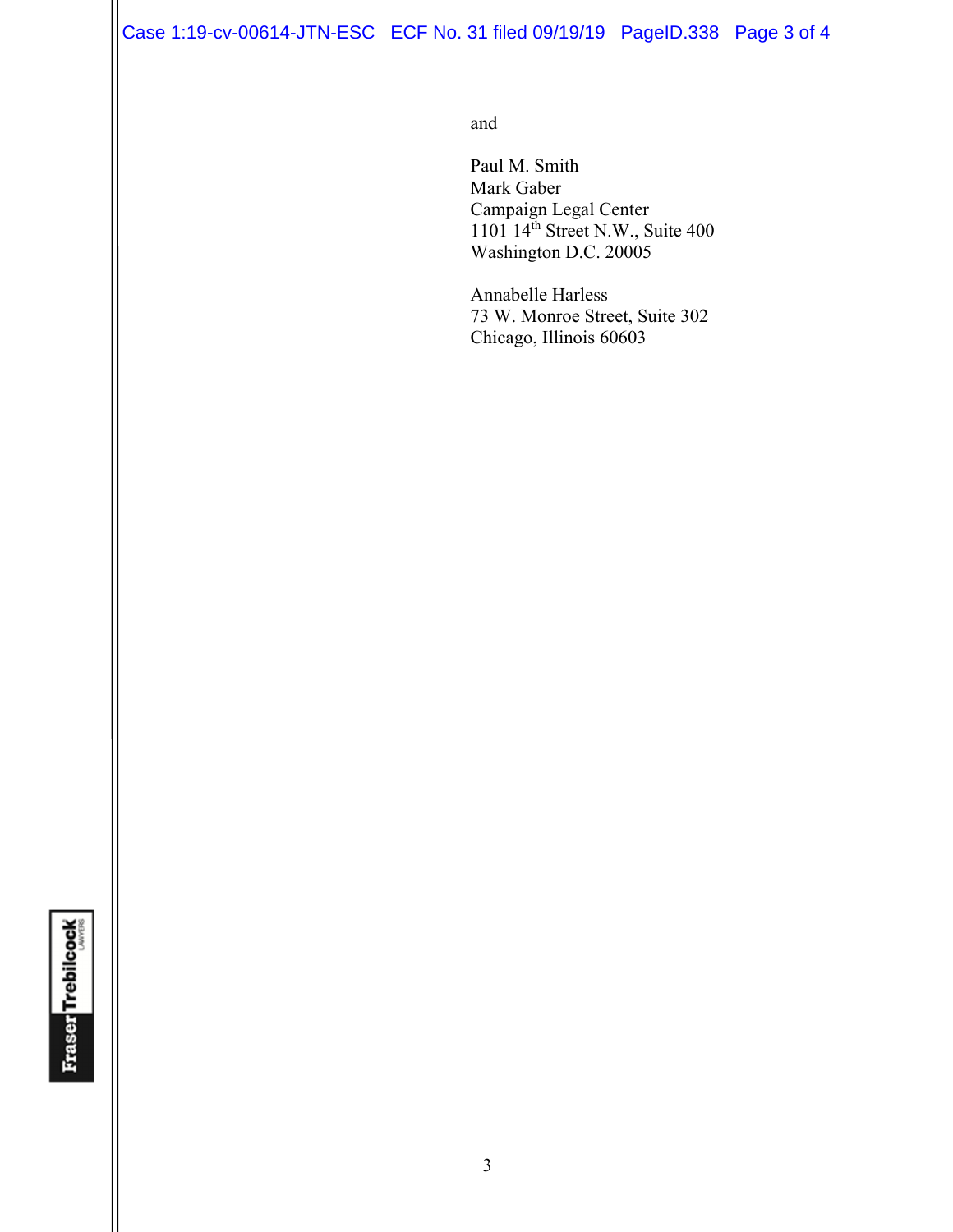Case 1:19-cv-00614-JTN-ESC ECF No. 31 filed 09/19/19 PageID.339 Page 4 of 4

### **CERTIFICATE OF SERVICE**

I hereby certify that on September 19, 2019, I electronically filed the foregoing paper with the Clerk of the Court using the ECF system which will send notification of such filing to the attorneys of record.

*Respectfully submitted*,

**FRASER TREBILCOCK DAVIS & DUNLAP, P.C.** Attorneys for Intervenor-Defendant Count MI Vote d/b/a Voters Not Politicians

Dated: September 19, 2019 By: /s/ Graham K. Crabtree

Graham K. Crabtree (P31590) 124 W. Allegan, Suite 1000 Lansing, Michigan 48933 (517) 482-5800

**Fraser Trebilcock**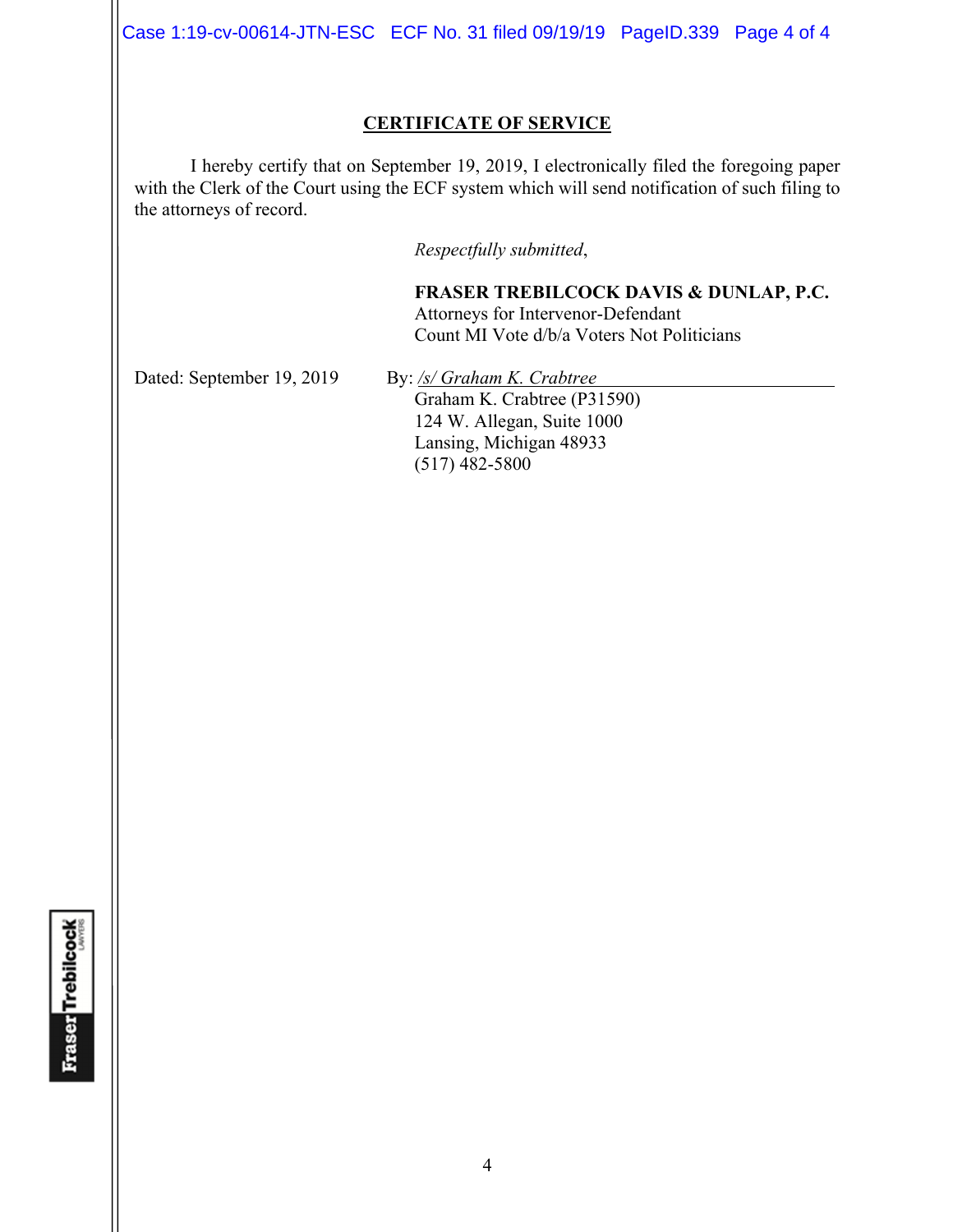Case 1:19-cv-00614-JTN-ESC ECF No. 32 filed 09/19/19 PageID.340 Page 1 of 45

# **UNITED STATES DISTRICT COURT WESTERN DISTRICT OF MICHIGAN SOUTHERN DIVISION**

ANTHONY DAUNT, et al.,

Plaintiffs, Case No. 1:19-cv-614 (Lead)

v.

JOCELYN BENSON, in her official capacity as Michigan Secretary of State,

Defendant,

and

COUNT MI VOTE d/b/a VOTERS NOT

 $\mathcal{L}_\text{max}$  , where  $\mathcal{L}_\text{max}$  , we have the set of  $\mathcal{L}_\text{max}$ 

POLITICIANS,

Intervenor-Defendant.

MICHIGAN REPUBLICAN PARTY, et al.,

JOCELYN BENSON, in her official capacity as Michigan Secretary of State,

and

COUNT MI VOTE d/b/a VOTERS NOT

 $\overline{\phantom{a}}$ 

POLITICIANS,

Intervenor-Defendant.

# **INTERVENOR-DEFENDANT VOTERS NOT POLITICIANS' BRIEF IN OPPOSITION TO MOTION FOR PRELIMINARY INJUNCTION (DOCKET NO. 1:19-cv-614)**

# **ORAL ARGUMENT REQUESTED**

**Fraser Trebilcock** 

Plaintiffs, Case No. 1:19-cv-669 v. (Member)

Defendant, HON. JANET T. NEFF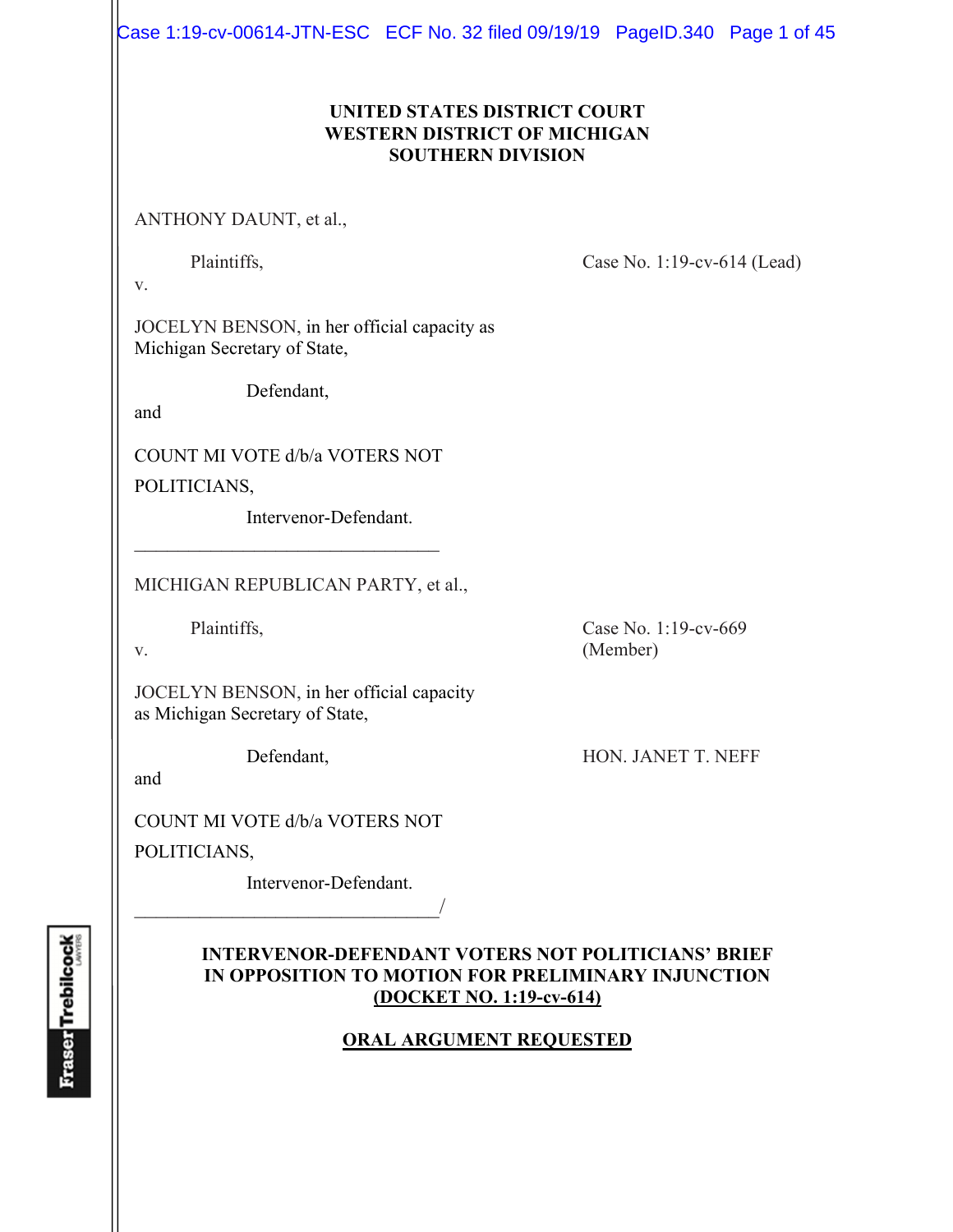Case 1:19-cv-00614-JTN-ESC ECF No. 32 filed 09/19/19 PageID.341 Page 2 of 45

### **INTERVENOR-DEFENDANT VOTERS NOT POLITICIANS' BRIEF IN OPPOSITION TO MOTION FOR PRELIMINARY INJUNCTION (DOCKET NO. 1:19-cv-614)**

#### **ORAL ARGUMENT REQUESTED**

*Respectfully submitted,* 

**Fraser Trebilcock Davis & Dunlap, P.C.**  Peter D. Houk (P15155) Graham K. Crabtree (P31590) Jonathan E. Raven (P25390) Ryan K. Kauffman (P65357) Attorneys for Intervenor Defendant Count MI Vote, d/b/a Voters Not Politicians 124 W. Allegan, Suite 1000 Lansing, Michigan 48933 (517) 482-5800

and

Paul M. Smith Mark Gaber Campaign Legal Center 1101 14th Street N.W., Suite 400 Washington D.C. 20005

Annabelle Harless Campaign Legal Center 73 W. Monroe Street, Suite 302 Chicago, Illinois 60603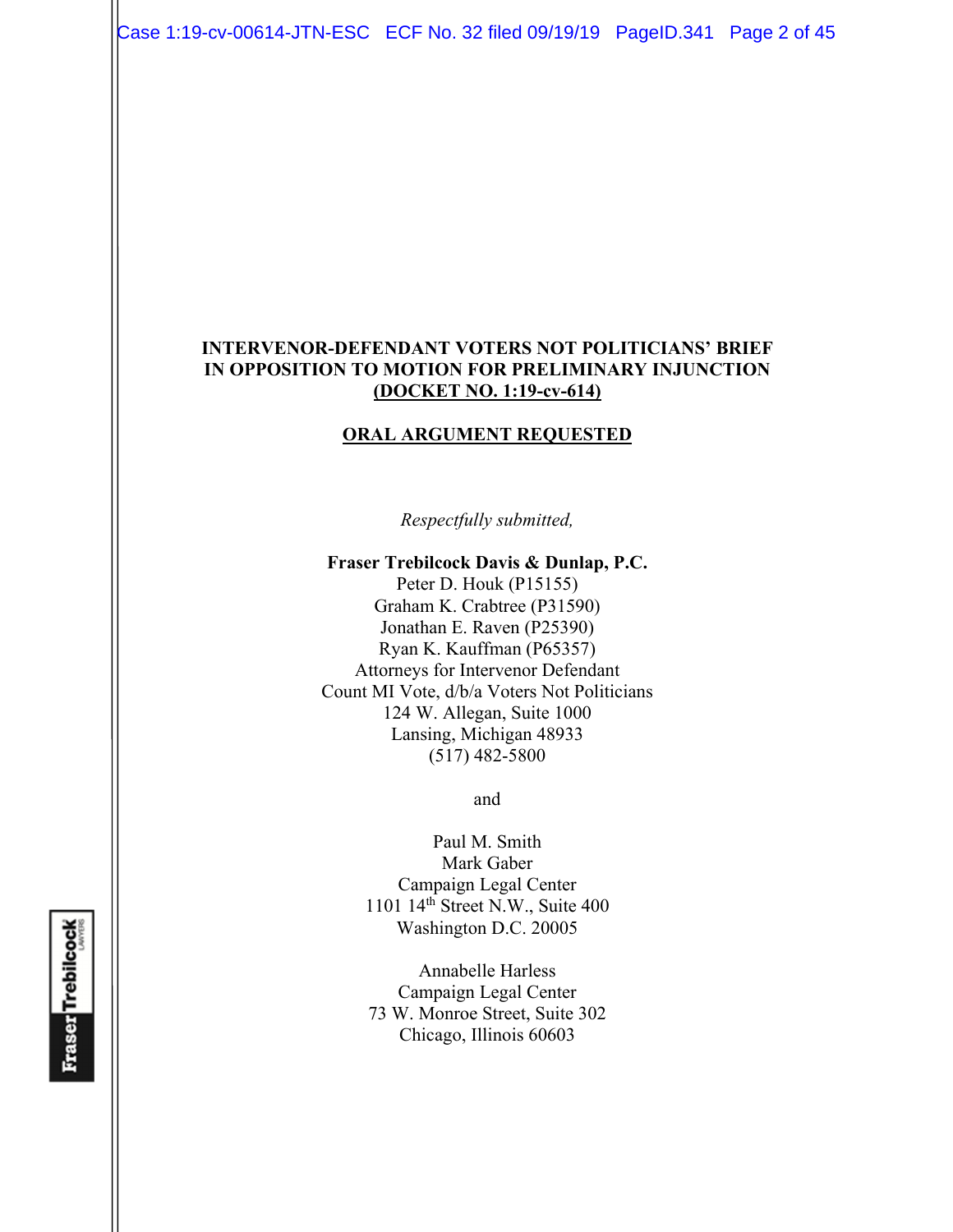Case 1:19-cv-00614-JTN-ESC ECF No. 32 filed 09/19/19 PageID.342 Page 3 of 45

# **TABLE OF CONTENTS**

| I.  |           | PLAINTIFFS' REQUEST FOR PRELIMINARY INJUNCTIVE                                                                                                                         |
|-----|-----------|------------------------------------------------------------------------------------------------------------------------------------------------------------------------|
| II. |           | PLAINTIFFS CANNOT SATISFY THE REQUIREMENTS FOR<br>ISSUANCE OF PRELIMINARY INJUNCTIVE RELIEF 11                                                                         |
|     | A.        | THE REQUIRED CRITERIA FOR ISSUANCE OF                                                                                                                                  |
|     | <b>B.</b> | THE PLAINTIFFS CANNOT ESTABLISH A STRONG<br>LIKELIHOOD OF SUCCESS ON THE MERITS 12                                                                                     |
|     | 1)        | THE PLAINTIFFS HAVE NOT SHOWN THAT THEY<br>ARE BEING DENIED THEIR RIGHTS OF FREE<br>SPEECH AND ASSOCIATION OR THEIR RIGHT TO<br>PETITION THE GOVERNMENT GUARANTEED     |
|     |           | MICHIGAN HAS A CONSTITUTIONAL RIGHT TO<br>STRUCTURE ITS GOVERNMENT, AND THE<br>COMMISSION'S MEMBERSHIP QUALIFICATIONS<br>WERE PROPERLY APPROVED BY ITS CITIZENS IN     |
|     |           | PLAINTIFFS HAVE NO FIRST AMENDMENT<br>INTEREST IN MEMBERSHIP ON THE                                                                                                    |
|     |           | MICHIGAN HAS A COMPELLING<br>GOVERNMENTAL INTEREST IN ENFORCING THE<br>COMMISSION'S MEMBERSHIP QUALIFICATIONS.                                                         |
|     | 2)        | THE PLAINTIFFS HAVE NOT SHOWN A DENIAL<br>OF THEIR RIGHT TO EQUAL PROTECTION OF THE<br>LAW GUARANTEED UNDER THE<br><b>EQUAL</b><br>PROTECTION CLAUSE OF THE FOURTEENTH |
|     | 3)        | THE<br>PLAINTIFFS HAVE ERRONEOUSLY<br>IGNORED THE EXISTENCE AND EFFECT OF THE                                                                                          |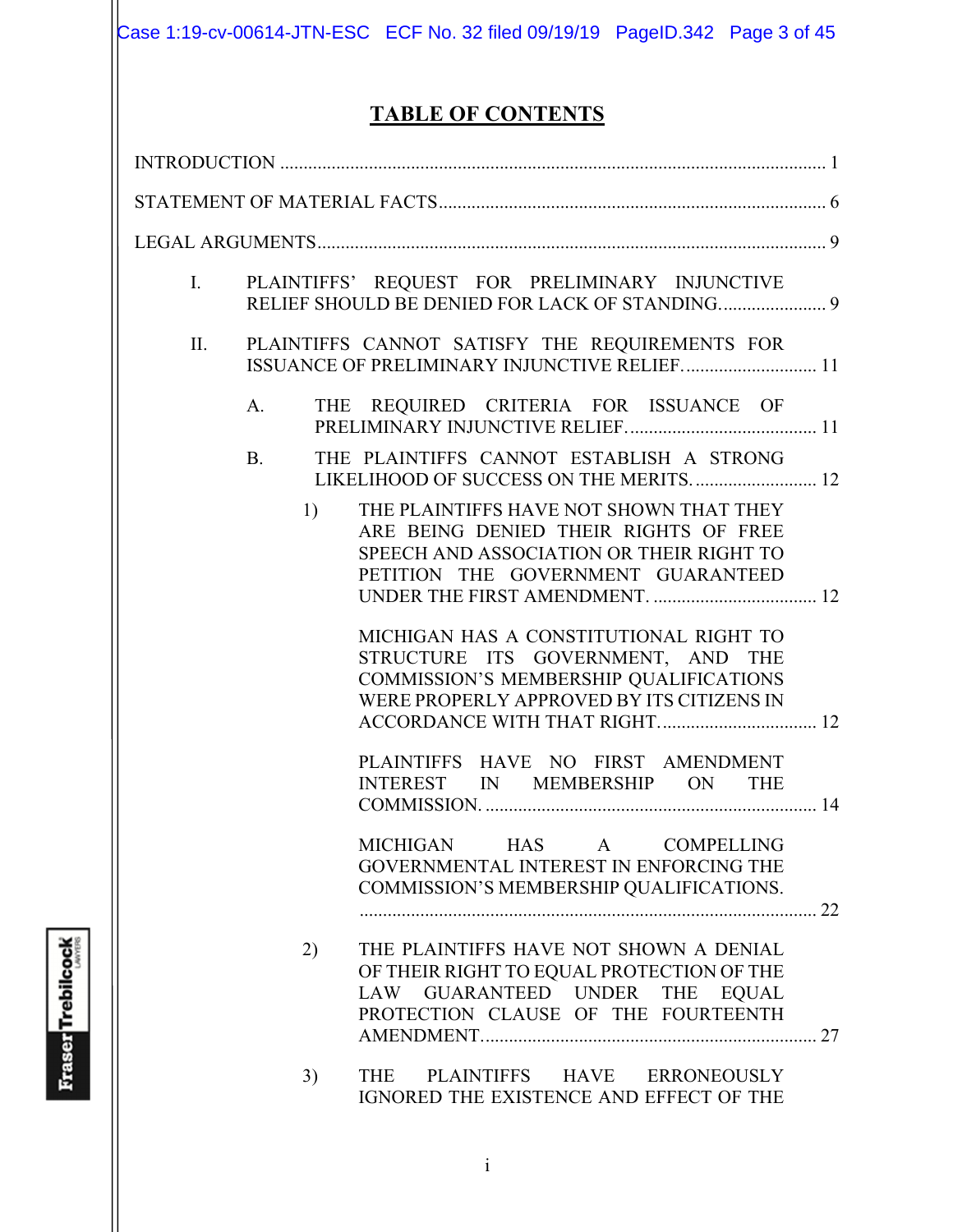Case 1:19-cv-00614-JTN-ESC ECF No. 32 filed 09/19/19 PageID.343 Page 4 of 45

|                 | SEVERABILITY CLAUSE NOW INCLUDED IN                                                                                                                                                                                                                                                                            |    |
|-----------------|----------------------------------------------------------------------------------------------------------------------------------------------------------------------------------------------------------------------------------------------------------------------------------------------------------------|----|
| $\mathcal{C}$ . | THE PLAINTIFFS HAVE NOT SHOWN THAT THEY<br>WILL SUFFER IRREPARABLE HARM ABSENT A                                                                                                                                                                                                                               |    |
| D.              | ISSUANCE OF THE REQUESTED PRELIMINARY<br>INJUNCTIVE RELIEF WOULD CAUSE SUBSTANTIAL<br>HARM TO THE RIGHTS THAT MICHIGAN'S CITIZENS<br>HAVE RESERVED FOR THEMSELVES BY THEIR<br>OVERWHELMING APPROVAL OF THE CHALLENGED<br>CONSTITUTIONAL PROVISIONS, AND THUS, THE<br>PUBLIC INTEREST WOULD BE ILL SERVED BY AN |    |
|                 |                                                                                                                                                                                                                                                                                                                | 35 |
|                 |                                                                                                                                                                                                                                                                                                                |    |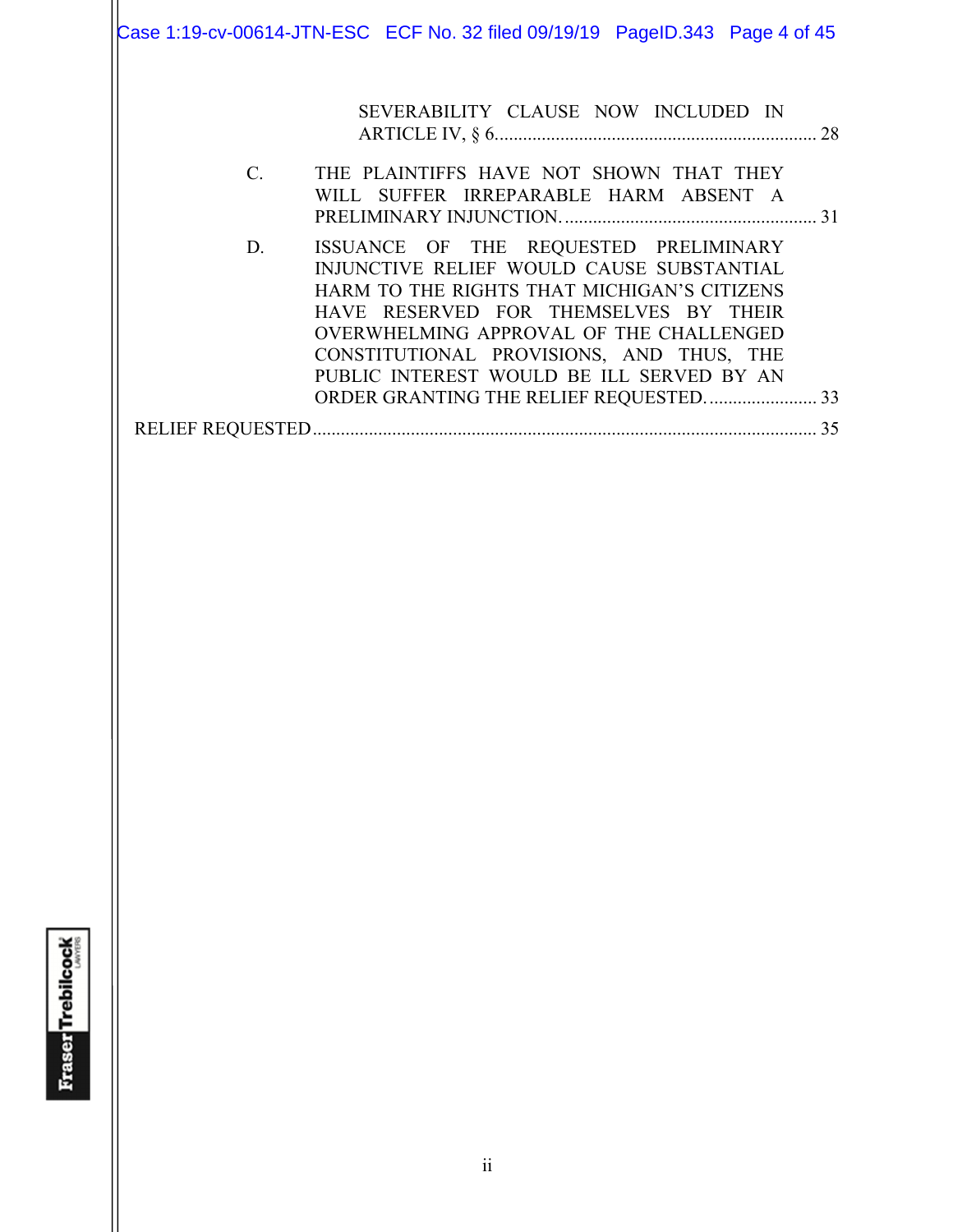Case 1:19-cv-00614-JTN-ESC ECF No. 32 filed 09/19/19 PageID.344 Page 5 of 45

# **INDEX OF AUTHORITIES**

# **Cases**

| Apex Tool Group, Inc. v. Wessels, 119 F. Supp. 3d 599 (E.D. Mich. 2015) 11               |
|------------------------------------------------------------------------------------------|
| Apportionment of State Legislature, 413 Mich 96; 321 NW2d 565 (1982)  30                 |
| Ariz. State Legislature v. Ariz. Indep. Redistricting Comm'n, 135 S.Ct. 2652; 192        |
|                                                                                          |
|                                                                                          |
| Branti v. Finkel, 445 U.S. 507; 100 S.Ct. 1287; 63 L.Ed2d 574 (1980) 19, 20              |
| Broadrick v. Oklahoma, 413 U.S. 601; 98 S.Ct. 2908; 37 L.Ed.2d 830 (1973)  25            |
|                                                                                          |
|                                                                                          |
| Citizens Protecting Michigan's Constitution v. Secretary of State, 324 Mich. App. 561;   |
|                                                                                          |
| Davis v. Detroit Public Schools Community District, 899 F.3d 437 (6th Cir. 2018)  10     |
| Elrod v. Burns, 427 U.S. 347; 96 S.Ct 2673; 49 L.Ed.2d 547 (1976)  18, 19, 21            |
| First Nat'l Bank of Boston v. Bellotti, 435 U.S. 765; 98 S.Ct. 1407; 55 L.Ed.2d 707      |
|                                                                                          |
| Gregory v. Ashcroft, 501 U.S. 452, 463; 111 S.Ct. 2395; 115 L.Ed2d 410 (1991) 12, 13, 28 |
| In re Apportionment of State Legislature - 1982, 413 Mich. 96; 321 N.W.2d 565 (1982)     |
|                                                                                          |
| League of Women Voters v. Jocelyn Benson, 373 F. Supp 3d 867 (E.D. Mich. 2019) 3         |
| Lucas v. Forty-Fourth General Assembly, 377 U.S. 713; 84 S.Ct. 1459; 12 L.Ed.2d 632      |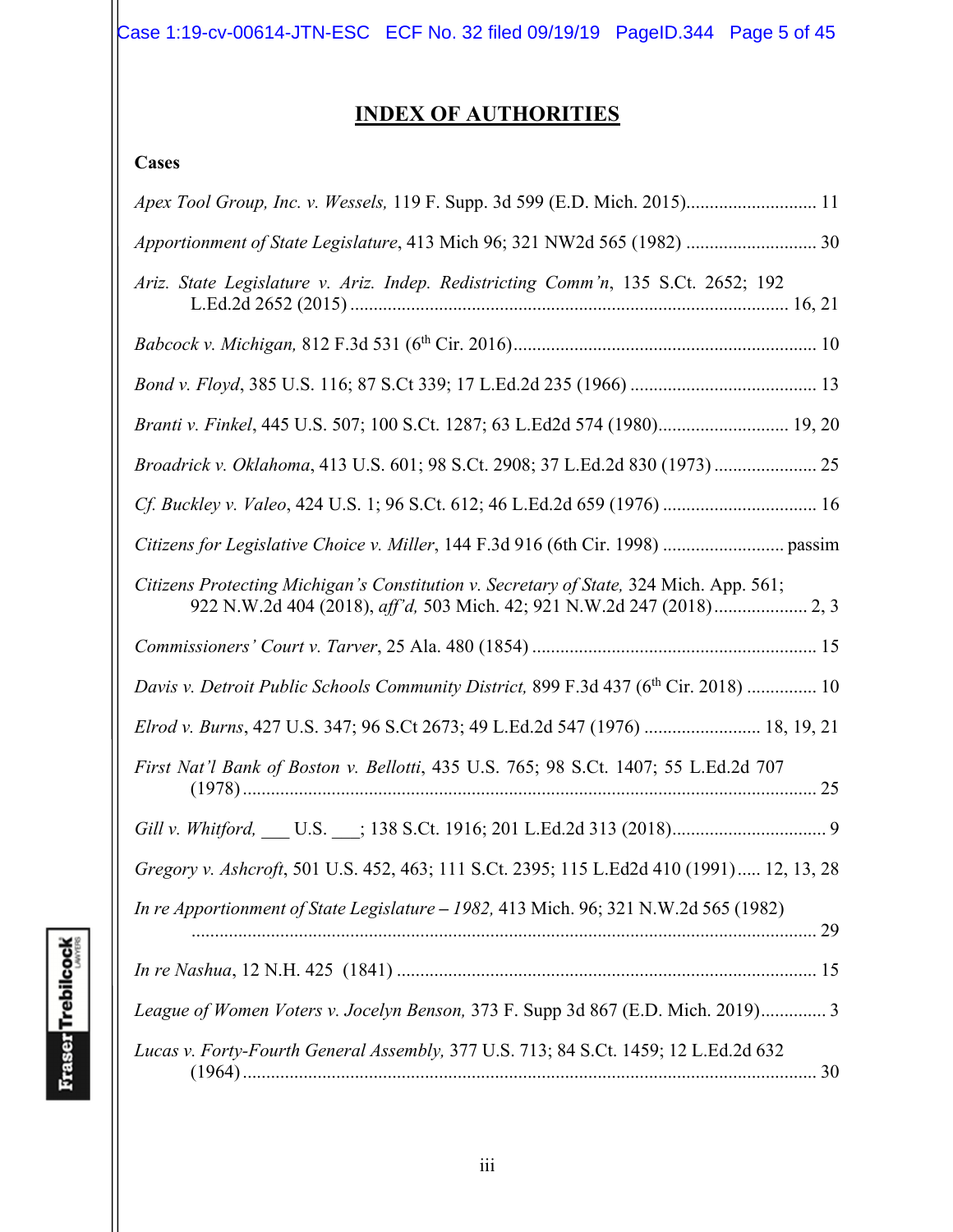| Lujan v Defenders of Wildlife, 504 U.S. 555, 560-561; 112 S.Ct. 2130; 119 L.Ed2d 351         |
|----------------------------------------------------------------------------------------------|
| McDaniel v. Paty, 435 U.S. 618; 98 S.Ct.1322; 55 L.Ed.2d 593 (1978) 13                       |
| Molina-Crespo v. U.S. Merit Systems Protection Bd., 547 F.3d 651 (6th Cir. 2008) 25          |
|                                                                                              |
|                                                                                              |
|                                                                                              |
|                                                                                              |
| Nevada Commission on Ethics v. Carrigan, 564 U.S. 117; 131 S.Ct. 2343; 180 L.Ed.2d           |
| Northeast Ohio Coalition for Homeless and Service Employees Intern. Union, Local             |
|                                                                                              |
| Paw Paw Wine Dist., Inc. v. Joseph E. Seagram & Sons, Inc., 603 F. Supp. 398 (W.D.           |
| Pickering v. Bd. of Educ., 391 U.S. 563; 88 S.Ct. 1731; 20 L.Ed2d 811 (1968) 26              |
| Printz v. United States, 521 U.S. 898; 117 S.Ct. 2365; 138 L.Ed.2d 914 (1997) 14             |
| Republican Party of Minn. v. White, 536 U.S. 765; 122 S.Ct. 2528; 153 L.Ed.2d 694            |
|                                                                                              |
| Rucho v. Common Cause, __ U.S.__; 139 S.Ct. 2484; 2014 L.Ed2d 931 (2019)  21                 |
| Rutan v. Republican Party of Ill., 497 U.S. 62; 110 S.Ct. 2729; 111 L.Ed.2d 52 (1990) 18, 19 |
|                                                                                              |
| Shirvell v. Dep't of Atty. Gen., 308 Mich. App. 702; 866 N.W. 2d 478 (2015)                  |
|                                                                                              |
|                                                                                              |
| Summit County Democratic Central and Executive Committee v. Blackwell, 388 F.3d              |
|                                                                                              |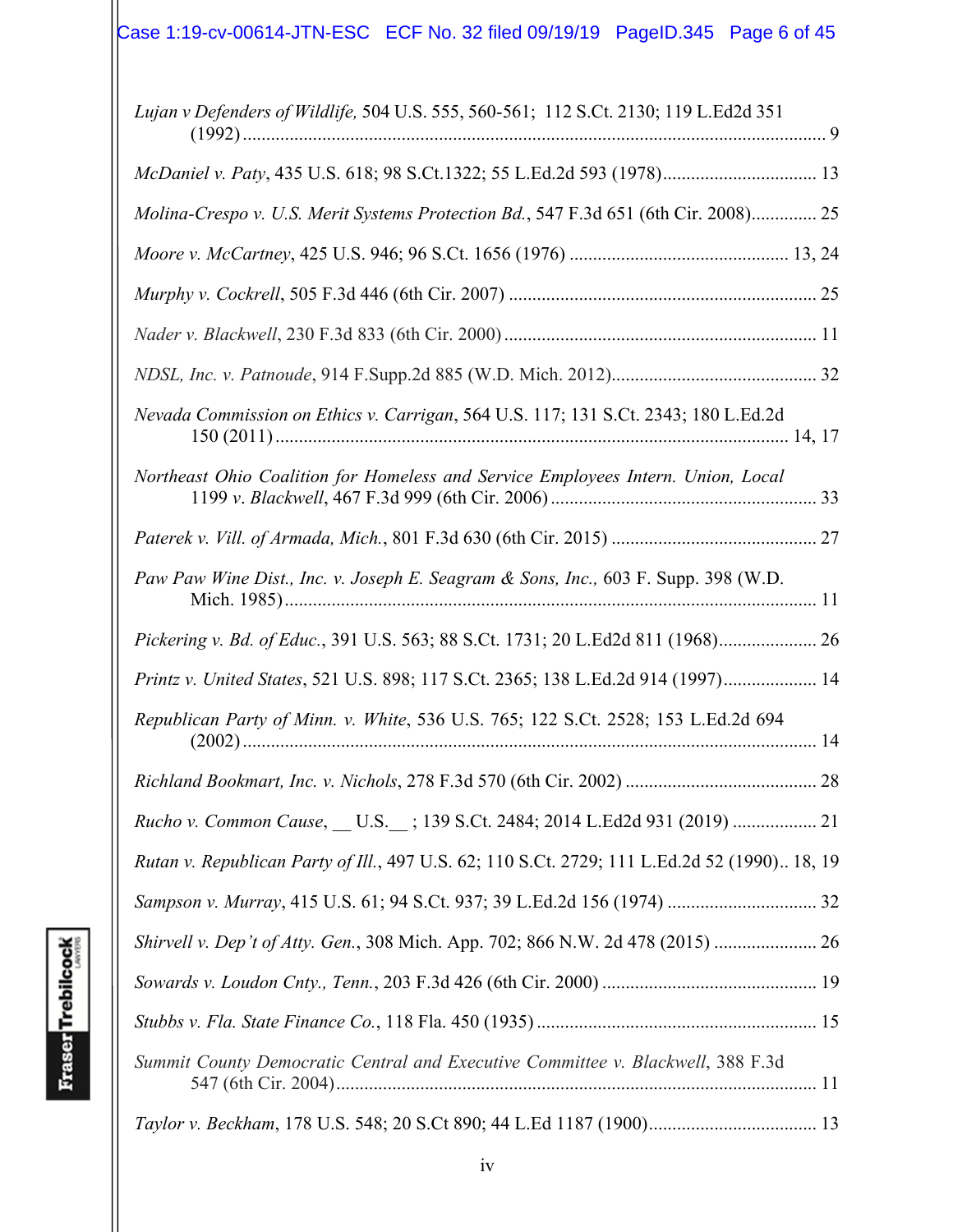| Case 1:19-cv-00614-JTN-ESC ECF No. 32 filed 09/19/19  PageID.346  Page 7 of 45 |  |  |
|--------------------------------------------------------------------------------|--|--|
|                                                                                |  |  |

| U.S. Civil Serv. Comm'n v. Nat'l Ass'n of Letter Carriers AFL-CIO, 413 U.S. 548; 93  |  |
|--------------------------------------------------------------------------------------|--|
|                                                                                      |  |
| Vermont Agency of Natural Resources v. United States, ex rel. Stevens, 529 U.S. 765; |  |
|                                                                                      |  |
| Williamson v. Lee Optical of Okla. Inc., 348 U.S. 483; 75 S.Ct. 461; 99 L.Ed2d 563   |  |
| <b>Statutes</b>                                                                      |  |
|                                                                                      |  |

# **Other Authorities**

| A Manual of Parliamentary Practice of the Use of the Senate of the United States 31 |  |
|-------------------------------------------------------------------------------------|--|
|                                                                                     |  |

|  |  |  |  | Board of State Canvassers, <i>Official Ballot Wording approved by the Board of State</i> |  |
|--|--|--|--|------------------------------------------------------------------------------------------|--|
|  |  |  |  | Canvassers August 30, 2018 Voters Not Politicians (2019),                                |  |
|  |  |  |  | https://www.michigan.gov/documents/so/Official Ballot Wording Prop 1802                  |  |
|  |  |  |  |                                                                                          |  |

# **Constitutional Provisions**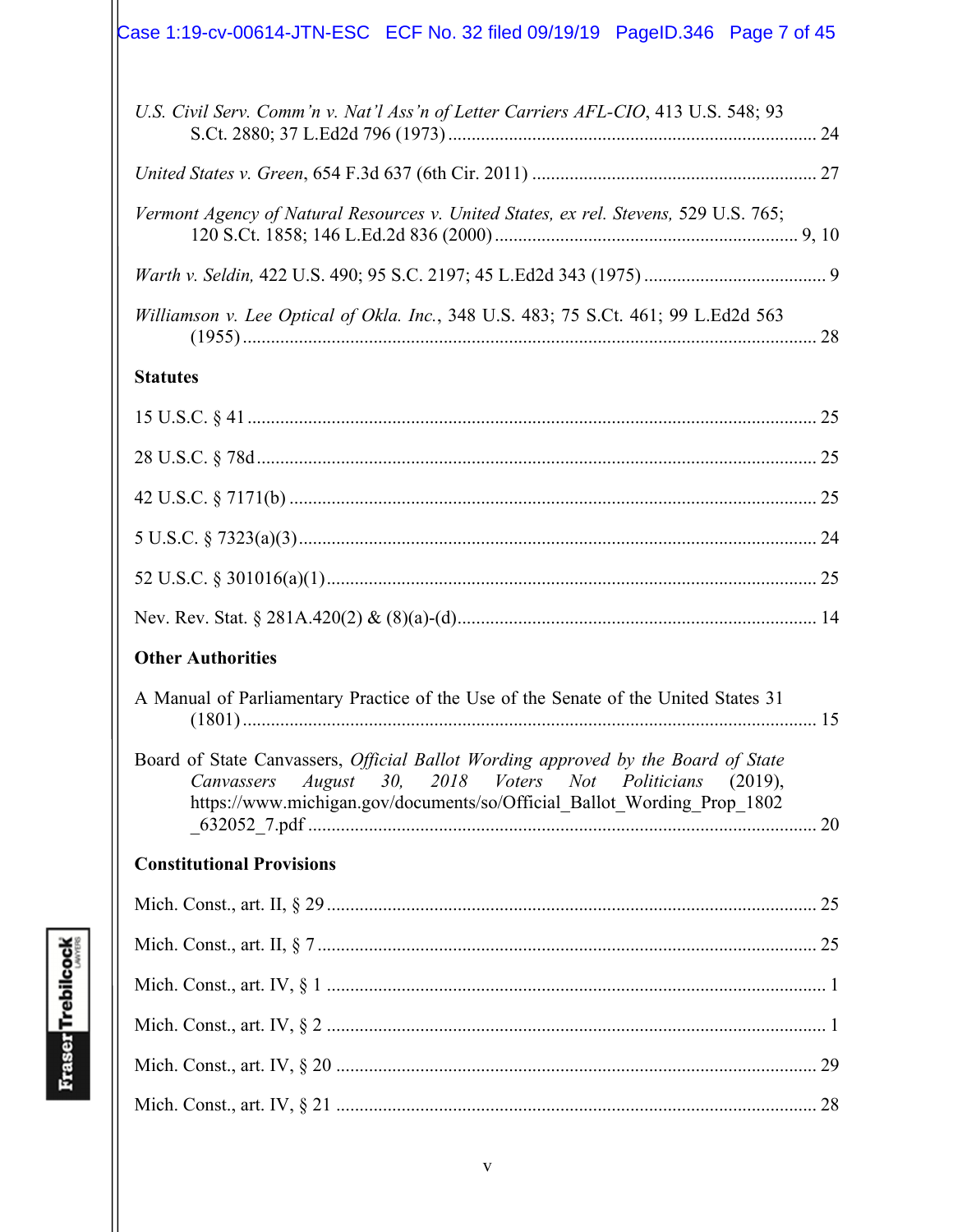# Case 1:19-cv-00614-JTN-ESC ECF No. 32 filed 09/19/19 PageID.347 Page 8 of 45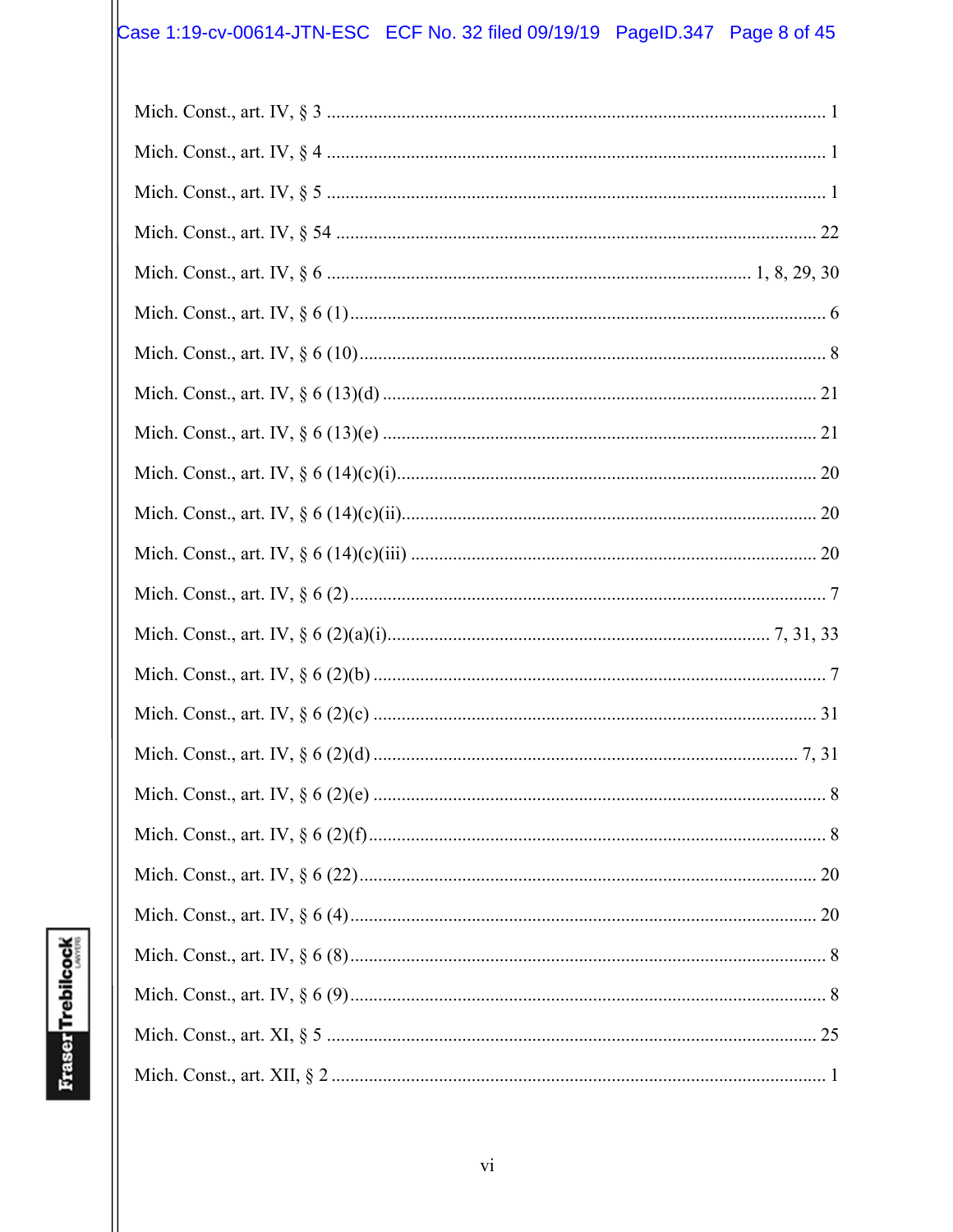### **INTRODUCTION**

As stated in their Complaint for Declaratory and Injunctive Relief, the Plaintiffs seek a declaratory ruling that they are being denied their rights of free speech and association and their right to petition the government guaranteed under the First Amendment, and their right to equal protection of the law guaranteed under the Fourteenth Amendment, by the constitutional qualifications for appointment to serve as a member of the new Independent Citizens Redistricting Commission created by the voters' approval of Proposal 18-2 in the last general election. In their Complaint and the Declarations accompanying their pending Motion for Preliminary Injunction, Plaintiffs have expressed a desire to serve on the new Commission and represented that they would apply to do so but-for the challenged restrictions, yet they ask this Court to invalidate the Commission on which they purportedly wish to serve, thus rendering it a nullity. Intervenor-Defendant Count MI Vote, d/b/a Voters Not Politicians ("Voters Not Politicians" or "VNP") was the sponsor of Proposal 18-2 and is therefore intensely interested in defending the new Independent Citizens Redistricting Commission against the constitutional challenges presented in Plaintiffs' Complaint.

VNP's proposal was presented by an initiative petition for amendment of the Michigan Constitution pursuant to Mich. Const. Article XII, § 2. As approved by 61% of the voters in November, it has amended Sections 1 through 6 of Article IV , pertaining to the legislative branch, and corresponding sections of Articles V and VI, pertaining to the executive and judicial branches. The purpose of the now adopted amendment was to create an Independent Citizens Redistricting Commission (the "Commission") for state legislative and congressional districts as a permanent commission in the legislative branch **–** a commission which will now have exclusive authority to develop and establish redistricting plans for the state House of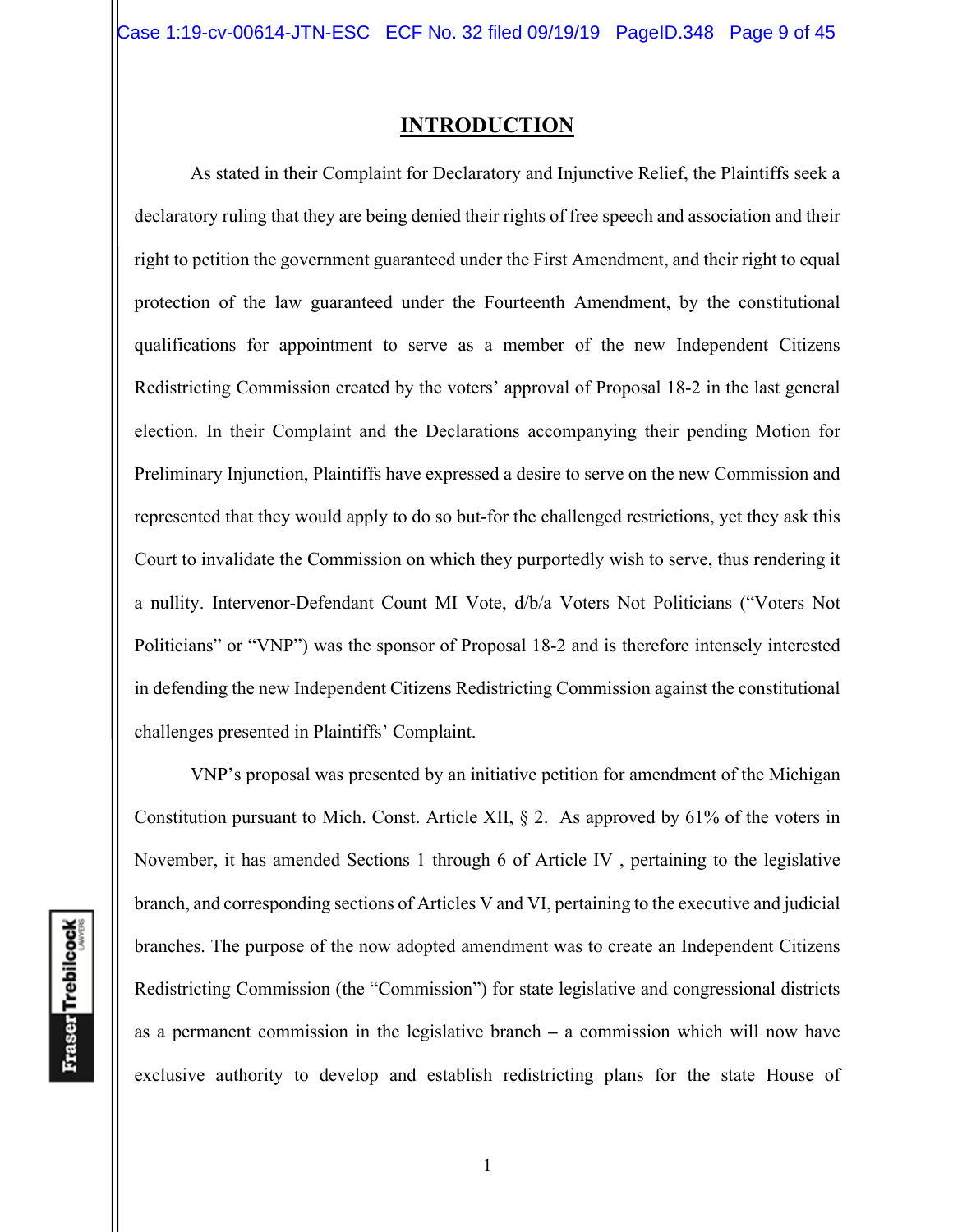Representatives and Senate districts and Michigan's congressional districts. As the Michigan Court of Appeals explained in its Opinion approving submission of VNP's proposal to the voters, the proposed constitutional amendment was offered to remedy the widely-perceived abuses associated with partisan gerrymandering of state legislative and congressional election districts by the establishment of new constitutionally mandated procedures designed to ensure that the redistricting process can no longer be dominated by one political party. *See, Citizens Protecting Michigan's Constitution v. Secretary of State,* 324 Mich. App. 561, 569; 922 N.W.2d 404 (2018), *aff'd,* 503 Mich. 42; 921 N.W.2d 247 (2018).

It is appropriate to note at the outset the glaring inconsistency between Plaintiffs' arguments regarding the alleged constitutional deficiencies and the relief sought in this matter because that inconsistency shows Plaintiffs' lawsuit for what it really is. Plaintiffs have represented to the Court that they wish to serve on the newly created Commission, but are prevented from doing so by the specified criteria which eliminate them from eligibility for service, the enforcement of which has been claimed to improperly infringe their constitutional rights under the First Amendment and the Equal Protection Clause of the Fourteenth Amendment. But having made those claims, ostensibly based upon the denial of their opportunity to serve on the Commission, they have requested that the operation of the new Commission be enjoined in its entirety, based upon their additional claim that the challenged restrictions are non-severable **–** an argument which is clearly contrary to the plain language of the severability clause included in the new constitutional language.

Plaintiffs' prayer for relief provides convincing proof that they are not really motivated by a desire to serve on the Commission or aggrieved by their exclusion from eligibility for that service at all **–** that it is instead their desire to thwart the implementation of the new Commission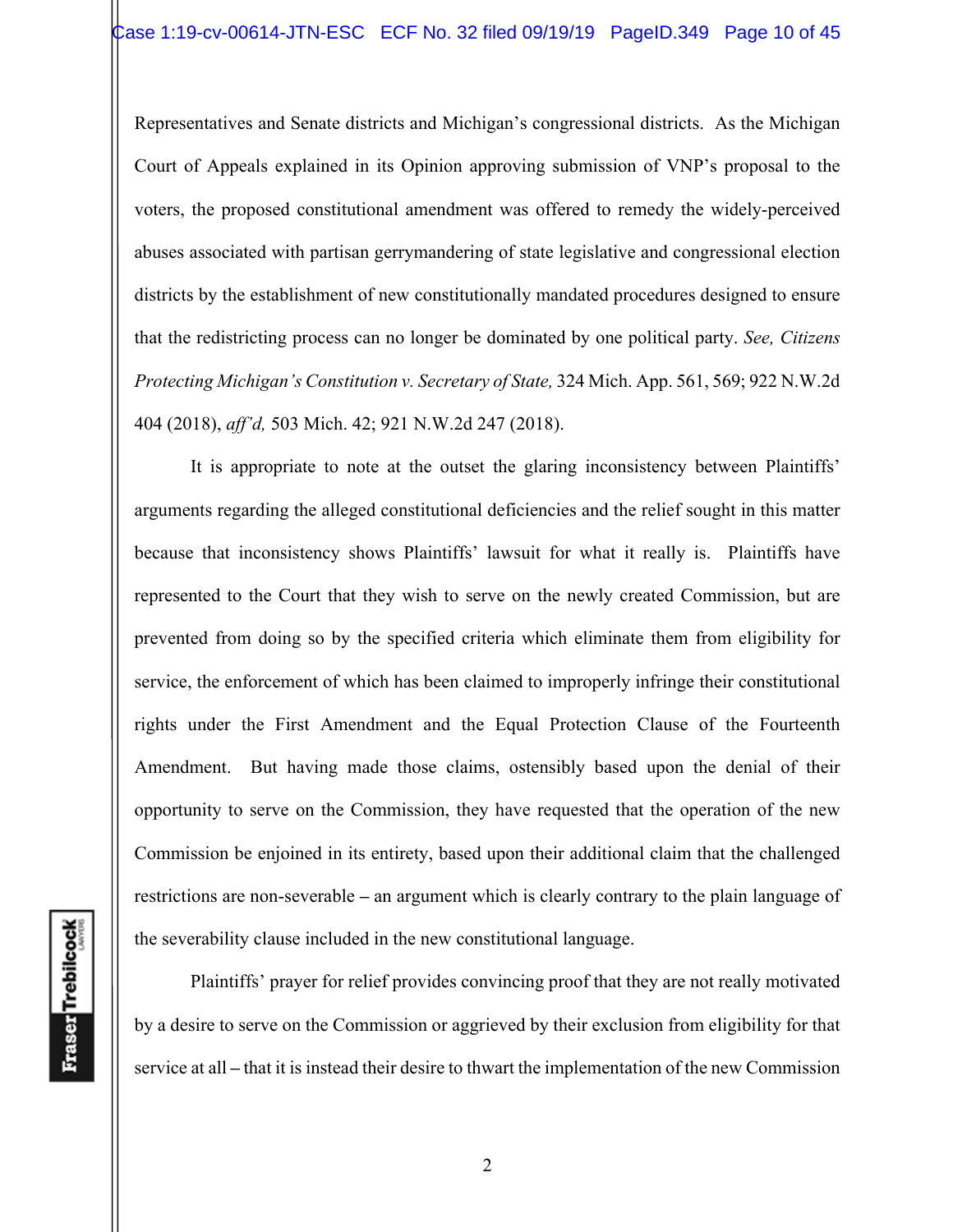and prevent its use to accomplish the purpose for which it was overwhelmingly approved by the voters. This motivation is consistent with, and reasonably deduced from the affiliations and interests of the Plaintiffs alleged in their Complaint and the Declarations<sup>1</sup> submitted in support of their Motion for Preliminary Injunction, which reveal that all of them are aligned with the Republican Party **–** the party whose operatives engineered the gerrymandering of Michigan's state legislative and congressional election districts in 2001 and  $2011$ ,<sup>2</sup> and which has a strong vested interest in preserving the unfair advantage that has been secured for its members by the gerrymandered redistricting accomplished in those years.3

This Court should conclude, at the outset, that Plaintiffs lack standing to assert their claim for the relief requested because their submissions have made it plain that the relief requested would not redress the injury alleged, and that their claims are, in reality, an assertion of a generalized grievance shared by all who opposed the approval of Proposal 18-2. But even if it could be assumed that any of these Plaintiffs do have a genuine interest in serving on the Commission if their constitutional challenges should be resolved in a way that would allow them to serve, it is also important to recognize the limited scope of their constitutional objections. When the new constitutional language is viewed in its proper context, it is apparent that it does not deny or burden the right of any of the Plaintiffs to speak freely on the subject of

<sup>&</sup>lt;sup>1</sup> It is noteworthy that those declarations, represented as having been made pursuant to 28 U.S.C. § 1746, do not include the certification under penalty of perjury that the declarations made therein are true and correct, required by that provision.<br><sup>2</sup> The purpose of the Republican Party and its operatives to maximize and perpetuate Republican

control of the Michigan Legislature and the U.S. House of Representatives, and the actions undertaken in pursuit of that purpose, are discussed at length in the Eastern District's recent decision in *League of Women Voters v. Jocelyn Benson,* 373 F. Supp 3d 867 (E.D. Mich. 2019). <sup>3</sup> It is also noteworthy that Plaintiffs are represented in this matter by Attorney Eric Doster, who also appeared as counsel for the plaintiffs in last year's action seeking to prevent the submission of VNP's proposal to the voters. *See, Citizens Protecting Michigan's Constitution v. Secretary of State, supra,* 324 Mich. App. at 564.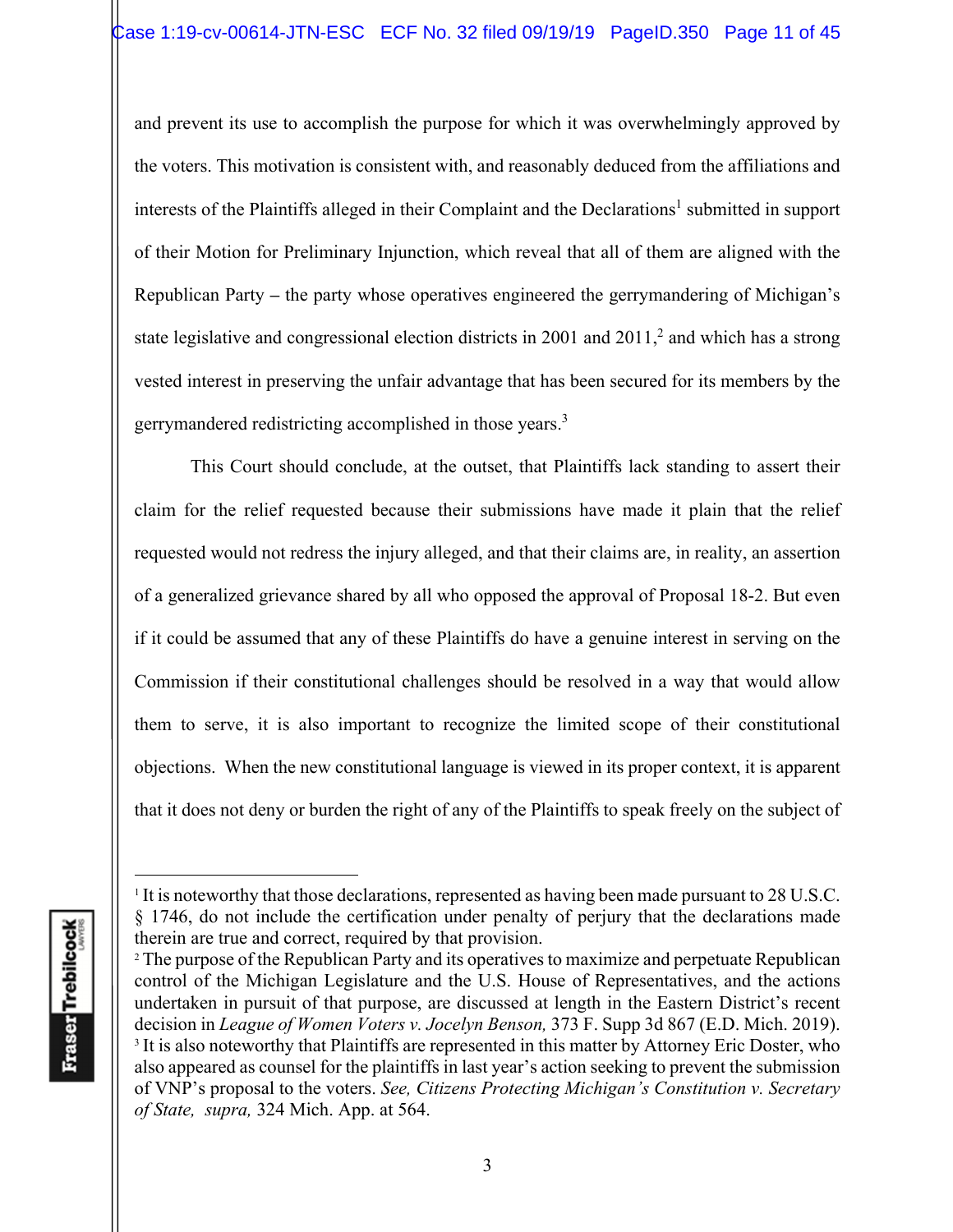redistricting or any other topic. Nor does it prevent any of them from freely associating or communicating with any person or entity, or from participation in the proceedings of the Commission to the same extent that any other persons are permitted to do so. The new constitutional language requires that all meetings of the Commission and all of its records be open to the public, and that all of its deliberations are to be conducted in public. Thus, each of the Plaintiffs will have ample opportunity to participate in the public proceedings and deliberations, to address the members of the Commission to make their wishes known, and to present any data or proposals that they might care to present. The only thing that any of these Plaintiffs will be prevented from doing is to sit as a member of the Commission with authority to cast a controlling vote for or against adoption of a redistricting plan.

The Plaintiffs' constitutional claims should be examined with the true scope of the alleged deprivation firmly in mind. When scrutinized in that light, it is apparent that the challenged restrictions do not impose any significant limitation upon Plaintiffs' right to express themselves, to associate with whomever they please, or to participate in the redistricting processes to the same extent as any other members of the public, and that the restrictions at issue have been reasonably tailored to protect the important interests of Michigan's citizens to ensure that future redistricting decisions will be made by an independent and politicallybalanced *Citizens* Commission protected from undue influence of politicians, special interests or any single political party. And again, Plaintiffs have ignored the severability clause contained within the new constitutional language which would allow a limitation of the restrictions in accordance with any potential finding of constitutional infirmity **–** a remedy which does not interest the Plaintiffs in light of their true desire to prevent any use of the new Commission.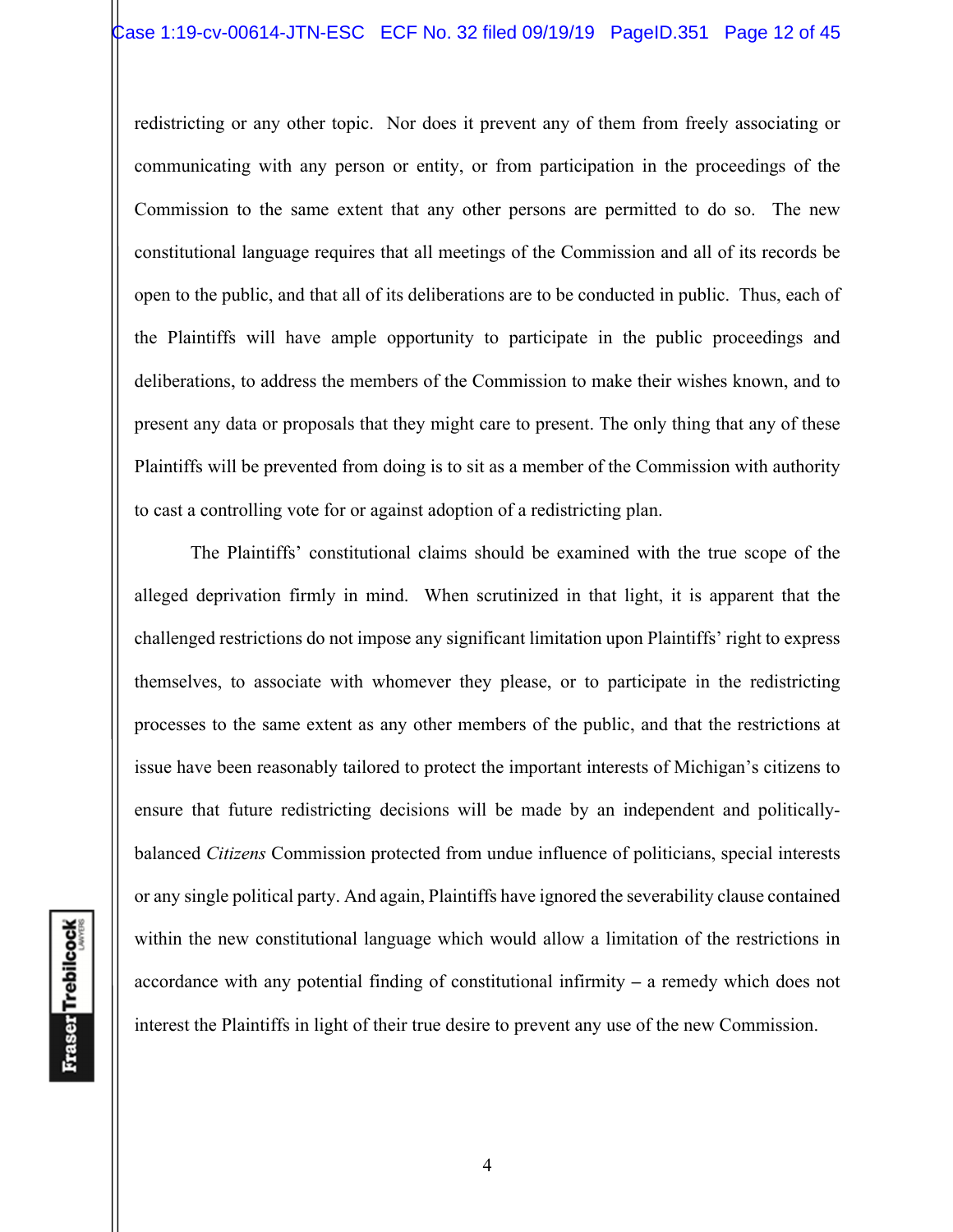For these reasons, Plaintiffs do not have a strong likelihood of success on the merits. Nor have they made any persuasive showing that they would suffer irreparable harm if their request for preliminary injunctive relief is denied, or that the interests of the public would be served by the issuance of a preliminary injunction. The new constitutional language is entitled to a presumption of constitutionality, and there is ample time and opportunity for adjudication of Plaintiffs' claims and enforcement of any relief that might be ordered in this matter. Indeed, it is difficult to imagine how a claim of irreparable harm can be made at all in this case, where Plaintiffs' claims could have been raised last November. In light of this unexplained delay, Plaintiffs' request for preliminary injunctive relief can also be properly denied on grounds of laches and unclean hands.

There is a specific constitutionally-prescribed timeline for performance of the Secretary of State's duties regarding selection of the Commissioners, and the suspension of that performance should not be ordered without proof of a compelling justification **–** a showing which has not been made by Plaintiffs' feeble suggestion that compliance with the new constitutional mandate will cost money which would be wasted if the operation of the new Commission should ultimately be scrapped in accordance with their request. And in light of the unwarranted disruption of the constitutional process that would be brought about by the requested preliminary injunction, it is also plain that the public interest would not be served by an order granting that relief.

Plaintiffs cannot satisfy any of the criteria for issuance of a preliminary injunction in this matter. Their Motion for Preliminary Injunction should therefore be denied.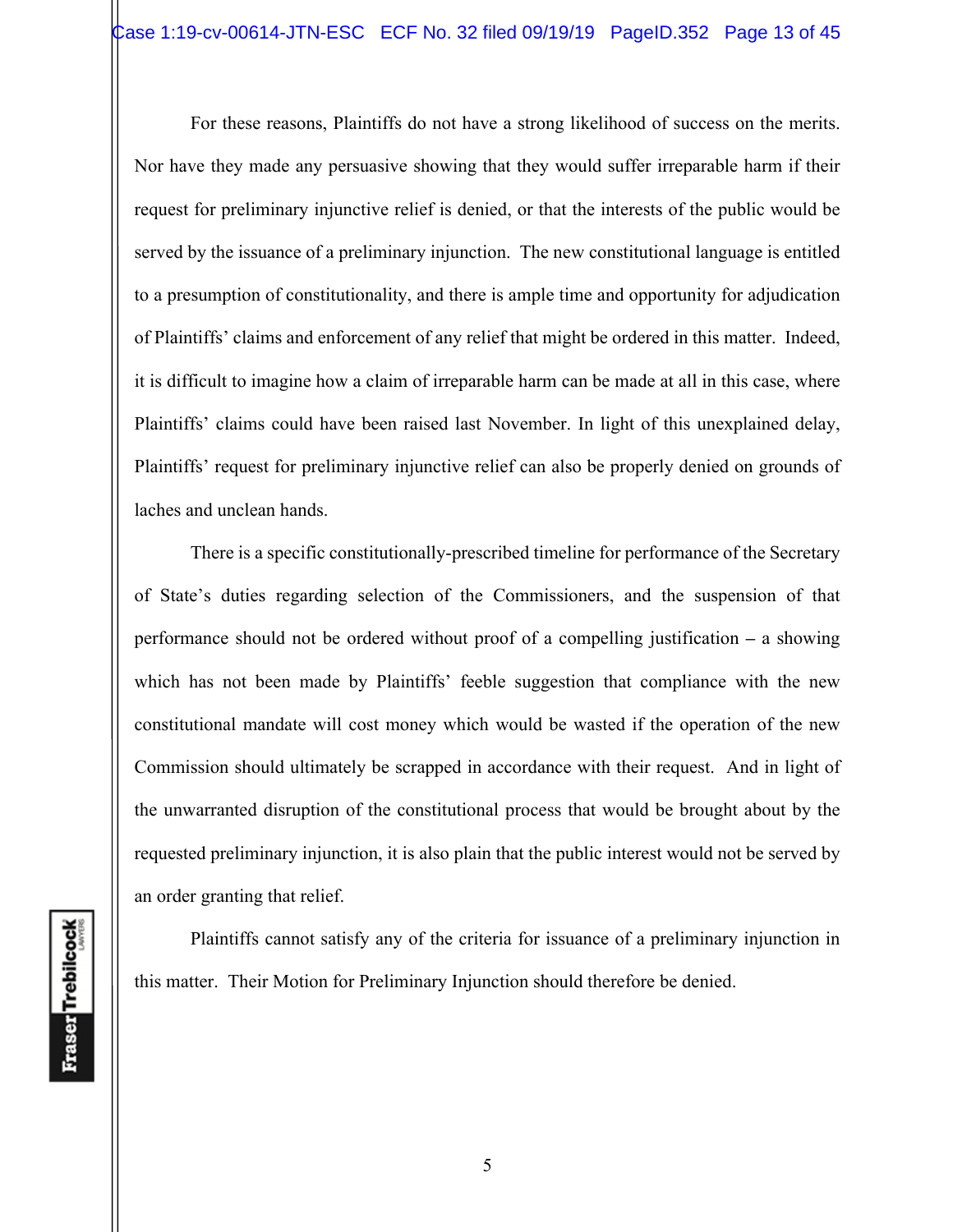# **STATEMENT OF MATERIAL FACTS**

 Plaintiffs have correctly noted that their lawsuit presents only legal issues **–** questions of whether rights guaranteed to them by the First Amendment and the Equal Protection Clause of the Fourteenth Amendment are being denied by application of the constitutional qualifications for appointment to serve as members of the new Independent Citizens Redistricting Commission created by the voters' approval of Proposal 18-2 in the last general election. Because the questions are purely legal and their resolution depends upon application of the law to the new constitutional provisions alone, the pertinent facts are limited to the content of the constitutional language.

The challenged restrictions are found in Article IV,  $\S 6 (1)$  of the Michigan Constitution, as amended by Proposal 18-2. The new politically-balanced Commission created by that provision will consist of 13 members, four of whom will identify with each of the two major political parties, and five of whom will identify as independents. The qualifications for selection to serve as a member of the Commission were designed to ensure that the Commission members will be able to fulfil their duties without being controlled or improperly influenced by politicians, special interests or political parties. The new language of Article IV, § 6 (1) lists the required qualifications as follows:

"(1) An independent citizens redistricting commission for state legislative and congressional districts (hereinafter, the "commission") is hereby established as a permanent commission in the legislative branch. The commission shall consist of 13 commissioners. The commission shall adopt a redistricting plan for each of the following types of districts: state senate districts, state house of representative districts, and congressional districts. Each commissioner shall:

(a) Be registered and eligible to vote in the State of Michigan;

(b) Not currently be or in the past 6 years have been any of the following:

 (i) A declared candidate for partisan federal, state, or local office;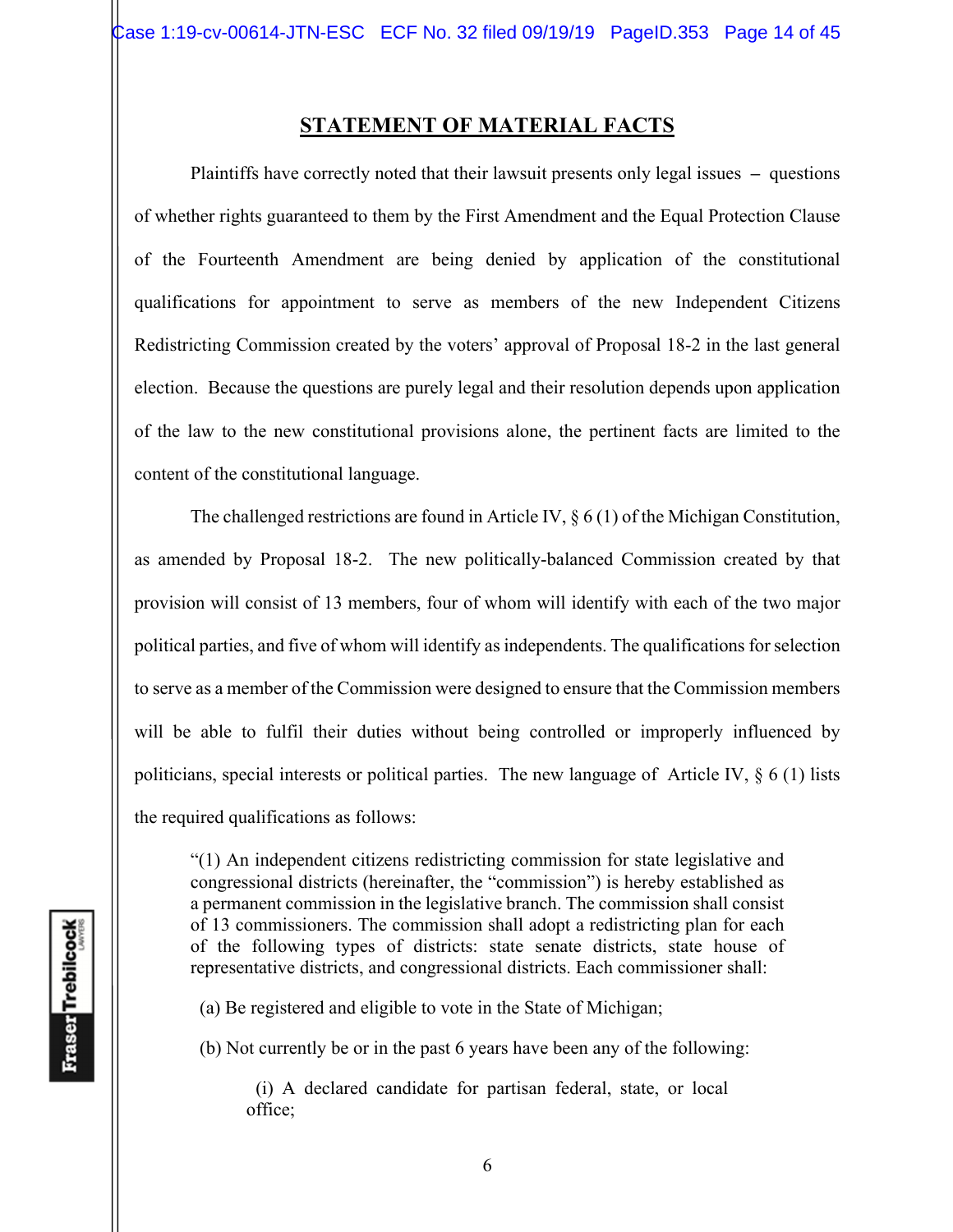(ii) An elected official to partisan federal, state, or local office;

 (iii) An officer or member of the governing body of a national, state, or local political party;

 (iv) A paid consultant or employee of a federal, state, or local elected official or political candidate, of a federal, state, or local political candidate's campaign, or of a political action committee;

(v) An employee of the legislature;

 (vi) Any person who is registered as a lobbyist agent with the Michigan bureau of elections, or any employee of such person; or

 (vii) An unclassified state employee who is exempt from classification in state civil service pursuant to article XI, section 5, except for employees of courts of record, employees of the state institutions of higher education, and persons in the armed forces of the state;

 (c) Not be a parent, stepparent, child, stepchild, or spouse of any individual disqualified under part. (1)(b) of this section; or

 (d) Not be otherwise disqualified for appointed or elected office by this constitution."

Under the new provisions of Article IV,  $\S 6(2)$ , the Secretary of State is required to administer the process for selection of the Commissioners according to the timetable provided therein. The Secretary is required to make applications for Commissioner available to the public by January 1st of the year of the decennial census **–** 2020, in the first instance. Article IV, § 6 (2)(a)(i) . The Secretary is required to accept applications for Commissioner until June  $1<sup>st</sup>$  of that year. Article IV, § 6 (2)(b). By July  $1<sup>st</sup>$  of that year, the Secretary must eliminate incomplete applications and applications submitted by applicants who do not satisfy the required qualifications and separate the eligible candidates into separate pools for applicants identifying with each of the two major political parties and those who are not affiliated with either of those parties. Article IV, § 6 (2)(d) . The majority and minority leaders of the state Senate and House of Representatives will each have an opportunity to strike up to five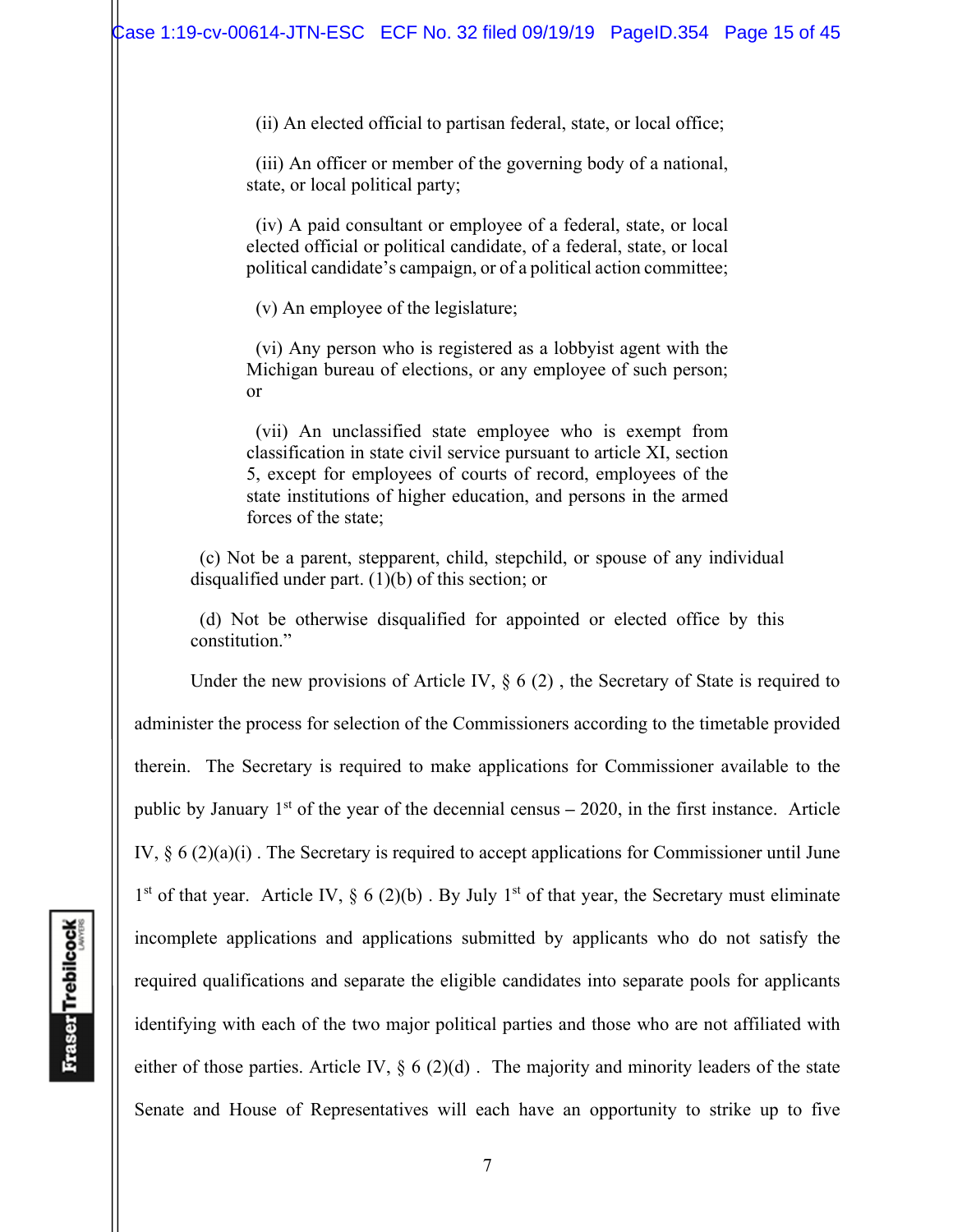candidates from any of the pools of applicants until August 1<sup>st</sup> of that year. Article IV,  $\S$  6 (2)(e). By September  $1<sup>st</sup>$  of that year, the Secretary must make the final selection of the Commissioners from the remaining candidates from the three pools of candidates by random selection. Article IV,  $\S 6(2)(f)$ .

 The new constitutional language requires that all meetings and deliberations of the Commission be open to the public, that it must receive proposed redistricting plans and supporting materials for consideration, and that all plans and other written materials submitted for its consideration will be public records. Article IV,  $\S 6 (8)$ , (9) and (10). Thus, each of the Plaintiffs will have an opportunity to participate in the public proceedings and deliberations, to address the members of the Commission to make their wishes known, and to present any data or proposals that they might care to present, to the same extent that all members of the public will be allowed to do so.

 It is important for the Court to note that the newly amended Article IV, § 6 also includes a severability clause which prescribes severance of any provision found to be in conflict with the U.S. Constitution or federal law, and directs that the provisions of that section be implemented to the maximum extent allowable under the U.S. Constitution and federal law:

"(20) This section is self-executing. If a final court decision holds any part. or parts of this section to be in conflict with the United States constitution or federal law, the section shall be implemented to the maximum extent that the United States constitution and federal law permit. Any provision held invalid is severable from the remaining portions of this section."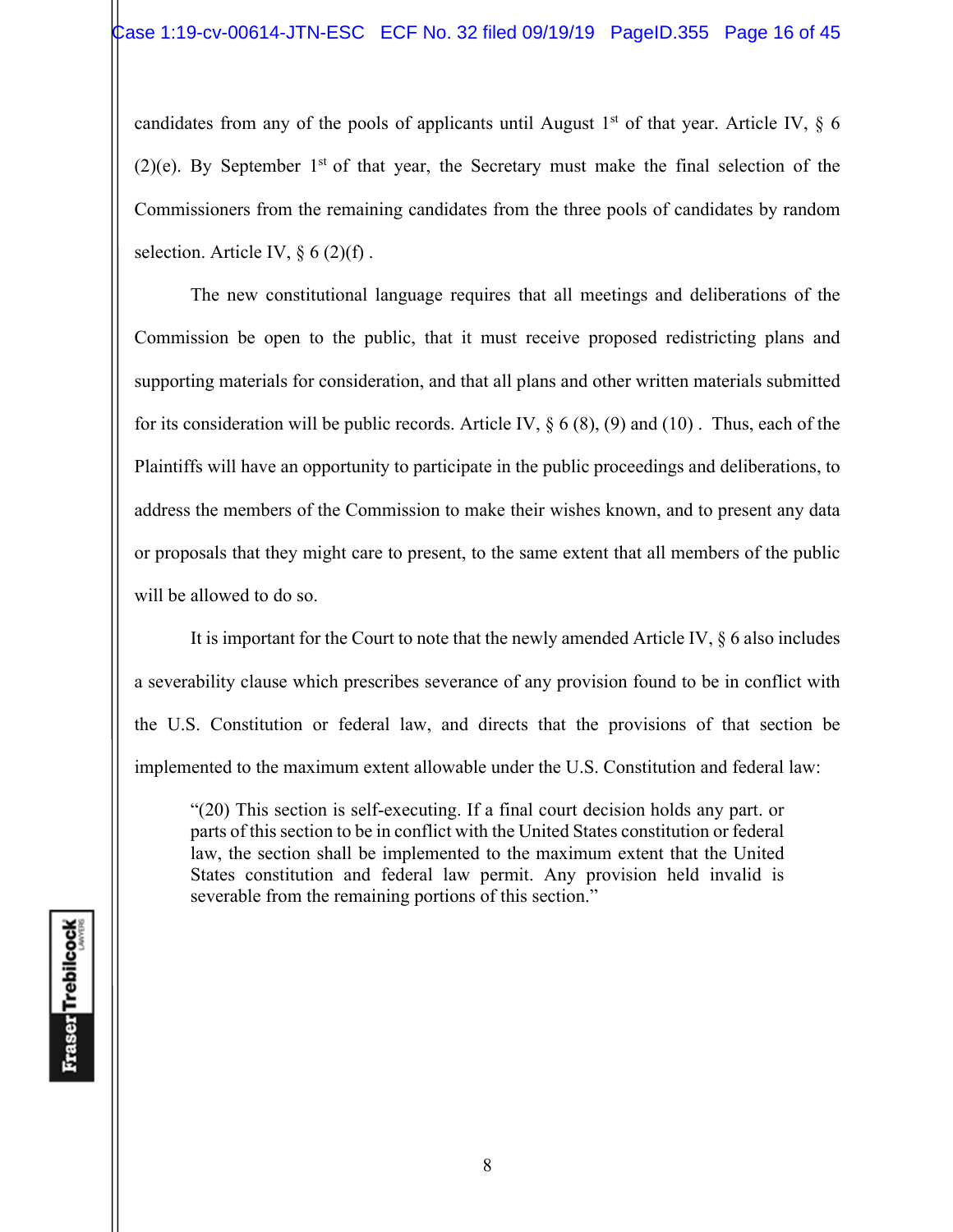# **LEGAL ARGUMENTS**

## **I. PLAINTIFFS' REQUEST FOR PRELIMINARY INJUNCTIVE RELIEF SHOULD BE DENIED FOR LACK OF STANDING.**

Plaintiffs lack standing to seek the relief requested in their Complaint and Motion for Preliminary Injunction because their submissions have made it plain that the relief requested would not redress the injury alleged, and that their claims are, in reality, an assertion of a generalized grievance shared by all who opposed the approval of Proposal 18-2.

It is well established that a federal court is not "a forum for generalized grievances." *Gill v. Whitford,* \_\_\_ U.S. \_\_\_; 138 S.Ct. 1916, 1929; 201 L.Ed.2d 313 (2018); *Warth v. Seldin,*  422 U.S. 490; 95 S.C. 2197, 2205; 45 L.Ed2d 343 (1975). Thus, a plaintiff must meet three requirements which together constitute the "irreducible constitutional minimum" for standing to satisfy the Article III "case or controversy" requirement: 1) an "injury in fact" – a harm that is both "concrete" and "actual or imminent, not conjectural or hypothetical"; 2) that the alleged injury is fairly traceable to the challenged conduct of the defendant"; and 3) that there is "a 'substantial likelihood' that the requested relief will remedy the alleged injury in fact." *Id.*; *Vermont Agency of Natural Resources v. United States, ex rel. Stevens,* 529 U.S. 765; 120 S.Ct. 1858, 1861-1862; 146 L.Ed.2d 836 (2000); *Lujan v Defenders of Wildlife,* 504 U.S. 555, 560- 561;112 S.Ct. 2130, 2136; 119 L.Ed2d 351 (1992).

**Fraser** Trebilcock

Plaintiffs cannot establish standing in this matter for two reasons. First, as the Supreme Court noted in *Lujan,* "it must be 'likely,' as opposed to merely 'speculative' that the injury will be 'redressed by a favorable decision.'" 112 S.Ct. at 2136. Plaintiffs have asserted in passing that they wish to serve on the new Commission, although the sincerity of that claim seems doubtful in light of the relief that they seek, which would prevent any implementation or use of that Commission. But if it were assumed that any of them actually desire to serve and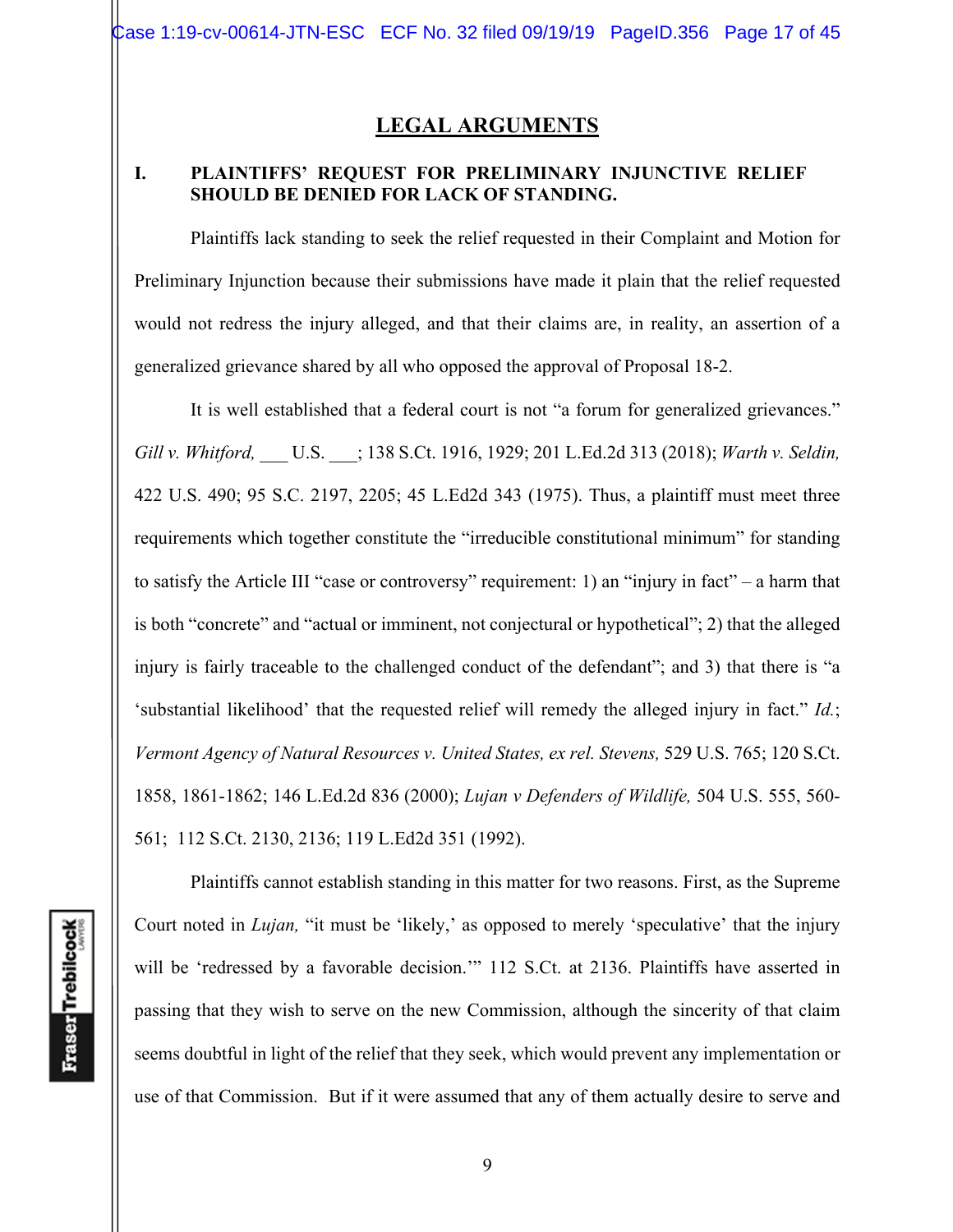the constitutional restrictions were limited in a way that would allow them to do so, they would then have the same minimal chance of being randomly selected that any other applicant would have. Under these circumstances, there is no basis for the Court to conclude that it would be "likely," as opposed to purely "speculative" that an inability to serve on the commission would be remedied by a favorable decision in this matter.

Second, and more importantly, the prayer for relief made in Plaintiffs' Complaint and their present Motion for Preliminary Injunction has shown that Plaintiffs are not seeking a remedy that would allow them an opportunity to serve on the new Commission at all. It shows, instead, that Plaintiffs are seeking to prevent any implementation or use of the Commission to accomplish the purpose that the voters of Michigan intended. And this, in turn, provides irrefutable proof that none of the Plaintiffs are asserting an individualized grievance **–** that they are instead asserting, and seeking a remedy for, a generalized grievance shared by everyone who voted "no" on Proposal 18-2. As the Supreme Court held in *Vermont Agency of Natural Resources, supra,* the third requirement for Article III standing **–** the showing of "redressability" **–** requires proof of "a 'substantial likelihood' that the requested relief will remedy the alleged injury in fact." 120 S.Ct. at 1861, 1862. *Accord, Davis v. Detroit Public Schools Community District,* 899 F.3d 437, 443-444 (6th Cir. 2018); *Babcock v. Michigan,* 812 F.3d 531, 539 ( $6^{th}$  Cir. 2016)

**Fraser** Trebilcock

The remedy sought in this matter cannot be seen as a remedy for the injury alleged, and it would actually *worsen* that injury. As it stands now, Plaintiffs' disqualifying conflicts of interest might expire in time for a subsequent redistricting cycle. But the relief they request would *permanently* foreclose them from serving on the Commission. Thus, Plaintiffs have themselves proven that they do not have standing to assert their claim for the requested relief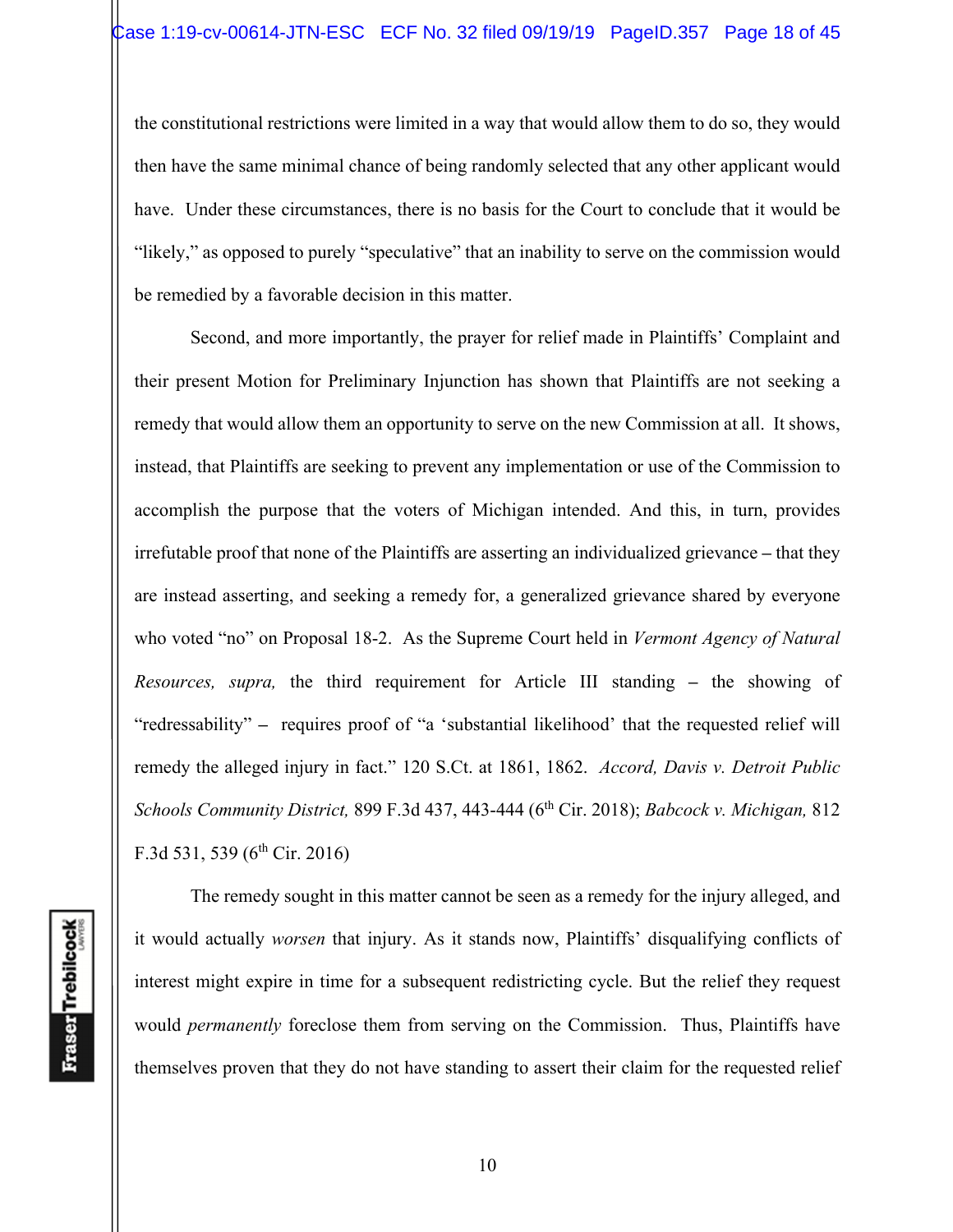Case 1:19-cv-00614-JTN-ESC ECF No. 32 filed 09/19/19 PageID.358 Page 19 of 45

in this matter. Because this Court is not a forum for generalized grievances, their motion should be denied, and their Complaint dismissed.

# **II. PLAINTIFFS CANNOT SATISFY THE REQUIREMENTS FOR ISSUANCE OF PRELIMINARY INJUNCTIVE RELIEF.**

# **A. THE REQUIRED CRITERIA FOR ISSUANCE OF PRELIMINARY INJUNCTIVE RELIEF.**

The following factors are considered in evaluating a motion for preliminary injunction: (1) whether the movant has a strong likelihood of success on the merits; (2) whether the movant would otherwise suffer irreparable injury; (3) whether the public interest would be served by issuance of a preliminary injunction; and (4) whether issuance of a preliminary injunction would cause substantial harm to others. *Summit County Democratic Central and Executive Committee v. Blackwell*, 388 F.3d 547, 550 (6th Cir. 2004). These factors are not prerequisites that must be met but are interrelated considerations that must be balanced together. *Nader v. Blackwell*, 230 F.3d 833, 834 (6th Cir. 2000). However, "'[a] finding of irreparable harm is the single most important consideration that the Court must examine when ruling upon a motion for a preliminary injunction.'" *Apex Tool Group, Inc. v. Wessels,* 119 F. Supp. 3d 599, 609 (E.D. Mich. 2015) (citation omitted); *See also*, *Paw Paw Wine Dist., Inc. v. Joseph E. Seagram & Sons, Inc.,* 603 F. Supp. 398, 401 (W.D. Mich. 1985). When irreparable harm is lacking, as it is in the case at bar, that one factor standing alone balances strongly against the issuance of an injunction. *See*, *Apex Tool*, 119 F. Supp. 3d at 609.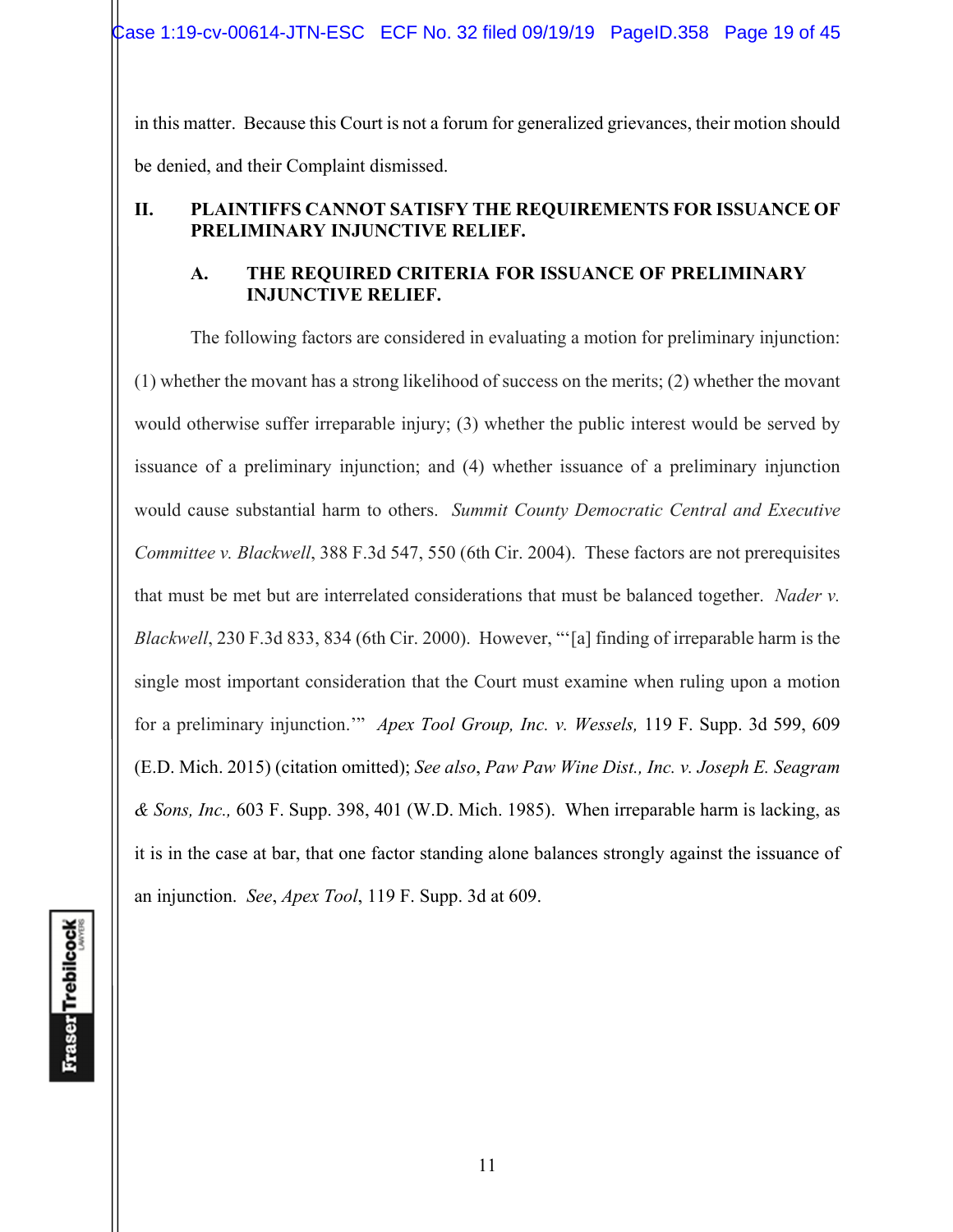Case 1:19-cv-00614-JTN-ESC ECF No. 32 filed 09/19/19 PageID.359 Page 20 of 45

#### **B. THE PLAINTIFFS CANNOT ESTABLISH A STRONG LIKELIHOOD OF SUCCESS ON THE MERITS.**

**1) THE PLAINTIFFS HAVE NOT SHOWN THAT THEY ARE BEING DENIED THEIR RIGHTS OF FREE SPEECH AND ASSOCIATION OR THEIR RIGHT TO PETITION THE GOVERNMENT GUARANTEED UNDER THE FIRST AMENDMENT.** 

## **MICHIGAN HAS A CONSTITUTIONAL RIGHT TO STRUCTURE ITS GOVERNMENT, AND THE COMMISSION'S MEMBERSHIP QUALIFICATIONS WERE PROPERLY APPROVED BY ITS CITIZENS IN ACCORDANCE WITH THAT RIGHT.**

Michigan has a constitutional right to structure its government, including the membership qualifications of the Commission tasked with drawing the districts from which its citizens elect their representatives. Its chosen membership qualifications—which exclude only those citizens with conflicts of interest, or the appearance of such conflicts—are in accord with the historical power of states to exclude conflicted governmental decisionmakers, and does not implicate, let alone violate, the First or Fourteenth Amendments. Plaintiffs' motion for a preliminary injunction should be denied.

In *Citizens for Legislative Choice v. Miller*, 144 F.3d 916, 925 (6th Cir. 1998), the Sixth Circuit affirmed the district court's rejection of First and Fourteenth Amendment challenges to the state constitutional amendment imposing term limits for state legislators approved by Michigan's voters in 1992. In so ruling, the Court explained that, "[a]s a sovereign, Michigan deserves deference in structuring its government." That is so because "the authority of the people of the States to determine the qualifications of their most important government officials . . . is a power reserved to the States under the Tenth Amendment and guaranteed them by [the Guarantee Clause] of the Constitution." *Id.,* quoting *Gregory v. Ashcroft*, 501 U.S. 452, 463; 111 S.Ct. 2395; 115 L.Ed2d 410 (1991). Michigan's power to determine its own governmental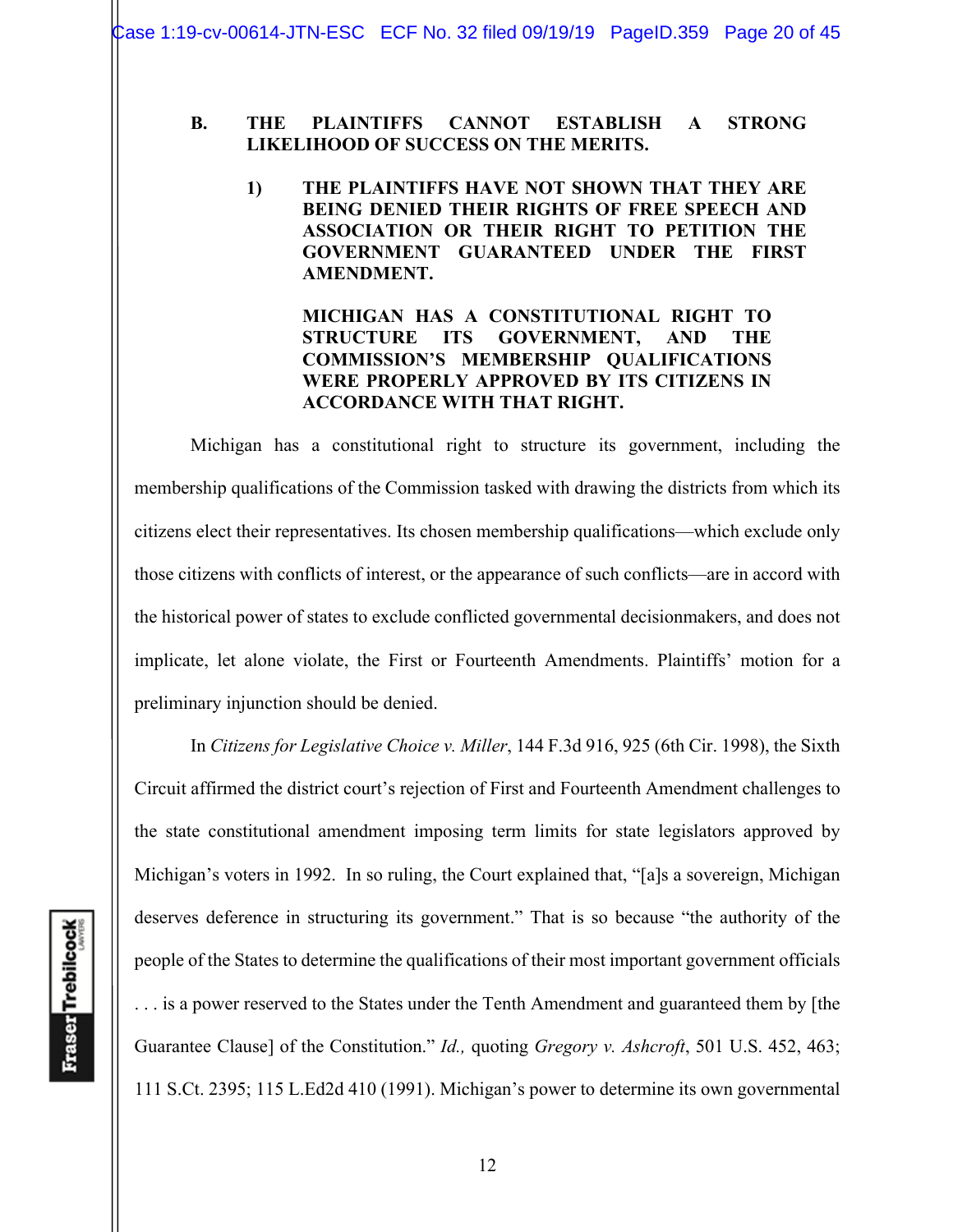structure is its most fundamental right. "Through the structure of its government, and the character of those who exercise governmental authority, a State defines itself as a sovereign." *Id.*

A state's sovereign choices regarding the qualifications for important government offices must be upheld unless *plainly* in conflict with the federal Constitution. "It is obviously essential to the independence of the States, and to their peace and tranquility, that their power to prescribe the qualifications of their own officers . . . should be exclusive, and free from external interference, except so far as plainly provided by the Constitution of the United States." *Gregory v. Ashcroft*, *supra,* 501 U.S. at 460, quoting *Taylor v. Beckham*, 178 U.S. 548, 570- 571; 20 S.Ct 890; 44 L.Ed 1187 (1900).

In *Citizens for Legislative Choice*, the Sixth Circuit explained that this standard is a "workable, deferential test for evaluating state decisions regarding their government structure," and that "under this framework, a court should uphold a qualification "unless the qualification is plainly prohibited by some other provision in the Constitution." 144 F.3d at 916. As the Sixth Circuit explained, this deferential standard accords with the Supreme Court's jurisprudence, including the Court's decision dismissing for "want of a substantial federal question" an appeal challenging West Virginia's gubernatorial term limits on First and Fourteenth Amendment grounds. *Id.*, citing *Moore v. McCartney*, 425 U.S. 946; 96 S.Ct. 1656 (1976) (Mem.). It is also consistent with cases invalidating qualifications based on invidious grounds, such as religious discrimination, *see McDaniel v. Paty*, 435 U.S. 618; 98 S.Ct.1322; 55 L.Ed.2d 593 (1978), or viewpoint discrimination, *see Bond v. Floyd*, 385 U.S. 116; 87 S.Ct 339; 17 L.Ed.2d 235 (1966). This standard requires the rejection of Plaintiffs' claims in this case.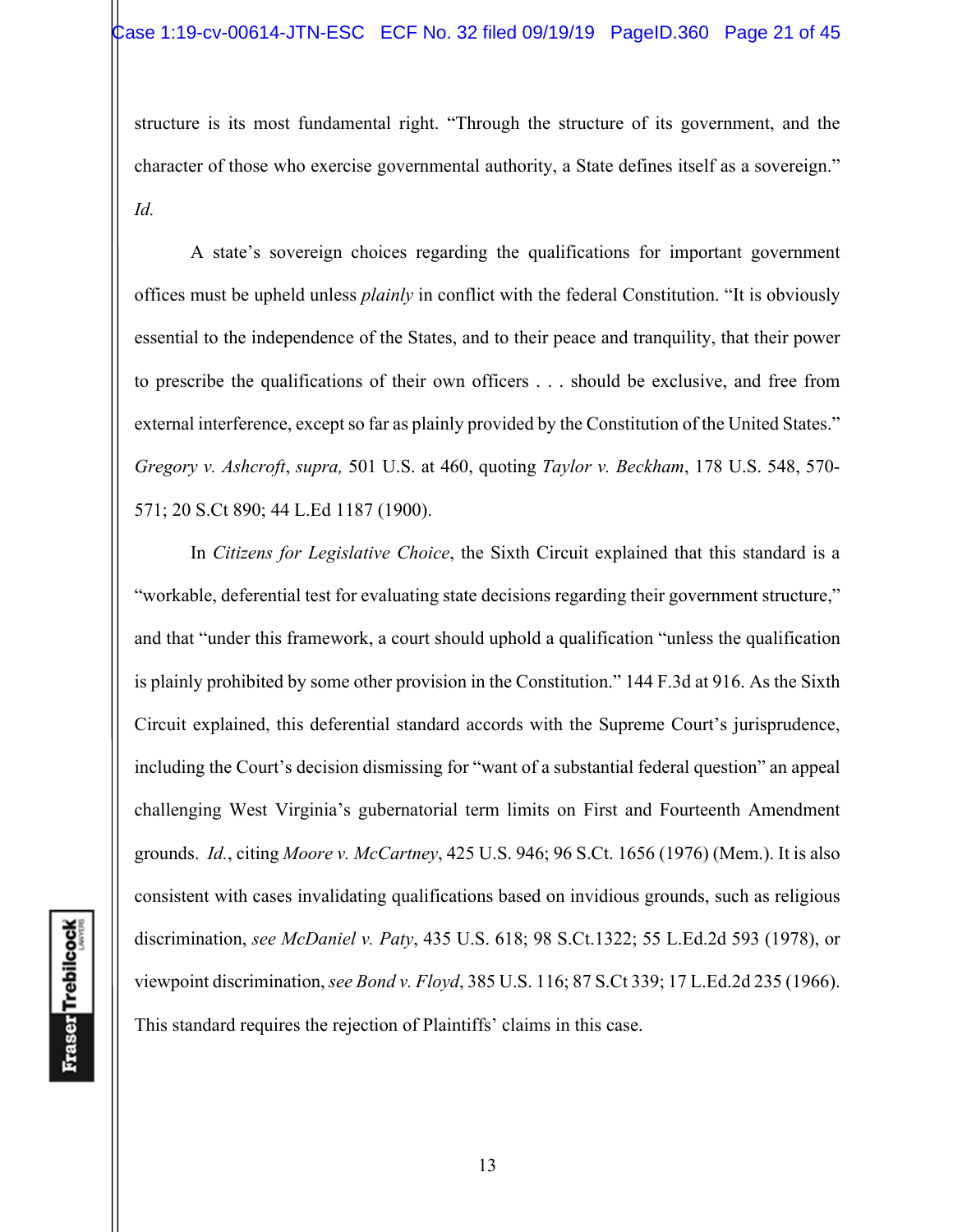#### **PLAINTIFFS HAVE NO FIRST AMENDMENT INTEREST IN MEMBERSHIP ON THE COMMISSION.**

Plaintiffs have no First Amendment right to qualify for Commission membership. State laws that disqualify those with conflicts of interest, or the appearance thereof, from participating in governmental decision making do not implicate the First Amendment. In *Nevada Commission on Ethics v. Carrigan*, 564 U.S. 117; 131 S.Ct. 2343; 180 L.Ed.2d 150 (2011), the Supreme Court rejected a First Amendment challenge to Nevada's law requiring legislators to recuse themselves from voting on, or advocating for passage or defeat of, matters with which they had a conflict of interest. Among the conflicts identified by the Nevada law were matters "with respect to which the independence of judgment of a reasonable person . . . would be materially affected by' . . . a 'commitment to a person' who is a member of the officer's household; is related by blood, adoption, or marriage to the officer; employs the officer or is a member of his household; [ ] has a substantial and continuing business relationship with the officer," or any "substantially similar" relationship. *Id.,* 564 U.S. at 119, quoting Nev. Rev. Stat. § 281A.420(2) & (8)(a)-(d). The Court held that the law did not implicate the First Amendment rights of legislators to vote on legislation, reasoning that conflict-of-interest prohibitions had a long history: "[A] universal and long-established tradition of prohibiting certain conduct creates the strong presumption that the prohibition is constitutional." *Id.,* 564 U.S. at 122, quoting *Republican Party of Minn. v. White*, 536 U.S. 765, 785; 122 S.Ct. 2528; 153 L.Ed.2d 694 (2002). Just as libel and defamation laws do not violate the First Amendment, the Court explained, neither do "legislative recusal rules." *Id.*

 For support, the Court cited "[e]arly congressional enactments," which it noted "'provid[e] contemporaneous and weighty evidence' of the Constitution's meaning." *Id.,*  quoting *Printz v. United States*, 521 U.S. 898, 905; 117 S.Ct. 2365; 138 L.Ed.2d 914 (1997).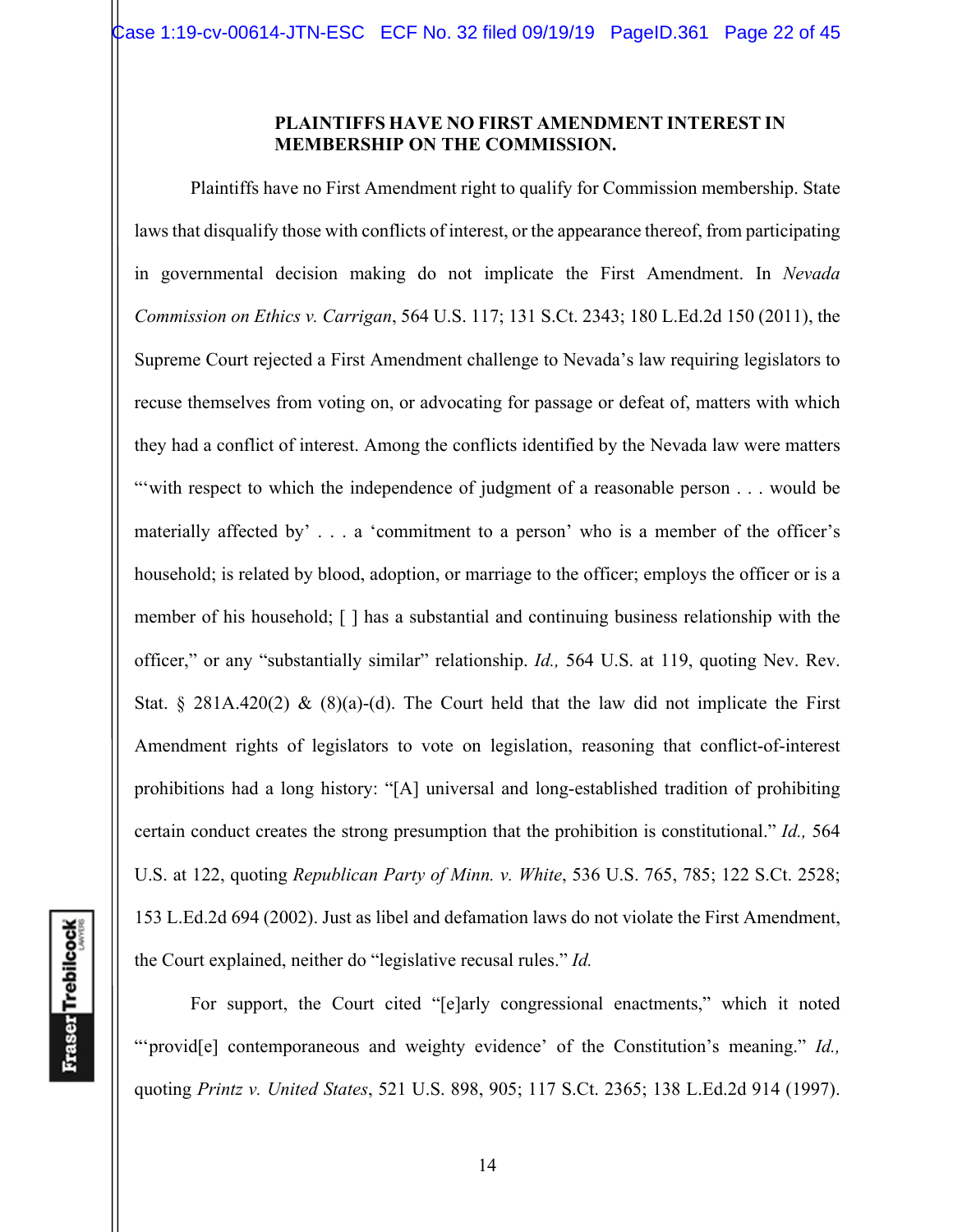Both the House and Senate adopted recusal rules within fifteen years of the founding; the House's rule, adopted "within a week of that chamber's first achieving a quorum," provided that "[n]o member shall vote on any question, in event of which he is immediately and particularly interested." *Id.,* quoting 1 Annals of Cong. 99 (1789). The Court explained that "[m]embers of the House would have been subject to this recusal rule when they voted to submit the First Amendment for ratification; their failure to note any inconsistency between the two suggests there was none." *Id.,* 564 U.S. at 123. Likewise, as President of the Senate, Thomas Jefferson adopted a rule requiring that,

"[w]here the private interests of a member are concerned in a bill or question, he is to withdraw. . . . In a case so contrary not only to the laws of decency, but to the fundamental principles of the social compact, which denies to any man to be a judge in his own case, it is for the honor of the house that this rule, of immemorial observance, should be strictly adhered to."

*Id., quoting A Manual of Parliamentary Practice of the Use of the Senate of the United States* 31 (1801).

 The Court likewise noted that "[f]ederal conflict of interest rules applicable to judges date back to the founding," *Id.*, and that "a number of States, by common-law rule, have long required recusal of public officials with a conflict," *Id.,* 564 U.S. at 124, citing *In re Nashua*, 12 N.H. 425, 430 (1841) ("If one of the commissioners be interested, he shall not serve"); *Commissioners' Court v. Tarver*, 25 Ala. 480, 481 (1854) ("If any member . . . has a peculiar, personal interest, such member would be disqualified"); and *Stubbs v. Fla. State Finance Co.*, 118 Fla. 450, 451 (1935) ("[A] public official cannot legally participate in his official capacity in the decision of a question in which he is personally and adversely interested."). These historic laws accord with modern laws: "[t]oday, virtually every State has enacted some type of recusal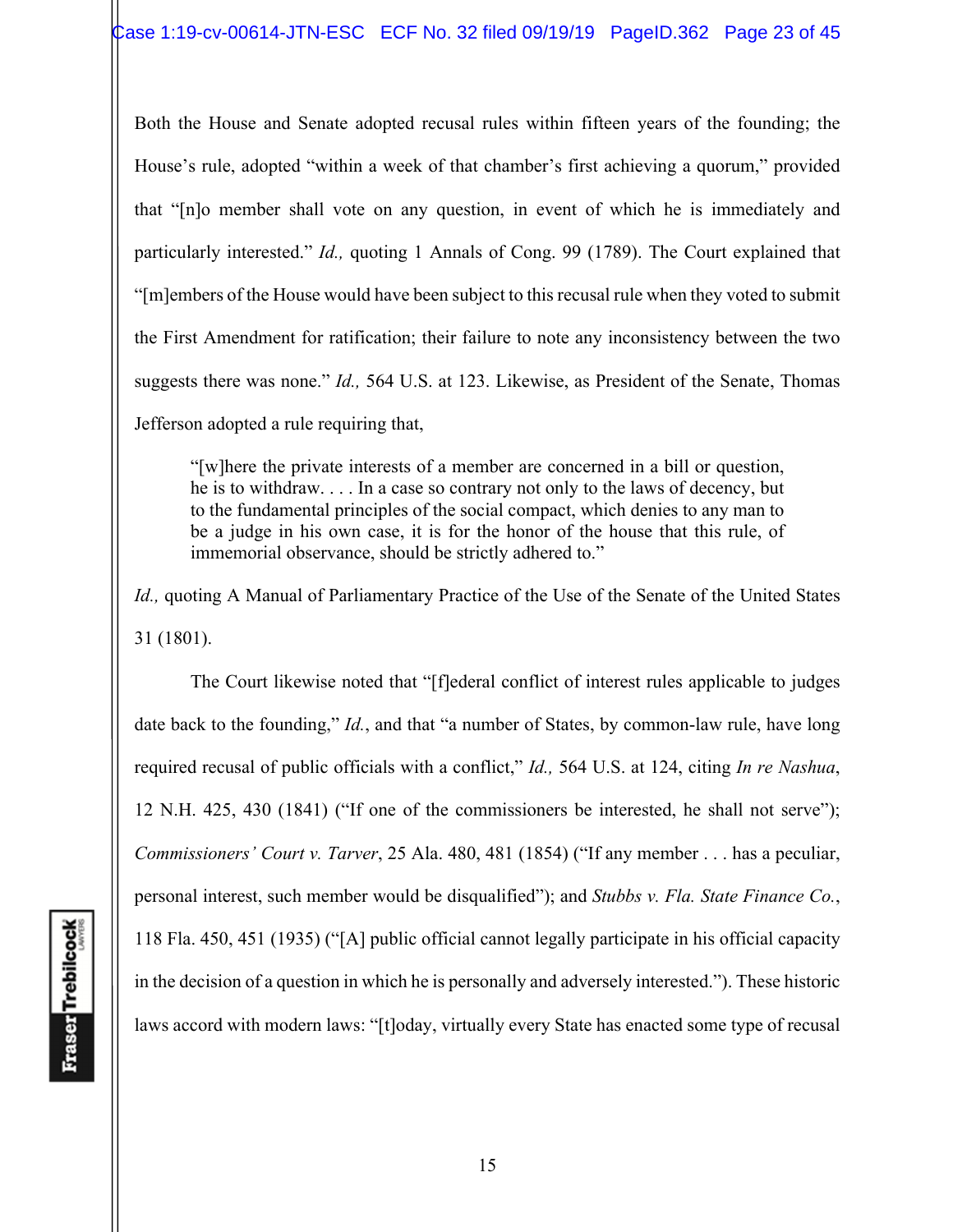law, many of which . . . require public officials to abstain from voting on all matters presenting a conflict of interest." *Id.* 564 U.S. at 125.

 Moreover, the Court explained that voting by a governmental body does not constitute protected speech under the First Amendment. "[A] legislator's vote is the commitment of his apportioned share of the legislature's power to the passage or defeat of a particular proposal. The legislative power thus committed is not personal to the legislator but belongs to the people; the legislator has no personal right to it." *Id.* at 126. "[A] legislator has no right to use official powers for expressive purposes." *Id.,* at 127.

 In this case, Michigan's voters, by a supermajority vote, exercised their sovereign authority to exclude from the Commission those citizens most likely to have a conflict of interest, or the appearance thereof, $4$  in choosing district boundaries for the state legislature and Congress. The Supreme Court has acknowledged the importance of that goal: "[i]ndependent redistricting commissions . . . have succeeded to a great degree [in limiting the conflict of interest implicit in legislative control over redistricting.] They thus impede legislators from choosing their voters instead of facilitating the voters' choice of their representatives." *Ariz. State Legislature v. Ariz. Indep. Redistricting Comm'n*, 135 S.Ct. 2652, 2676; 192 L.Ed.2d 2652 (2015) (brackets in original). The categories of excluded persons are those whose political careers (and thus paychecks or potential paychecks) are affected by the drawing of lines (*i.e.*, candidates for partisan office or partisan officeholders); those with a substantial interest in the lines being drawn to advantage particular candidates or who are themselves likely future

<sup>4</sup> *Cf. Buckley v. Valeo*, 424 U.S. 1, 26; 96 S.Ct. 612; 46 L.Ed.2d 659 (1976) (noting that government interest in preventing "appearance of corruption" is "[o]f almost equal concern as the danger of actual quid pro quo arrangements" and sufficient to withstand First Amendment scrutiny).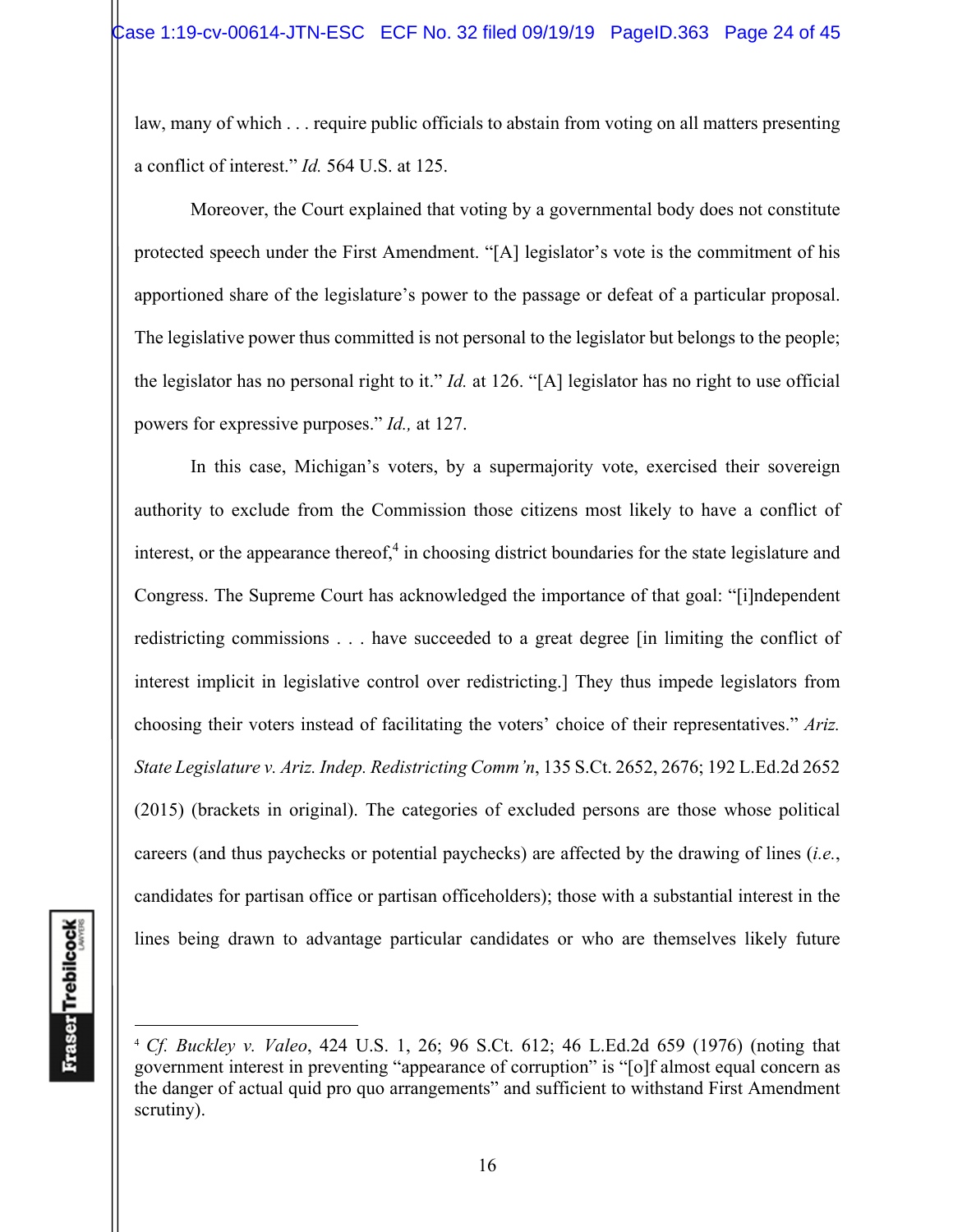candidates (*i.e.*, officers or members of governing bodies of political parties); those whose employment may depend upon the lines being drawn to favor or disfavor particular candidates (*i.e.*, paid consultants or employees of candidates or elected officials, employees of the legislature, lobbyists, or employees of lobbyists); and those who are financially supported by people with a political or pecuniary interest in how the lines get drawn (*i.e.*, family members of the above categories of people).

The characteristics identified by Michigan voters as disqualifying a person from voting membership on the Commission are the same types of characteristics that the Supreme Court held Nevada could rely upon to disqualify government officials from voting on certain matters. *See, Carrigan*, 564 U.S. at 119-120. And the categories of disqualified persons are viewpointneutral and apply to all persons with conflicts regardless of party. *See Id.,* 564 U.S. at 125. It does not matter that *Carrigan* involved recusals from particular matters as opposed to disqualification from serving altogether. Unlike most governmental bodies—such as the city council at issue in *Carrigan*—the Commission has only a single matter before it—redrawing district lines. There would be no purpose in permitting someone to be a commissioner but requiring their recusal from voting on the maps. Indeed, the Supreme Court cited statutes disqualifying conflicted persons from membership on commissions in reaching its decision that the First Amendment was inapplicable. *See Carrigan*, 546 U.S. at 124. Michigan's voters did not violate the First Amendment by seeking to guard against conflicts of interest, or the appearance thereof, in drawing the districts from which their representatives would be elected.

**Fraser** Trebilcock

 Disregarding this authority, Plaintiffs instead contend that Michigan cannot disqualify people with conflicts of interest from serving on the Commission because those conflicts relate to their connection to protected political activities, and thus the First Amendment prohibits their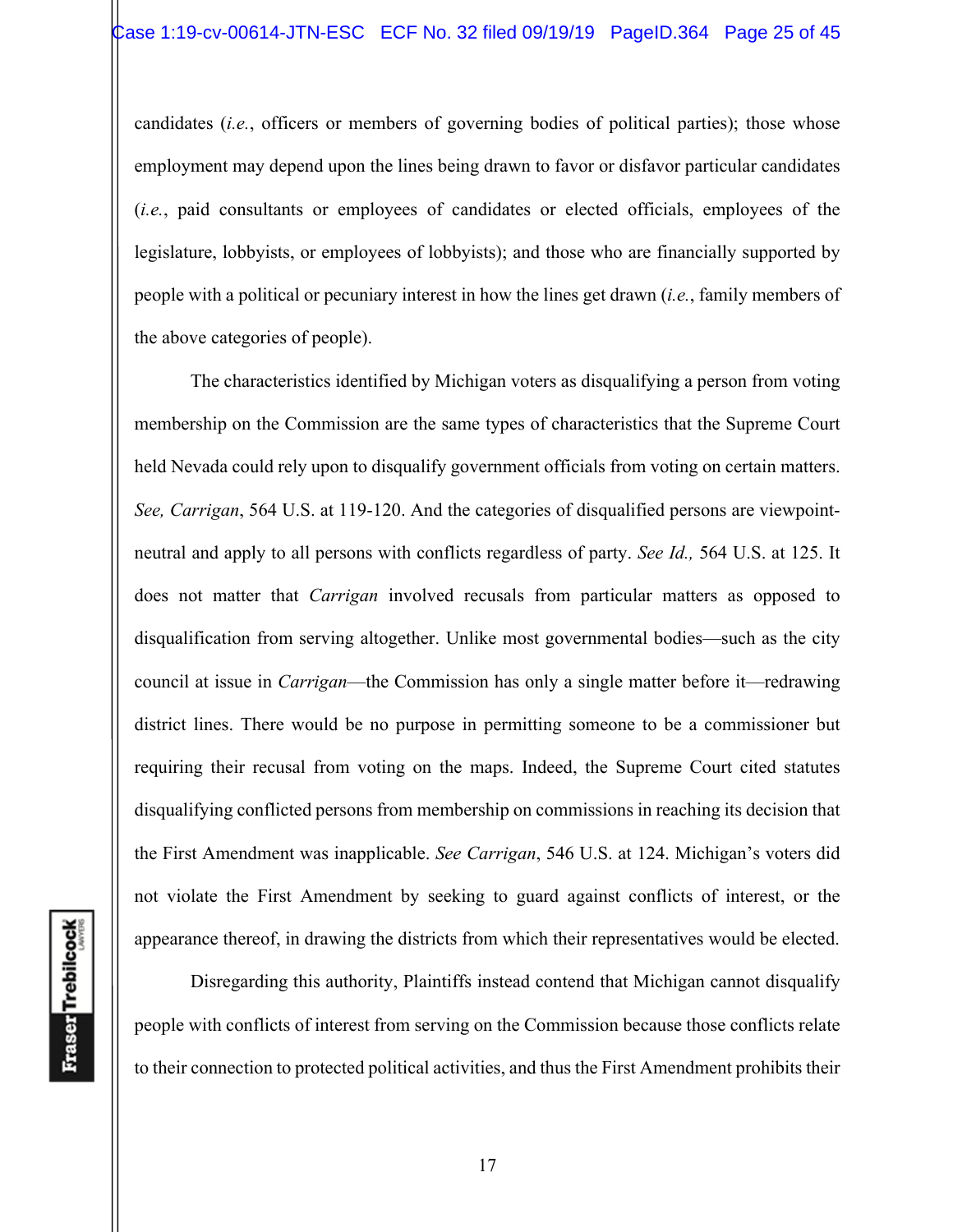exclusion from the Commission on the basis of those activities. For support, plaintiffs rely upon a line of cases invalidating patronage personnel decisions for low-level, nonpolicymaking governmental positions. PageID,71-74. (citing *Rutan v. Republican Party of Ill.*, 497 U.S. 62; 110 S.Ct. 2729; 111 L.Ed.2d 52 (1990); *Elrod v. Burns*, 427 U.S. 347; 96 S.Ct 2673; 49 L.Ed.2d 547 (1976)). Plaintiffs' reliance on these cases is misplaced.

 In *Elrod v. Burns*, a plurality of the Supreme Court held that the First Amendment prohibits the practice of patronage dismissals—*i.e.*, firing government employees because they do not support the political party in power—for "nonpolicymaking individuals [with] limited responsibility." 427 U.S. 347, 367 (1976). In reaching its decision, the *Elrod* Court noted that it was faced with resolving conflicting First Amendment interests: the right of political parties to engage in patronage employment to support their political activities versus the right of individual employees to associate freely. "The illuminating source to which we turn in performing the task is the system of government the First Amendment was intended [to] protect, a democratic system whose proper functioning is indispensably dependent on the unfettered judgment of each citizen on matters of political concern." *Id.,* at 372. The Court struck a balance between the competing First Amendment interests by concluding that the First Amendment did *not* preclude patronage dismissals for "policymaking positions," in part. to ensure that the "policies presumably sanctioned by the electorate" would not be undercut by employees opposed to those policies. *Id.*; *See also, Id.* at 372 ("There is [ ] a need to insure that policies which the electorate has sanctioned are effectively implemented."). The Court suggested that policymaking positions could include those "of broad scope" and where the employee "formulates plans for implementation of broad goals." *Id.* at 368.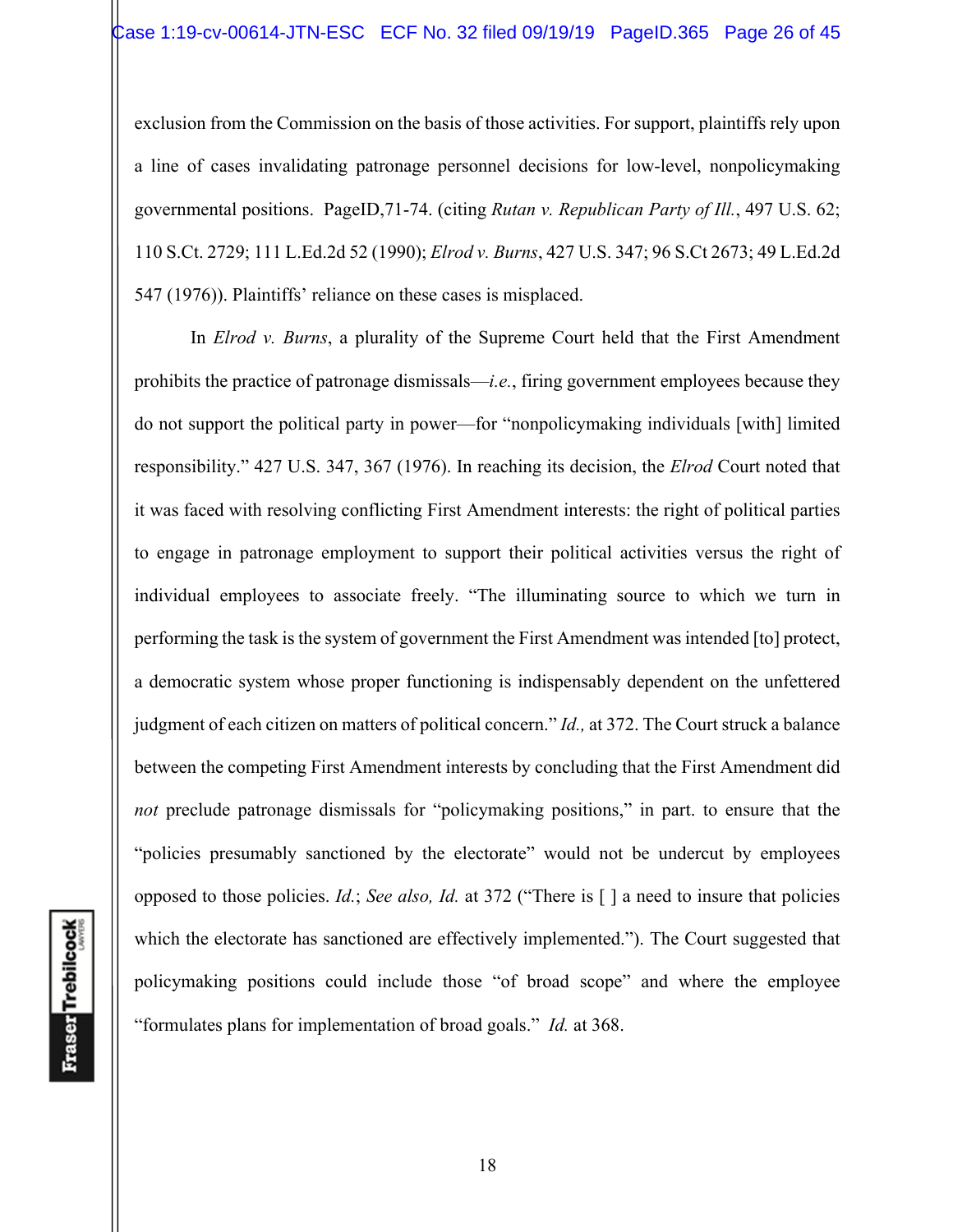The Court refined that exception four years later in *Branti v. Finkel*, 445 U.S. 507; 100 S.Ct. 1287; 63 L.Ed2d 574 (1980), holding that "the ultimate inquiry is not whether the label "policymaker" . . . fits a particular position; rather, the question is whether the hiring authority can demonstrate that party affiliation is an appropriate requirement for the effective performance of the public office involved." 445 U.S. at 518. In *Rutan v. Republican Party of Illinois*, *supra,* the Court extended *Elrod*'s holding to "promotion, transfer, recall, and hiring decisions based on party affiliation." 497 U.S. at 79. In doing so, the Court reaffirmed the exception to the rule first stated in *Elrod* and refined in *Branti*: "A government's interest in securing employees who will loyally implement its policies can be adequately served by choosing or dismissing certain high-level employees on the basis of their political views." *Id.* at 74. Applying these cases, Sixth Circuit has explained that the First Amendment does not prohibit taking political affiliation into account in "positions that are part of a group of positions filled by balancing out political party representation, or that are filled by balancing out selections made by different governmental agents or bodies." *Sowards v. Loudon Cnty., Tenn.*, 203 F.3d 426, 436 (6th Cir. 2000). Partisan views and affiliations may be considered as a qualification for such positions "without violating the First Amendment." *Id.*

Contrary to Plaintiffs' contention, the Supreme Court's and the Sixth Circuit's patronage cases do not aid their claims in this case—tellingly, Plaintiffs entirely omit from their brief the Supreme Court's conclusion that personnel decisions for high-level policy positions may be based upon partisan considerations. This exception to the anti-patronage rule bars Plaintiffs' claims here. If policymaking positions can be limited to members of a given party, the membership on the Commission can be limited to persons who are not actively engaged in political activity in a manner that engenders conflicts of interests or the appearance thereof.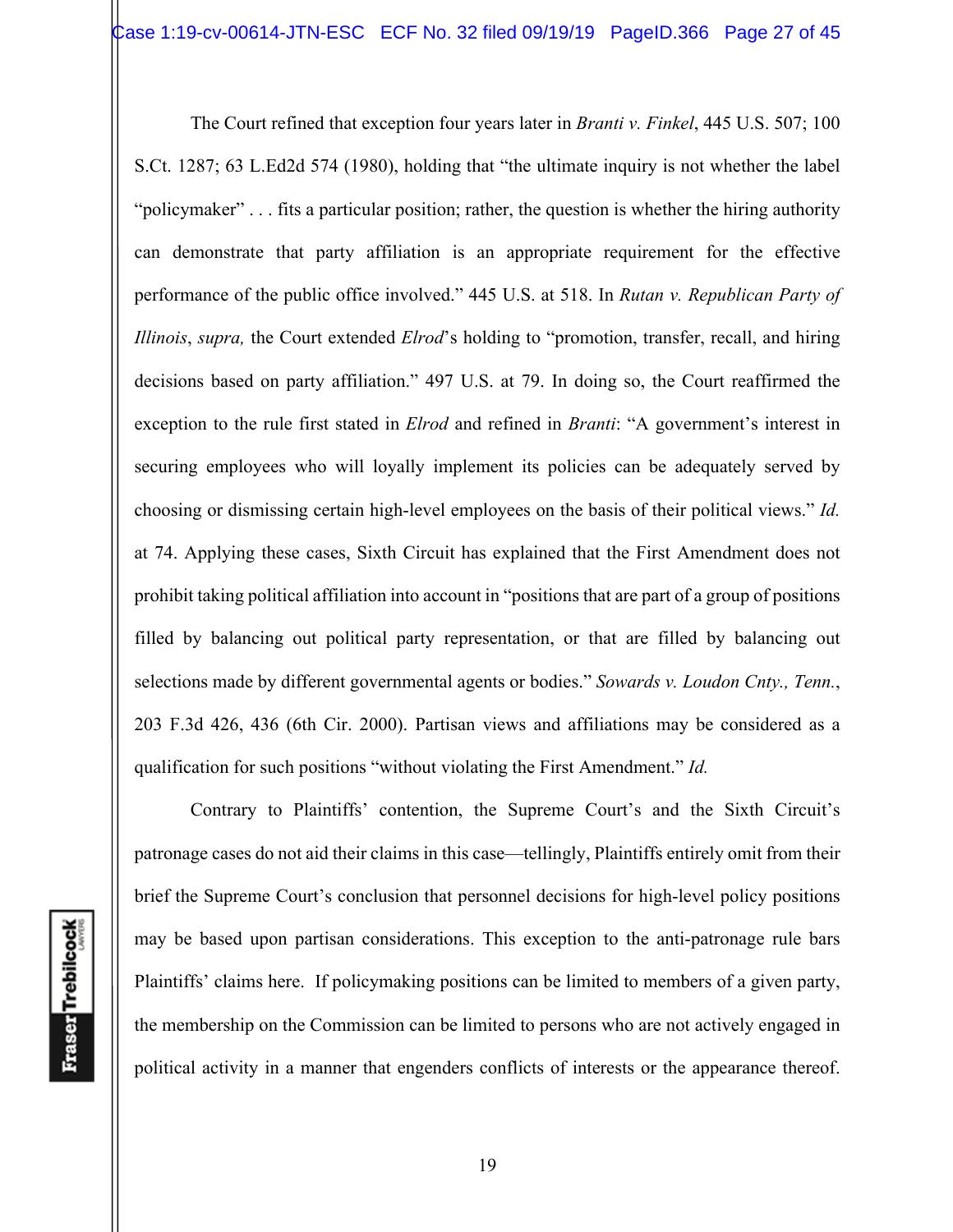Certainly, the members of the Commission are high-level policymakers. The Michigan Constitution provides that "the powers granted to the commission are legislative functions not subject to the control or approval of the legislature, and are exclusively reserved to the commission." Article IV  $\S 6 (22)$ . The Commission has the sole power to decide the boundaries that govern how voters elect their representatives. *Id.* Each commissioner is empowered to create a proposed map for each type of district: congressional, state house, and state senate, *Id.*  $§ 6 (14)(c)(i)$ , and the commissioners have the power to rank their choices among the proposed plans in order to vote on the final plan, *Id.* § 6 (14)(c)(ii) and (iii) . The Commission "shall elect its own chairperson," has "the sole power to make its own rules of procedure," and "may hire staff and consultants . . . including legal representation." *Id.* § 6 (4) . These are plainly highlevel policymaking powers, and nothing like the lower-level employees whose First Amendment claims were sustained in the Supreme Court's patronage cases.

 If the First Amendment permits the government to prefer one partisan viewpoint over another in hiring high-level policymakers, *see, e.g.*, *Branti*, 445 U.S. at 518, it necessarily permits the government to prefer candidates who have avoided partisan politics altogether equally disqualifying people regardless of their political viewpoints. In this case, the *absence*  of connections to partisan political powerbrokers is key to the "effective performance of the public office involved." *Branti*, 445 U.S. at 518. One of the policies that a supermajority of Michigan voters sanctioned was to "[p]rohibit partisan officeholders and candidates, their employees, certain relatives, and lobbyists from serving as commissioners,"<sup>5</sup> to ensure that the

<sup>5</sup> Board of State Canvassers, *Official Ballot Wording approved by the Board of State Canvassers August 30, 2018 Voters Not Politicians* (2019), https://www.michigan.gov/documents/so/Official\_Ballot\_Wording\_Prop\_1802\_632052\_7.pd f.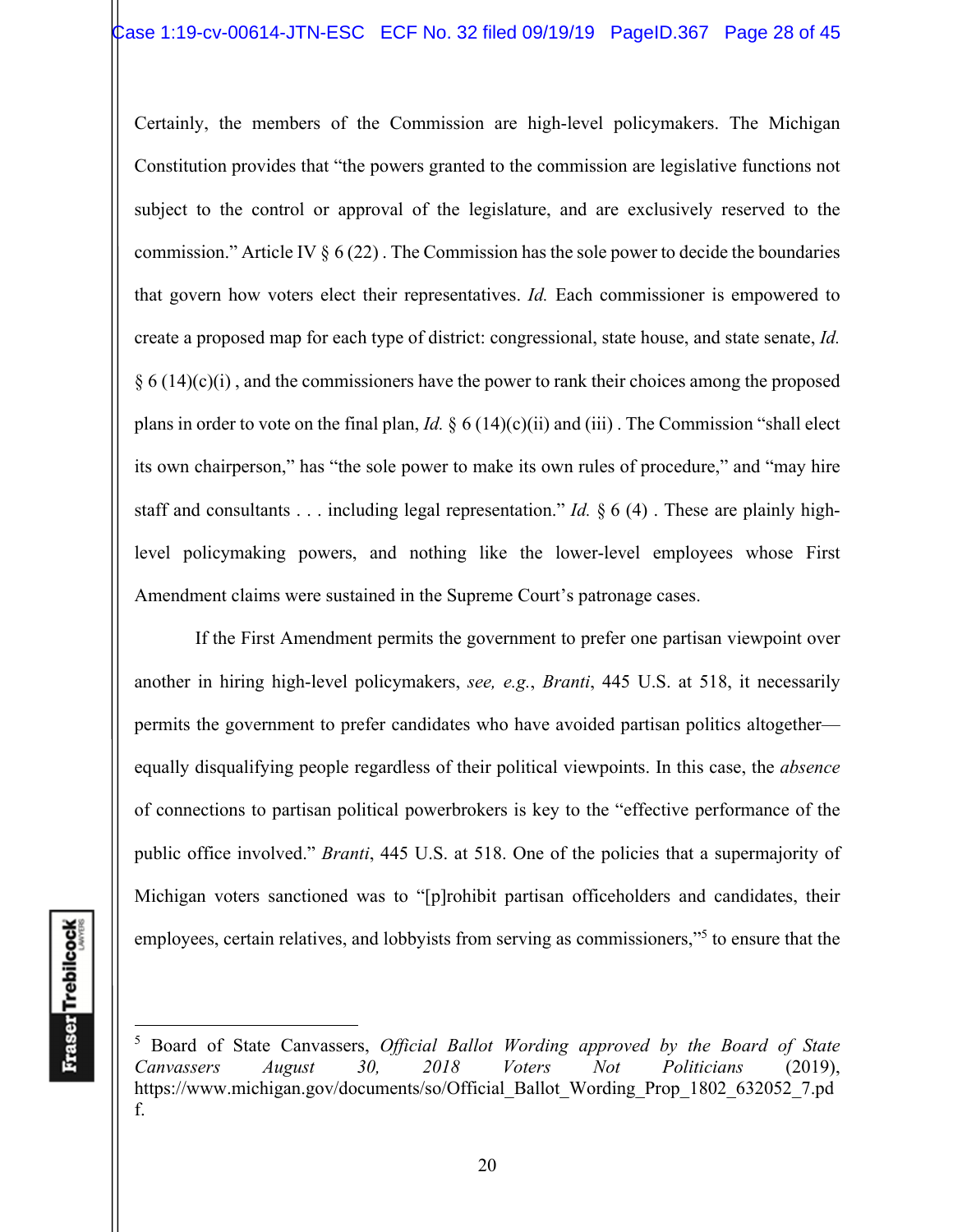maps drawn do "not provide a disproportionate advantage to any political party" and do "not favor or disfavor an incumbent elected official or a candidate." Mich. Const. art. IV, § 6 (13)(d) & (e) . The Commission falls within the policymaker exception to the patronage cases, and thus the First Amendment is not violated by Plaintiffs' exclusion from the Commission on account of their partisan political involvement or connections.

Moreover, there is considerable irony in Plaintiffs' reliance upon cases whose outcome was to *limit* the ability of the politically powerful to reshape the government to their liking. Here, Plaintiffs—whose conflicts of interest related to redistricting were among the evils Michigan voters sought to eliminate by adopting an independent Commission—seek to overrule a supermajority of Michigan voters and return the power to shape the government to the politically powerful. The Supreme Court's decisions curbing political patronage practices do not compel that result. Indeed, the guiding principle behind the Court's patronage decisions preservation of a "meaningful system of democratic [and] . . . . representative government," *Elrod*, 427 U.S. at 369-70—requires that the Commission's membership qualifications be upheld. As the Supreme Court has acknowledged, "[p]artisan gerrymanders . . . [are incompatible] with democratic principles." *Arizona Indep. Redistricting Comm'n*, *supra,* 135 S.Ct. at 2658 (second bracket in original).

Although the Supreme Court has foreclosed the federal judiciary as an avenue to curb the ability of politicians to choose their voters, the Court cited the power of states to enact independent commissions as a remedy to the problem. In fact, the Supreme Court highlighted Michigan's Commission in particular—the very entity under attack by the Plaintiffs in this case. *See, Rucho v. Common Cause*, \_\_ U.S.\_\_ ; 139 S.Ct. 2484, 2507; 2014 L.Ed2d 931 (2019) ("One way to [restrict partisan gerrymandering] is by placing power to draw electoral districts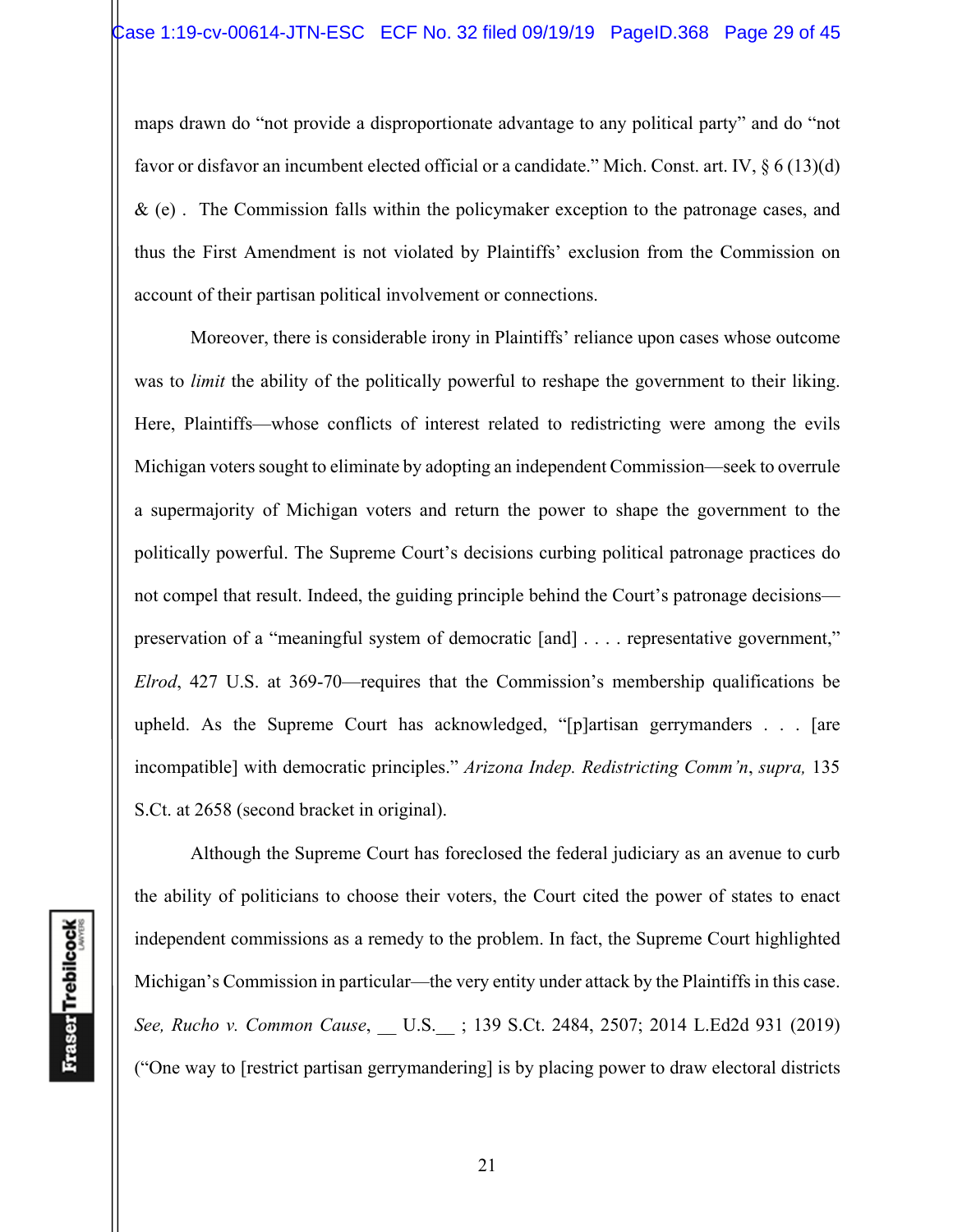in the hands of independent commissions. For example, in November 2018, voters in Colorado and Michigan approved constitutional amendments creating multimember commissions that will be responsible . . . for creating and approving district maps for congressional and state legislative districts."). Michigan's citizens have a constitutional right to structure their sovereign government and choose the qualifications of their officeholders. *Citizens for Legislative Choice*, 144 F.3d at 925. They do not exceed that right by excluding from the Commission those citizens with a self-interest in thwarting, rather than promoting, a functioning representative democracy.

To the extent that the Supreme Court's patronage cases have any bearing here, it is to foreclose Plaintiffs' claims.

# **MICHIGAN HAS A COMPELLING GOVERNMENTAL INTEREST IN ENFORCING THE COMMISSION'S MEMBERSHIP QUALIFICATIONS.**

Even if could be found that Plaintiffs have identified a cognizable First Amendment interest, that interest would be overcome by the state's compelling interest in enforcing the Commission's membership qualifications. Courts have routinely recognized that states and the federal government have compelling interests advanced by laws limiting government officials' political activities or precluding government service based on prior political activities. For example, in *Citizens for Legislative Choice*, the Sixth Circuit upheld Michigan's lifetime term limits for state legislators. 144 F.3d at 925. Michigan's constitutional amendment imposed a lifetime limit of three terms in the state house and two terms in the state senate. Mich. Const. Article IV § 54. As a result, the amendment disqualified citizens from further legislative service, and precluded voters from voting to keep those legislators in office, based upon the prior political activities of those legislators. The court nonetheless rejected the plaintiffs' First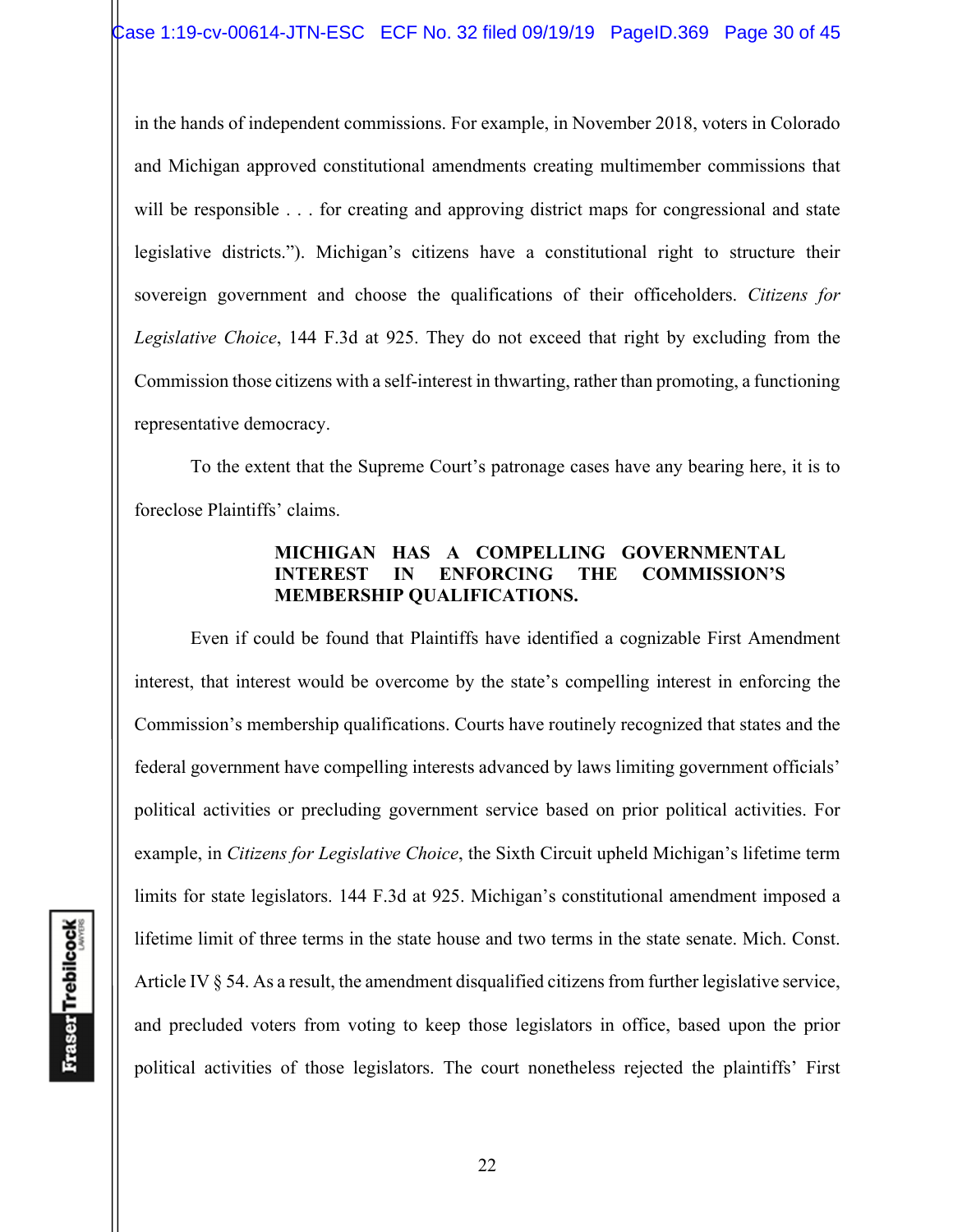Amendment challenge, noting "Michigan<sup>['s]</sup> . . . fundamental interest in structuring its government." *Id.* at 923. The Sixth Circuit accepted Michigan's asserted compelling interests:

"Michigan asserts that term limits are necessary to maintain the integrity of the democratic system. Michigan asserts, among other interests, that lifetime term limits will foster electoral competition by reducing the advantages of incumbency and encouraging new candidates. According to Michigan, lifetime term limits will also enhance the lawmaking process by dislodging entrenched leaders, curbing special interest groups, and decreasing political careerism. We, of course, express no views on the wisdom of term limits, but we simply respect Michigan's views."

*Id.* (quotation marks omitted).

All of the same interests that the Sixth Circuit accepted as compelling in *Citizens for Legislative Choice* support the Commission's membership qualifications here. The exclusion of applicants who are officeholders, candidates, or those financially tied to officeholders and candidates is necessary to maintain the integrity of the electoral system, to ensure district lines that will foster competition, reduce incumbency protection in line-drawing, and encourage new candidates. It will likewise dislodge entrenched leaders by ensuring districts drawn based upon partisan fairness and without regard to incumbency and will thereby curb the power of special interest groups and prevent political careerism by those with an interest in staying in power. All of these compelling interests can only be advanced by excluding from the Commission those whose interests are advanced by drawing districts that benefit their own political and financial interests, rather than drawing districts that foster a functioning representative democracy. If Michigan has a constitutional interest in prohibiting—for life—further legislative service by individuals, it plainly has a constitutional interest in prohibiting those with political or financial ties to legislators from drawing the districts that will determine who gets elected.<sup>6</sup>

<sup>6</sup> Indeed, as the Sixth Circuit noted in *Citizens for Legislative Choice*, the Supreme Court dismissed an appeal in a case challenging, on First and Fourteenth Amendment grounds, West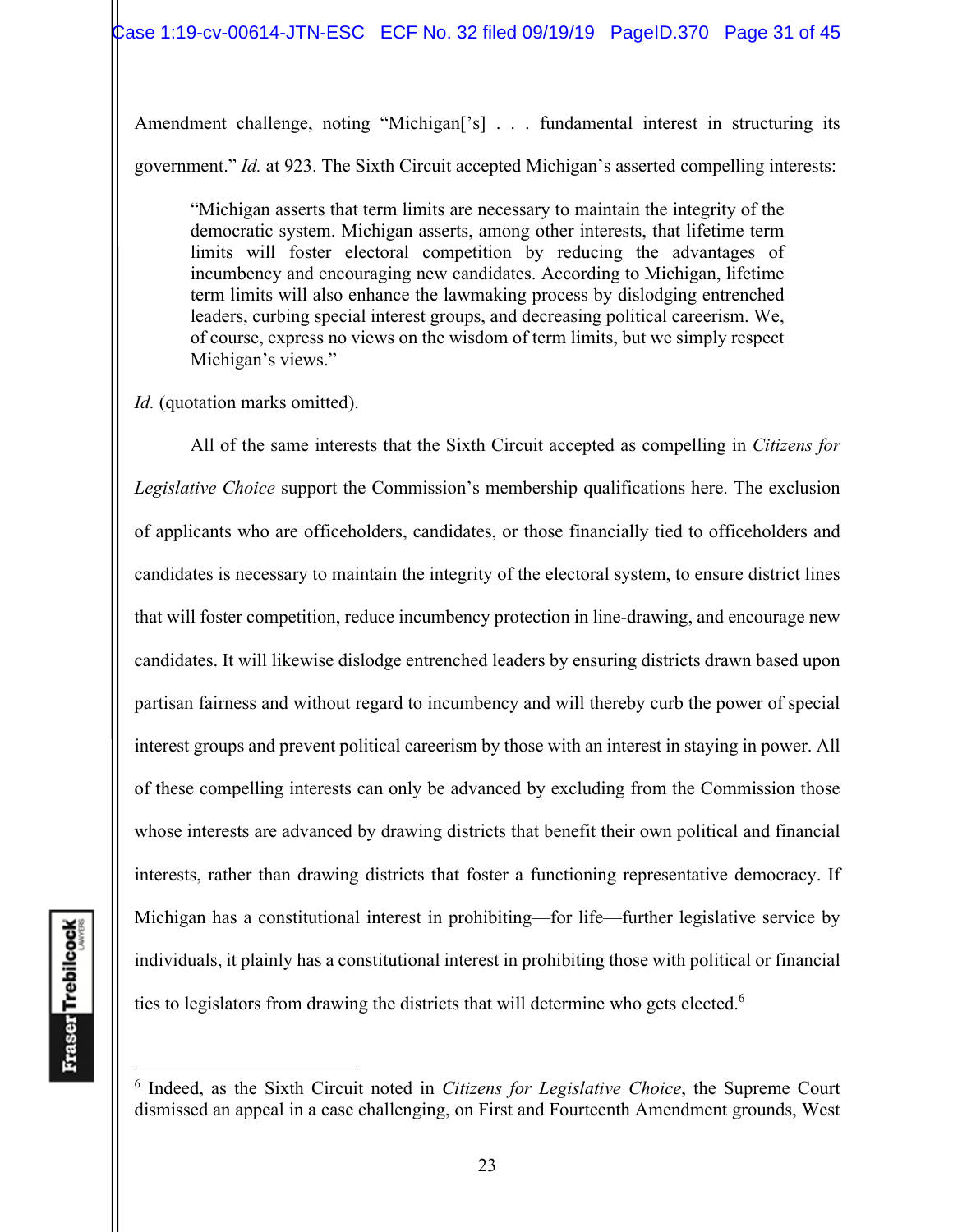Courts have likewise upheld state and federal laws prohibiting employees from engaging in partisan political activities. For example, the Hatch Act imposes a number of restrictions on federal employees related to partisan activities, including prohibiting them from holding partisan office. *See,* 5 U.S.C. § 7323(a)(3). The Supreme Court has held that the First Amendment does not preclude the Hatch Act's limitations. The Court endorsed the Hatch Act's "major thesis" that "it is essential that federal employees, for example, not take formal positions in political parties, not undertake to play substantial roles in partisan political campaigns, and not run for office on partisan political tickets." *U.S. Civil Serv. Comm'n v. Nat'l Ass'n of Letter Carriers AFL-CIO*, 413 U.S. 548, 565; 93 S.Ct. 2880; 37 L.Ed2d 796 (1973). This was so, the Court reasoned, because "it is not only important that the Government and its employees in fact avoid practicing political justice, but it is also critical that they appear to the public to be avoiding it, if confidence in the system of representative Government is not to be eroded to a disastrous extent." *Id.* Likewise, the Court concluded that the Hatch Act furthered the critical purpose of ensuring that "Government employees would be free from pressure and from express or tacit invitation to vote in a certain way or perform political chores in order to curry favor with their superiors rather than to act out their own beliefs." *Id.* at 566. The Court thus concluded that federal employees could be prohibited from engaging in a bevy of political activities, including,

"organizing a political party or club; actively participating in fund-raising activities for a partisan candidate for, or campaigning for, an elective public office; actively managing the campaign of a partisan candidate for public office; initiating or circulating a partisan nominating petition or soliciting votes for a partisan candidate for public office; or serving as a delegate, alternative or proxy to a political party convention. Our judgment is that neither the First Amendment

Virginia's gubernatorial term limits, concluding that the case did not even present a substantial federal question. *See, Moore v. McCartney*, *supra.*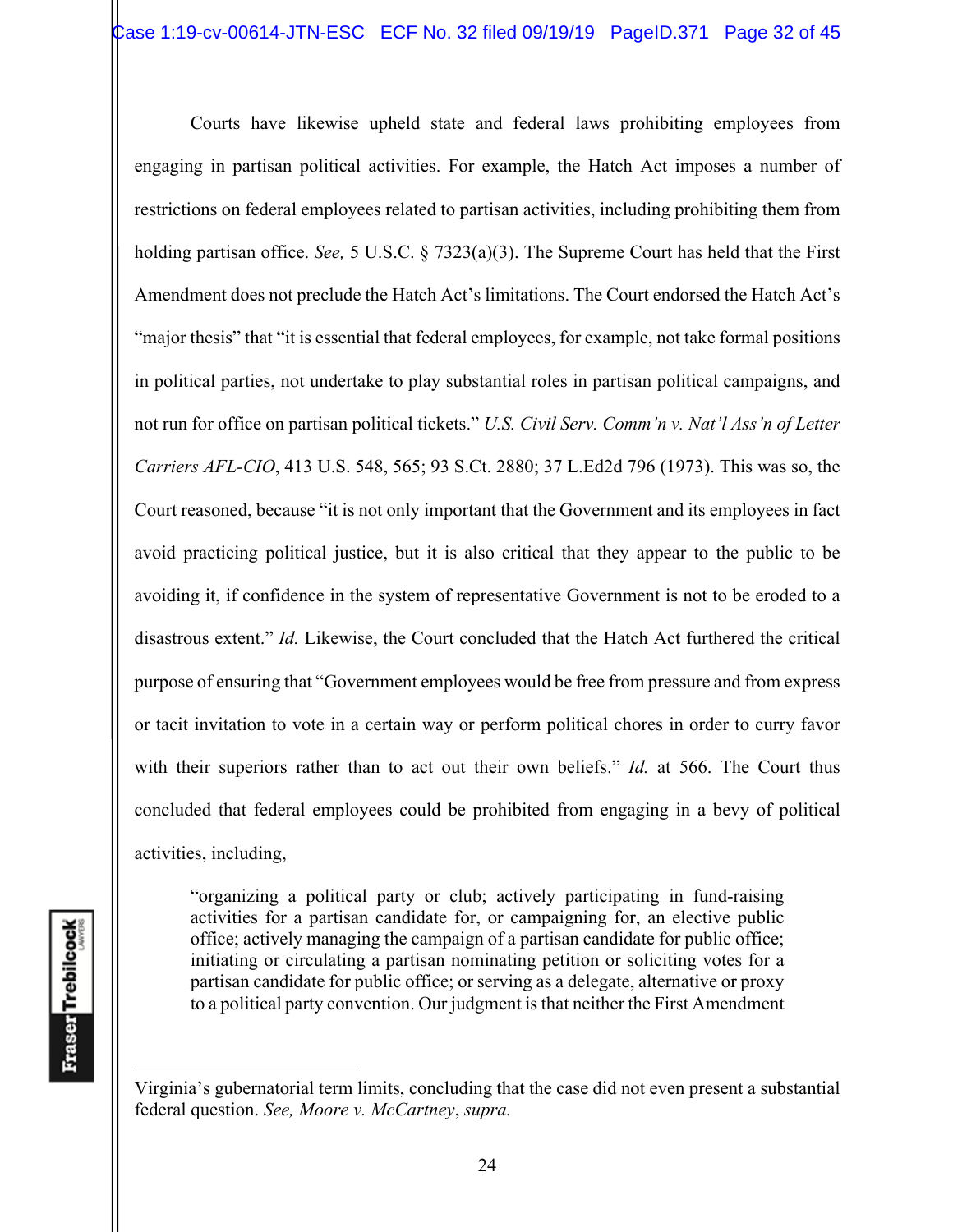nor any other provision of the Constitution invalidates a law barring this kind of partisan conduct by federal employees."

*Id.* at 556.

The Supreme Court has likewise upheld the ability of states to enact their own versions of the Hatch Act, *see Broadrick v. Oklahoma*, 413 U.S. 601; 98 S.Ct. 2908; 37 L.Ed.2d 830 (1973), and the Sixth Circuit has upheld the application of the Hatch Act to state employees whose agencies receive federal funds, *see Molina-Crespo v. U.S. Merit Systems Protection Bd.*, 547 F.3d 651 (6th Cir. 2008), and the termination of a public employee "because of the fact of that employee's candidacy," Murphy v. Cockrell, 505 F.3d 446, 450 (6th Cir. 2007).<sup>7</sup> As the Sixth Circuit has noted, these prohibitions protect against corruption and its appearance, which would otherwise be present if state employees were conflicted by partisan political activities. *See, Molina-Crespo*, *supra,* 547 F.3d at 665, citing *First Nat'l Bank of Boston v. Bellotti*, 435 U.S. 765, 788-89; 98 S.Ct. 1407; 55 L.Ed.2d 707 (1978). ("Preserving the integrity of the electoral process; preventing corruption, and [sustaining] the active, alert responsibility of the

 $7$  The composition of government commissions is frequently limited in partisan terms, and those membership requirements are not considered to violate the First Amendment by excluding potential members on partisan grounds. The Federal Election Commission, for example, cannot have a majority of its positions filled by members of the same political party. *See,* 52 U.S.C. § 301016(a)(1). The Federal Trade Commission, 15 U.S.C. § 41, the Securities Exchange Commission, 28 U.S.C. § 78d, and the Federal Energy Regulatory Commission, 42 U.S.C. § 7171(b), for example, cannot have more than three of their five members be of the same political party. Similar requirements exist for various commissions established by the Michigan Constitution, which may not have one political party holding a majority of the seats. *See,* Mich. Const. Article II § 7 (Board of Canvassers); *Id.* Article II § 29 (Civil Rights Commission); *Id.* Article XI §5 (Civil Service Commission). The prior version of the Michigan redistricting commission, though invalidated by the Michigan Supreme Court on other grounds in 1982, likewise excluded from its membership officers of federal, state, or local governments and made commissioners ineligible for legislative service for a period of years following the enactment of the districting plan. *See,* Mich. Const. of 1963, Article IV § 6, as adopted in 1963.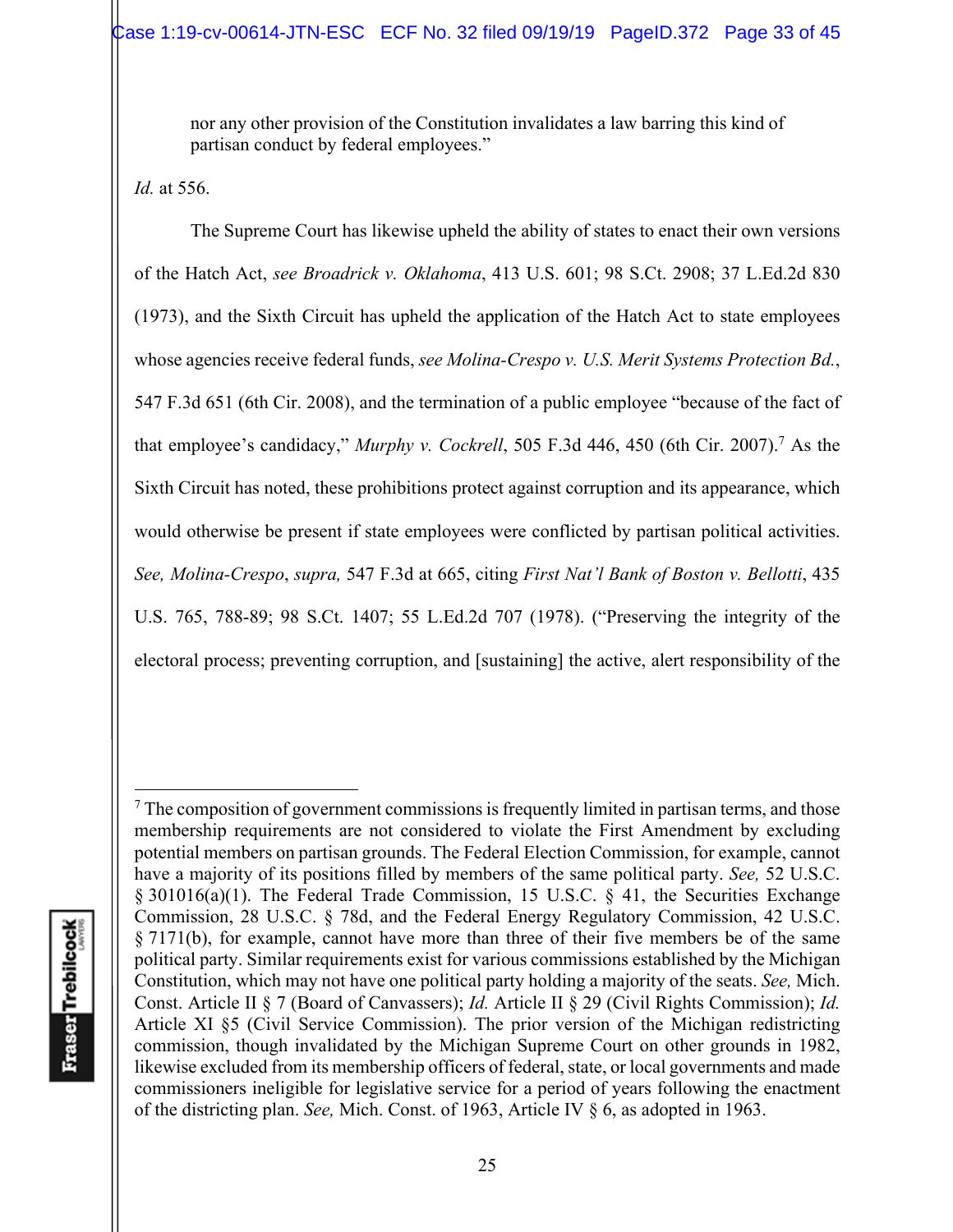individual citizen in a democracy for the wise conduct of government are interests of the highest importance.").

If Michigan can fire employees for engaging in partisan political activities without violating the First Amendment, then it necessarily follows that Michigan can disqualify those engaged (or financially dependent upon those engaged) in partisan political activities from serving on a Commission tasked with deciding the very structure of its representative democracy. The same interests that permit the Hatch Act likewise support the exclusion of those with a direct or indirectly political or pecuniary interest in districting.<sup>8</sup>

Finally, Plaintiffs contend that the Commission's membership qualifications are not adequately tailored because some people who are not excluded might hold even greater partisan beliefs than Plaintiffs, and that the Commission is not designed to be impartial because it includes "an amalgam of a variety of views across the political spectrum." Page ID.83-86. Plaintiffs' arguments are unpersuasive. Plaintiffs misunderstand the state's interest in excluding candidates, officeholders, and those financially tied to candidates and officeholders from service on the Commission. The purpose is not to identify and disqualify those people with the strongest ideological beliefs, but rather to identify and disqualify those with a direct or indirect personal political or financial interest in the outcome of the line-drawing. An officeholder's or candidate's job (or potential job) is on the line in redistricting—as are the jobs of their employees and the lobbyists hired based upon their relationships with those officeholders. Their family members are financially dependent upon them retaining districts likely to elect them. A

 $8$  In general, the government may regulate its employees' free speech interests to a greater extent than it can private citizens. *See, e.g.*, *Pickering v. Bd. of Educ.*, 391 U.S. 563, 568; 88 S.Ct. 1731; 20 L.Ed2d 811 (1968); *Shirvell v. Dep't of Atty. Gen.*, 308 Mich. App. 702, 731; 866 N.W. 2d 478, 495-96 (2015).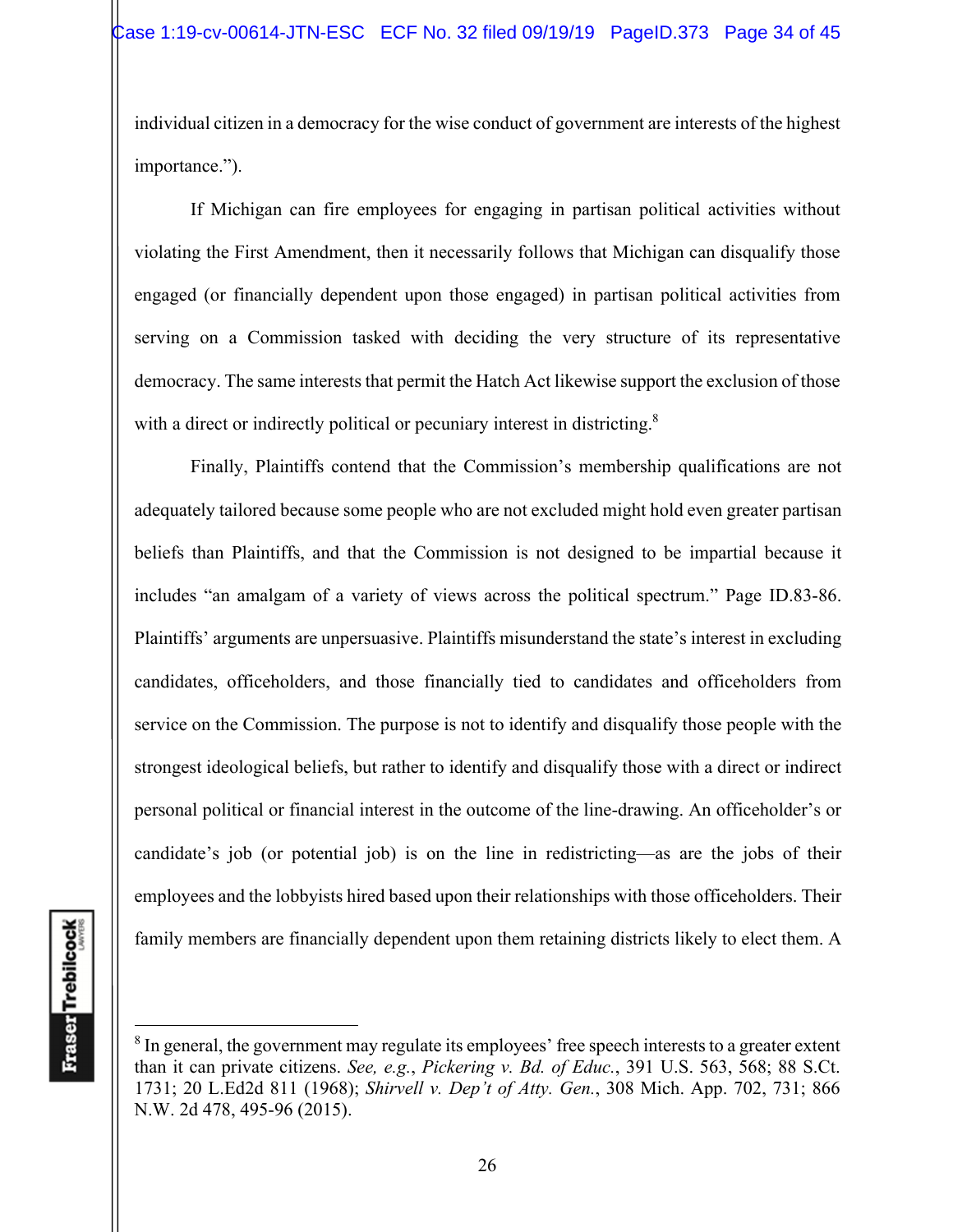regular voter may well be more ideologically liberal or conservative than these people and remain eligible to serve on the Commission, but that voter is substantially less likely to vote for maps that contravene the districting principles mandated by the Michigan Constitution in order to advance some personal pecuniary interest in determining district boundaries. For the same reason, plaintiffs' partiality argument is without merit. An "amalgam of a variety of views across the political spectrum" can be represented on the Commission while retaining impartiality with respect to *personal* political or pecuniary interests in the outcome of the districting.

# **2) THE PLAINTIFFS HAVE NOT SHOWN A DENIAL OF THEIR RIGHT TO EQUAL PROTECTION OF THE LAW GUARANTEED UNDER THE EQUAL PROTECTION CLAUSE OF THE FOURTEENTH AMENDMENT.**

Plaintiffs' equal protection challenge fails for much the same reasons that their First Amendment challenge fails. Plaintiffs rest their equal protection argument on their quibbles with various categories of people who are either permitted or disqualified from serving on the Commission. Plaintiffs note that those involved in partisan politics are excluded while those not so involved are not excluded. PageID.80. They likewise note that paid employees are excluded but volunteers are not. *Id.* They object to the reliance on registered lobbyists for the exclusion determination, the potential inclusion of employees of non-partisan candidates, and the failure to exclude Michigan Supreme Court justices from eligibility. *Id.*

These arguments do not implicate a cognizable equal protection claim. They do not involve any protected class. Nor are the categories of people subject to Plaintiffs' comparisons "similar in 'all relevant respects,'" *Paterek v. Vill. of Armada, Mich.*, 801 F.3d 630, 650 (6th Cir. 2015) (quoting *United States v. Green*, 654 F.3d 637, 651 (6th Cir. 2011)), so as to trigger the Equal Protection Clause. The excluded persons have a direct or indirect political or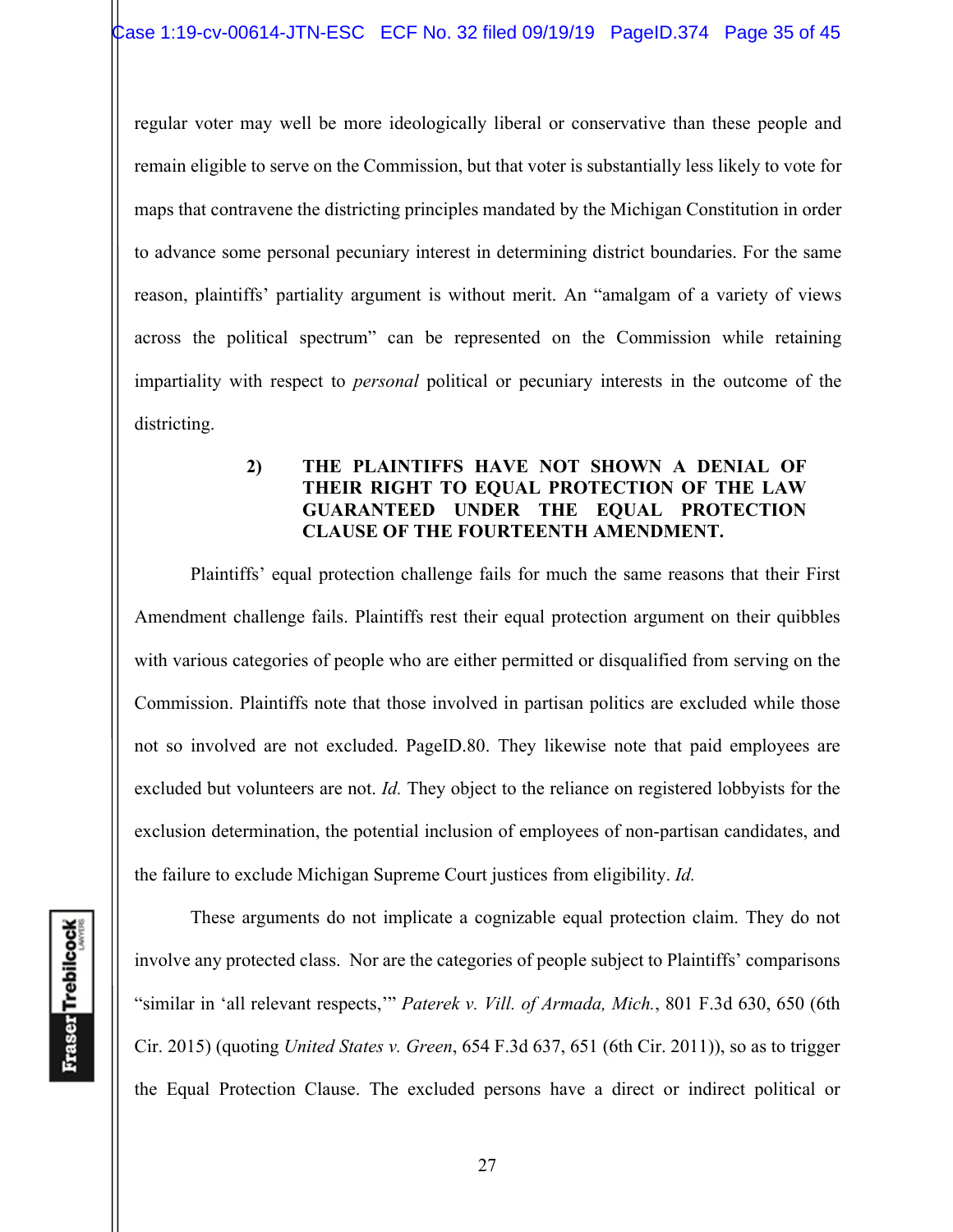pecuniary interest in districting, while others do not. For example, volunteers are not similarly situated to employees; their paychecks do not depend upon their preferred candidates prevailing. Michigan Supreme Court justices are not similarly situated, because they are elected in nonpartisan elections and are "ineligible to be nominated for or elected to an elective office other than a judicial office during the period of [ ] service and for one year thereafter." Mich. Const. Article IV § 21. They thus lack the same personal or pecuniary conflict that the excluded persons have. None of the differences that plaintiffs cite implicate the Equal Protection Clause of the Constitution, and none is sufficient—let alone "*plainly*" so—to overcome the great deference "Michigan deserves [ ] in structuring its government" and "'determin[ing] the qualifications of [its] most important government officials.'" *Citizens for Legislative Choice*, 144 F.3d at 925, quoting *Gregory*, *supra,* 501 U.S. at 463) (emphasis added).9

Plaintiffs' constitutional claims are without merit, and their request for a preliminary and permanent injunction should therefore be denied.

# **3) THE PLAINTIFFS HAVE ERRONEOUSLY IGNORED THE EXISTENCE AND EFFECT OF THE SEVERABILITY CLAUSE NOW INCLUDED IN ARTICLE IV, § 6.**

As the proposed remedy for their allegedly improper exclusion from service on the new Independent Redistricting Commission, the Plaintiffs have asked that the new Commission be declared unconstitutional and invalid, and that the Secretary of State and her employees and agents be preliminarily and then permanently enjoined from administering or preparing for selection of commissioners to serve on the Commission. In other words, the Plaintiffs are

<sup>9</sup> Courts routinely reject underinclusiveness arguments like those raised by Plaintiffs so long as the distinction is not "the result of invidious discrimination." *Richland Bookmart, Inc. v. Nichols*, 278 F.3d 570, 576 (6th Cir. 2002) (citing *Williamson v. Lee Optical of Okla. Inc.*, 348 U.S. 483, 489; 75 S.Ct. 461; 99 L.Ed2d 563 (1955), for proposition that legislature may properly "take one step at a time" in making reform).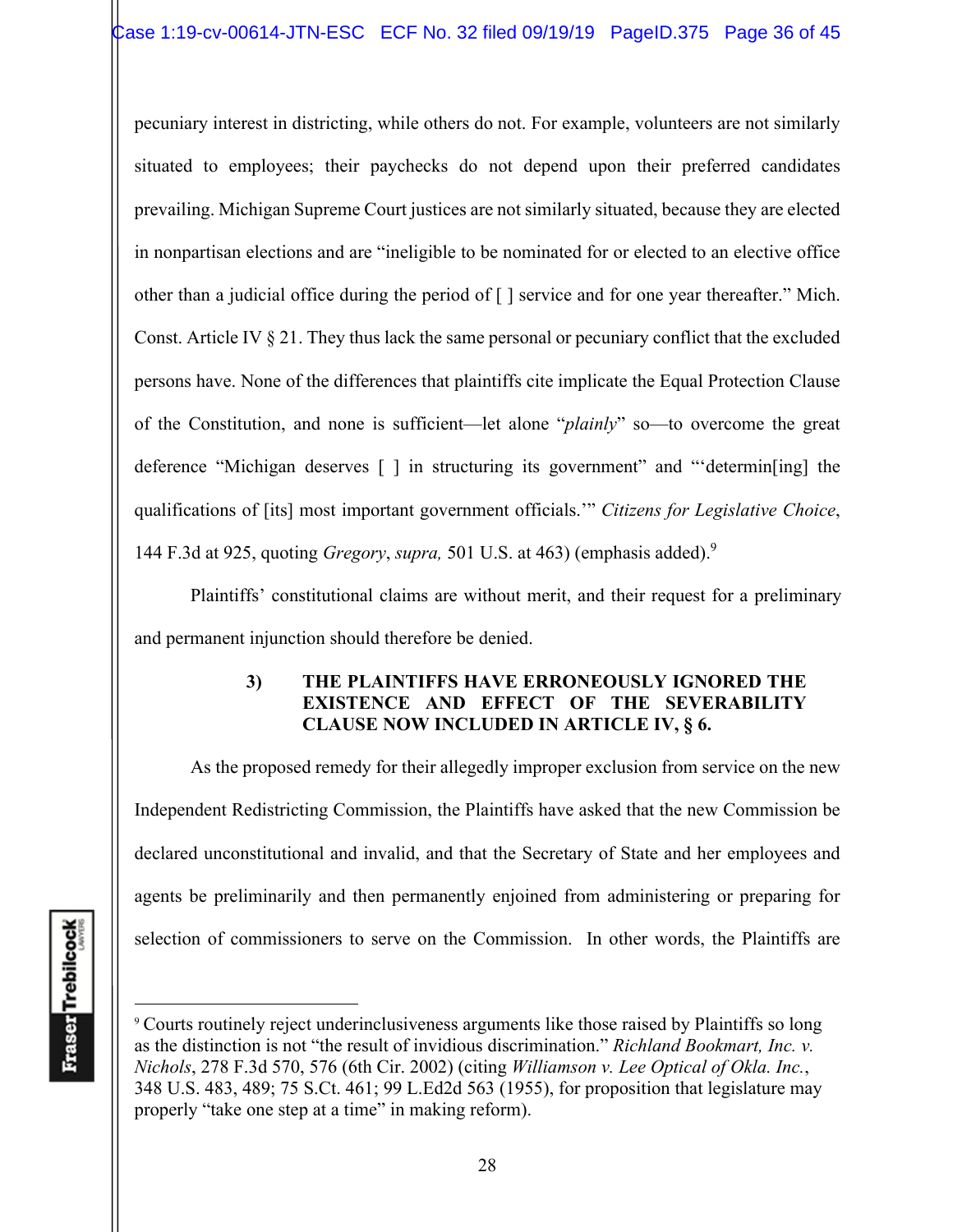asking to have the use of the new Commission scrapped in its entirety. Plaintiffs have contended, unpersuasively, that this result is required because the challenged provisions are unseverable. This argument should not occupy the Court's attention for long because it inexplicably ignores the existence and effect of the severability clause now included in Article IV, § 6 (20) .

As previously discussed, that severability clause provides, in pertinent part, that:

"If a final court decision holds any part. or parts of this section to be in conflict with the United States constitution or federal law, the section shall be implemented to the maximum extent that the United States constitution and federal law permit. Any provision held invalid is severable from the remaining portions of this section."

 It is difficult to imagine how the will of the people could have been expressed with greater clarity. As the unequivocal language states, it was their preference and directive that any provision of § 6 found to be in conflict with the U.S. Constitution or federal law be considered severable, and that all remaining portions be "implemented to the maximum extent that the United States constitution and federal law permit."

 Plaintiffs' discussion of cases addressing the question of when legislative enactments may be considered severable are unhelpful because it is a constitutional provision that is being challenged in this case. Plaintiffs' reliance upon *In re Apportionment of State Legislature – 1982,* 413 Mich. 96; 321 N.W.2d 565 (1982), is also misplaced. In that case, which addressed Article IV, § 6 as originally approved by the people in 1963, there was no severability clause that could be applied to the original constitutional language, and the Court was unable to assume that the people would have voted to approve the proposed Constitution without the highly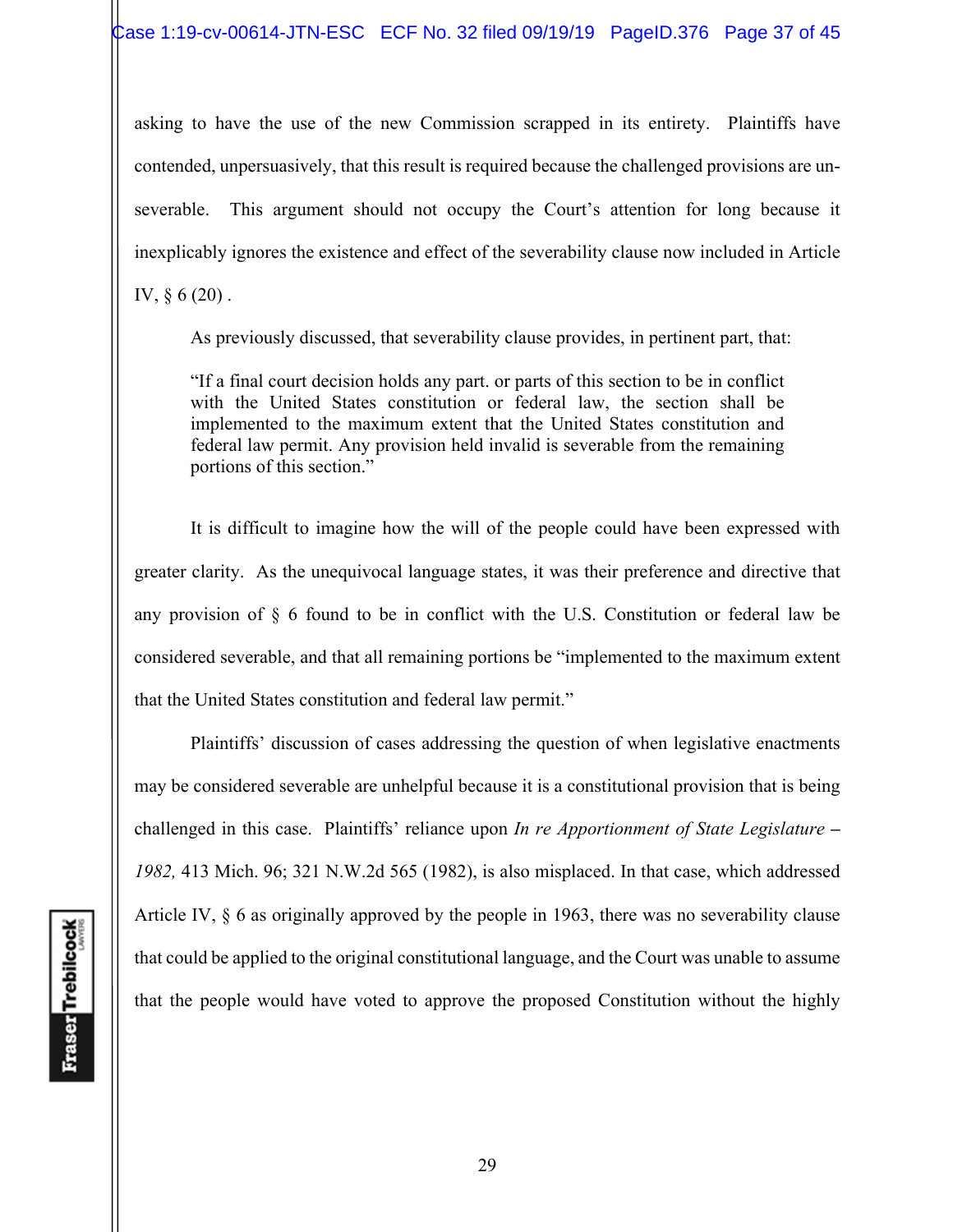significant provisions held unconstitutional by that decision.<sup>10</sup> Plaintiffs' citation of *Lucas v*. *Forty-Fourth General Assembly,* 377 U.S. 713; 84 S.Ct. 1459; 12 L.Ed.2d 632 (1964) is equally unhelpful in light of the Court's observation that "there is no indication that the apportionment of the two houses of the Colorado General Assembly, pursuant to the 1962 constitutional amendment, is severable." 377 U.S. at 735.

The new constitutional language of Const 1963, Article IV, § 6 includes a severability clause, which the people voted to approve, so there is no uncertainty as to what the people intended when they voted to approve the constitutional language in question, as there was in 1982 with respect to the original language establishing the original Redistricting Commission. By their overwhelming vote to approve Proposal 18-2, the people have clearly expressed their preference and directive that any provision of § 6 found to be in conflict with the U.S. Constitution or federal law be considered severable, and that all remaining portions be "implemented to the maximum extent that the United States constitution and federal law permit." This being the case, there is no basis for Plaintiffs' present unreasonable suggestion that the new Commission must be scrapped in its entirety so that the Legislature may regain its control of the redistricting function. That is not what the people intended, and thus, it would be wholly inappropriate to disregard their will by granting the relief requested. If the Court should ultimately determine that one of more of the challenged restrictions runs afoul of constitutional

**Fraser** Trebilcock

<sup>&</sup>lt;sup>10</sup> The new provisions created by the approval of VNP's ballot proposal are similar to the original provisions of Article IV, § 6, which provided for apportionment of the state Senate and House of Representatives districts by a politically-balanced Redistricting Commission. That Commission was not utilized for apportionment of Michigan's Senate and House districts after 1972 because the Supreme Court's decision in *In re Apportionment of State Legislature* held that the constitutionally prescribed use of weighted land area/population formulae violated the Equal Protection Clause of the U.S. Constitution, and that the invalid provisions were not severable because it could not assume that the people would have voted to approve the proposed Constitution without the highly significant provisions later held unconstitutional.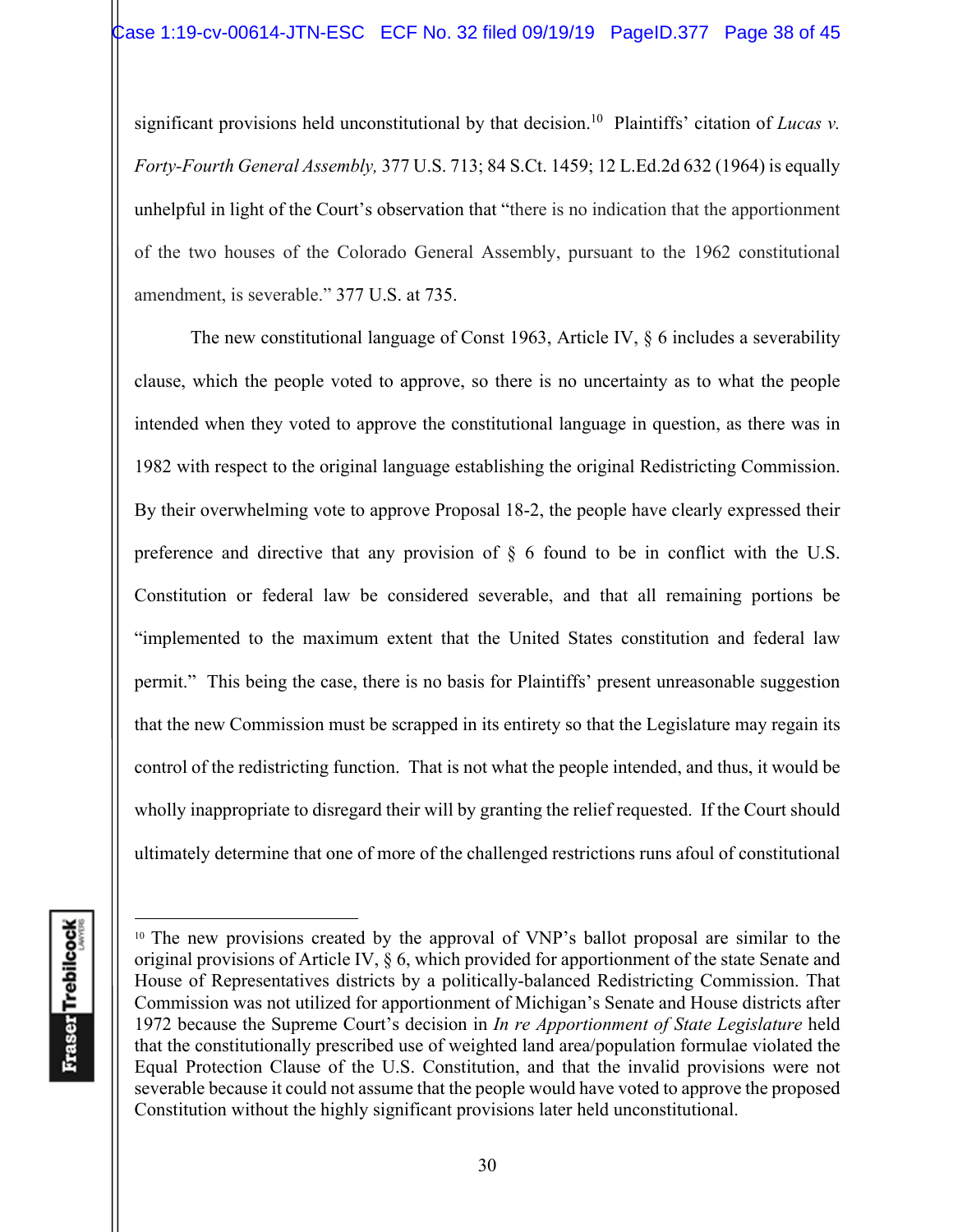protections, it can and should prescribe an appropriately limited remedy which may then be properly applied in accordance with the new severability provision.

### **C. THE PLAINTIFFS HAVE NOT SHOWN THAT THEY WILL SUFFER IRREPARABLE HARM ABSENT A PRELIMINARY INJUNCTION.**

With regard to irreparable harm, Plaintiffs erroneously contend that "once the makeup of the [Independent Citizens Redistricting] Commission is finalized," their harms "will become" irreparable. PageID.87. As explained above, Plaintiffs are wrong. Their constitutional rights will not be violated by the creation of the Independent Citizens Redistricting Commission. However, for purposes of considering Plaintiffs' argument regarding irreparable harm, it must be noted that even Plaintiffs do not claim that they are currently suffering irreparable harm or that irreparable harm is imminent. Rather, they contend that the alleged harm is destined to become irreparable at some point next year when the Redistricting Commission is eventually finalized. In making this contention, Plaintiffs overlook the obvious – namely, that this Court has ample time to resolve their constitutional claims long before the Independent Citizens Redistricting Commission is ever finalized.

In relevant part, Mich. Const., Article IV,  $\S6(2)(a)(i)$  provides that the Secretary of State shall make "applications for commissioner available to the general public not later than January 1 of the year of the federal decennial census." *Id*. Consequently, no citizen will have the ability to even apply for the Independent Citizens Redistricting Commission until January 1, 2020. Moreover, citizens will thereafter have until June 1, 2020, to complete and submit their applications before the Secretary of State creates the pools of eligible applicants. Mich. Const., Article IV,  $\S 6(2)(c)$  and (d). The Commission will not be "finalized" until September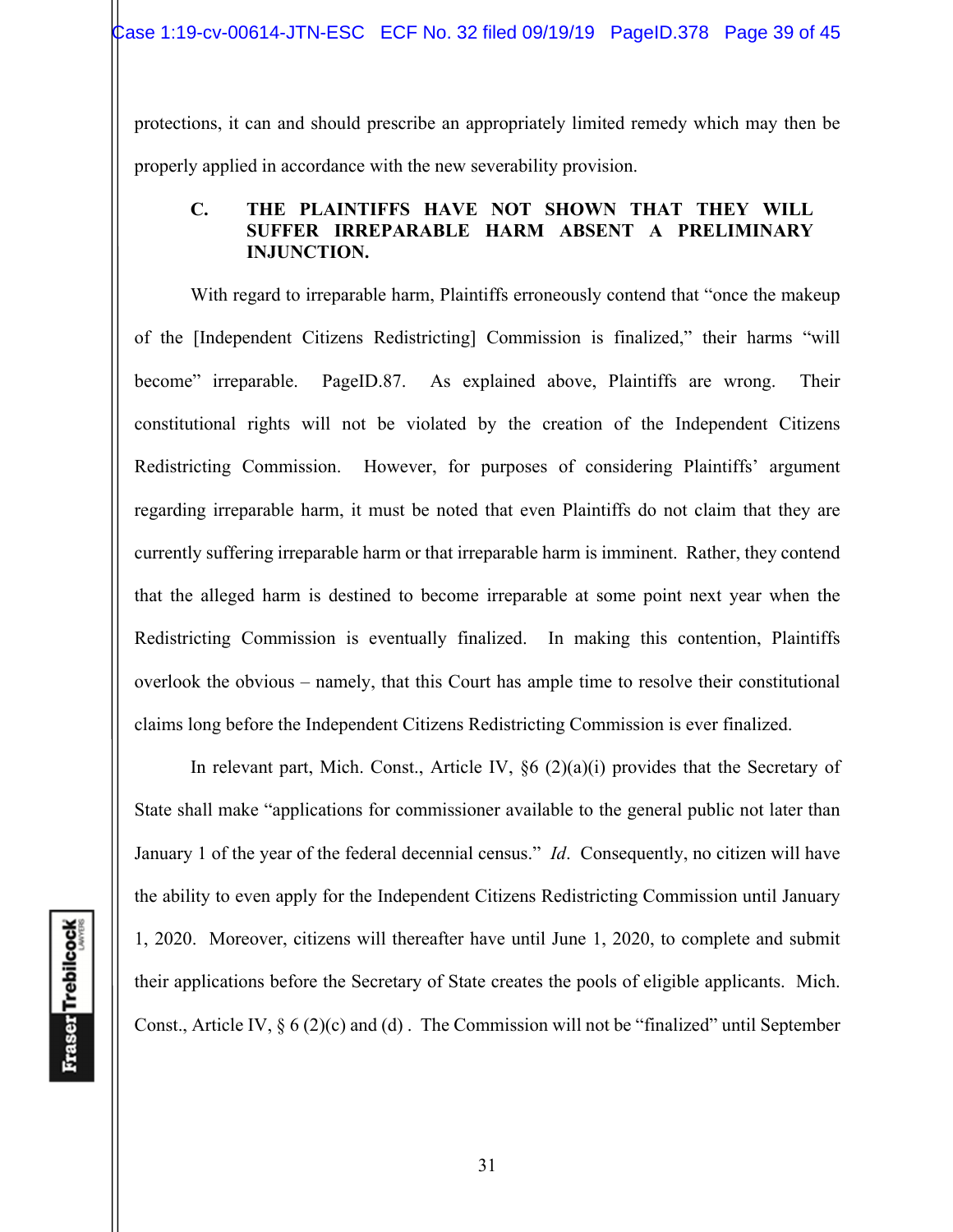1, 2020, when the members of the Commission are randomly selected from the pools of applicants. *Id*., §6 (2)(f).

 Stated otherwise, there is no exigency. This Court could take a full year to decide the merits of Plaintiffs' claims and **still** reach a decision before the Independent Citizens Redistricting Commission is established. The earliest date that Plaintiffs' rights might be impacted, if at all, is June 1, 2020, the date after which the Secretary of State will no longer accept applications. Accordingly, the Court has more than enough time to consider and decide the merits of Plaintiffs' claims. This is not a case that requires discovery or protracted litigation. Instead, it presents questions of law. A single round of briefing is likely all that is required. Simply put, there is no reason to grant a preliminary injunction pending a final resolution on the merits when the merits are so easily resolved before the alleged irreparable harm ever arises.

Certainly, Plaintiffs do not, and cannot, contend that they are suffering irreparable harm merely because the Secretary of State is taking the steps necessary to meet its obligation of disseminating applications to the public on or before January 1, 2020, as required by Michigan's Constitution. In fact, whether or not the Secretary of State continues preparing the applications while the Court decides this case will have no impact whatsoever on Plaintiffs' rights. If Plaintiffs are eventually successful on the merits (and that is highly unlikely), then the Court can easily order the Secretary of State to stop taking actions to establish the Commission at that time. There is no valid reason to short-circuit the process now. *Sampson v. Murray*, 415 U.S. 61, 90; 94 S.Ct. 937, 953; 39 L.Ed.2d 156 (1974) (holding that "[t]he possibility that adequate compensatory or other corrective relief will be available at a later date, in the ordinary course of litigation, weighs heavily against a claim of irreparable harm.") (citation omitted); *NDSL, Inc. v. Patnoude*, 914 F.Supp.2d 885, 899 (W.D. Mich. 2012) (same).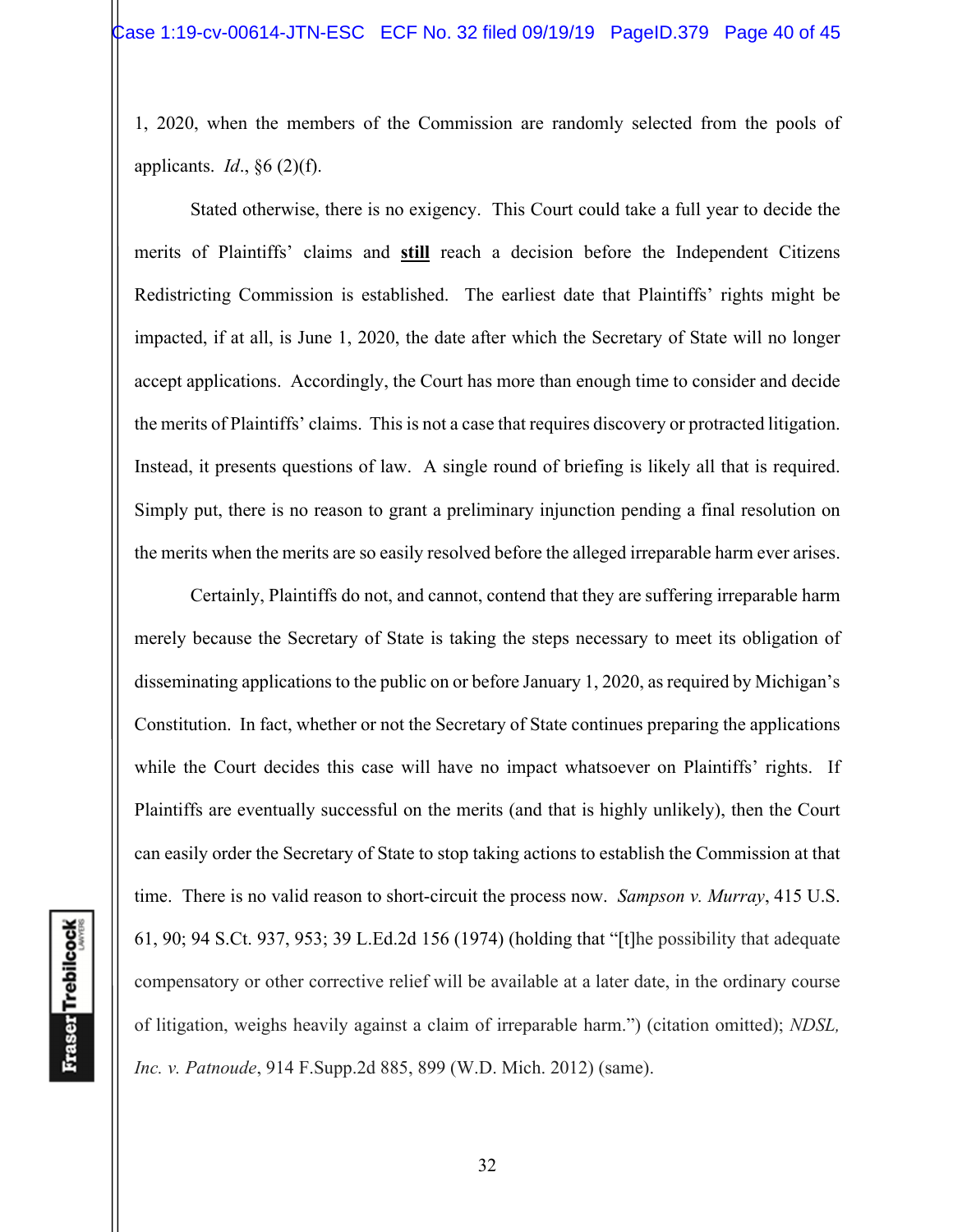This point is further highlighted by Plaintiffs' inexplicable decision to wait so long after the passage of Proposal 18-2 to bring the present lawsuit. Had a risk of irreparable harm truly existed because the voters approved of the creation of an Independent Citizens Redistricting Commission, Plaintiffs undoubtedly would have brought this lawsuit, and sought preliminary injunction, months ago. Had Plaintiffs done so, however, the Court would have had even more time to decide the merits. Consequently, Plaintiffs made the deliberate choice to wait to bring suit with the hope that they could somehow manufacture their own "emergency" **–** a tactic which clearly suggests both laches and unclean hands. Because the Plaintiffs have not proceeded with any sense of urgency, the Court should have no compunction to take whatever time is required to decide the case on the merits.

## **D. ISSUANCE OF THE REQUESTED PRELIMINARY INJUNCTIVE RELIEF WOULD CAUSE SUBSTANTIAL HARM TO THE RIGHTS THAT MICHIGAN'S CITIZENS HAVE RESERVED FOR THEMSELVES BY THEIR OVERWHELMING APPROVAL OF THE CHALLENGED CONSTITUTIONAL PROVISIONS, AND THUS, THE PUBLIC INTEREST WOULD BE ILL SERVED BY AN ORDER GRANTING THE RELIEF REQUESTED.**

The public has a strong interest in the smooth and effective administration of the law. *Northeast Ohio Coalition for Homeless and Service Employees Intern. Union, Local* 1199 *v*. *Blackwell*, 467 F.3d 999, 1011 (6th Cir. 2006). The public's interest in the proper implementation of the challenged constitutional procedure is especially strong because the adoption of that procedure was accomplished by the clearly expressed will of the people, as manifested by the 61% vote in favor of Proposal 18-2. The preliminary injunction requested by Plaintiffs would interfere with this important public interest because it would prevent the Secretary of State from continuing with her obligations to make applications for commissioner available to the public in the time required by Mich. Const., Article IV,  $\S$  6(2)(a)(i).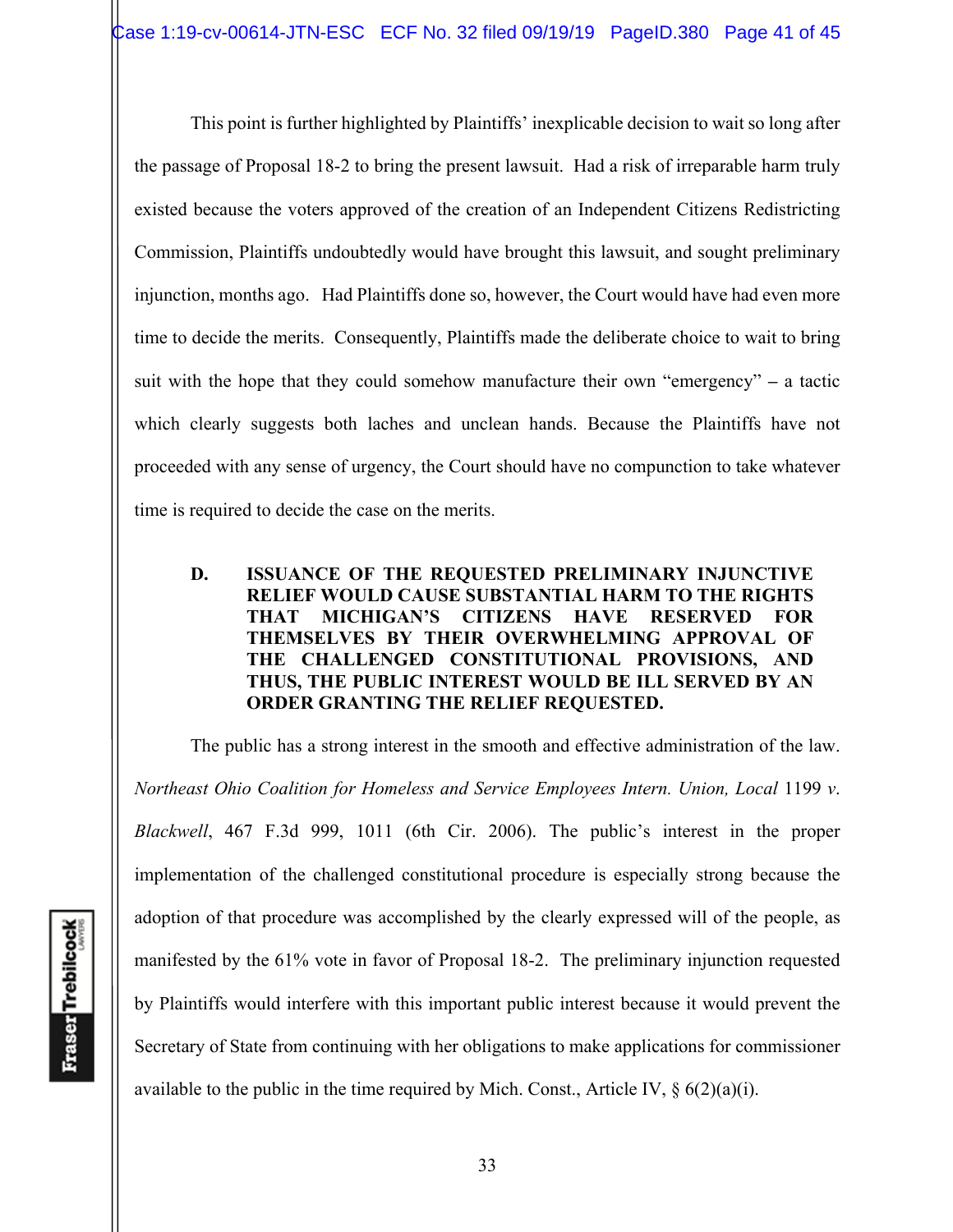And as previously discussed, the Plaintiffs will not suffer any type of cognizable injury if the Secretary of State continues her preparations while this Court considers and adjudicates the merits of the claims raised in this case. But if the requested preliminary injunction is issued, the public will be denied the smooth and effective implementation of the new constitutional procedure during the pendency of this matter, and the resulting delay may prevent the Secretary of State from fulfilling her obligations in accordance with the constitutionally-prescribed timeline if the Court eventually rejects Plaintiffs' challenges. The public interest would therefore be harmed rather than served by issuance of the requested preliminary injunction.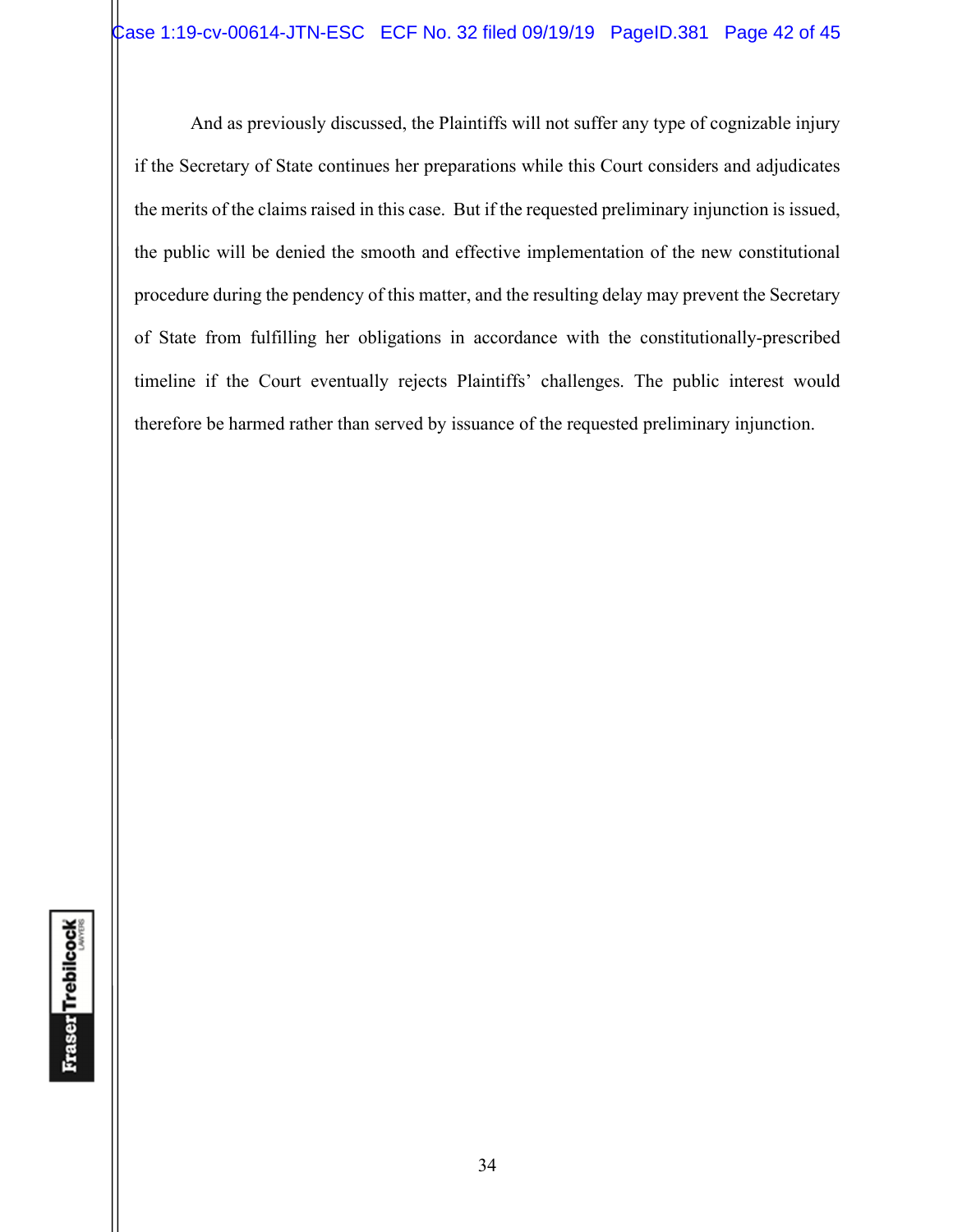Case 1:19-cv-00614-JTN-ESC ECF No. 32 filed 09/19/19 PageID.382 Page 43 of 45

# **RELIEF REQUESTED**

WHEREFORE, Intervenor-Defendant Count MI Vote, d/b/a Voters Not Politicians,

respectfully requests that Plaintiffs' Motion for Preliminary Injunction be denied.

*Respectfully submitted*,

 **Fraser Trebilcock Davis & Dunlap, P.C.**  Attorneys for Intervenor-Defendant Count MI Vote, d/b/a Voters Not Politicians

By: /s/ Graham K. Crabtree Peter D. Houk (P15155) Graham K. Crabtree (P31590) Jonathan E. Raven (P25390) Ryan K. Kauffman (P65357) 124 W. Allegan, Suite 1000 Lansing, Michigan 48933 (517) 482-5800

and and state of the state of the state of the state of the state of the state of the state of the state of the state of the state of the state of the state of the state of the state of the state of the state of the state

 Paul M. Smith Mark Gaber Campaign Legal Center  $1101$   $14^{\text{th}}$  Street N.W., Suite 400 Washington D.C. 20005

 Annabelle Harless Campaign Legal Center 73 W. Monroe Street, Suite 302 Chicago, Illinois 60603

Dated: September 19, 2019

**Fraser Trebilcock**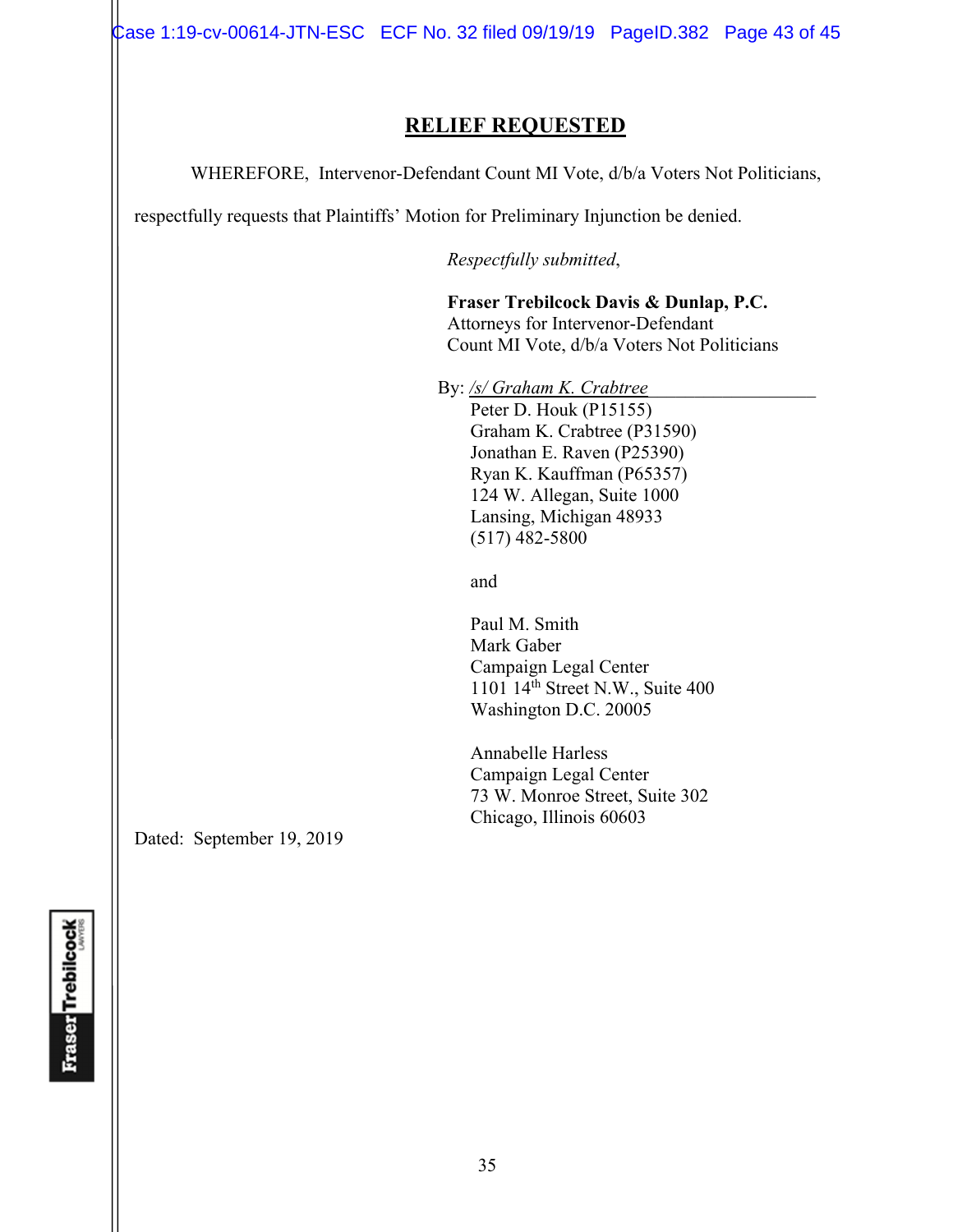Case 1:19-cv-00614-JTN-ESC ECF No. 32 filed 09/19/19 PageID.383 Page 44 of 45

### **CERTIFICATE OF COMPLIANCE**

 This document was prepared using Microsoft Word. The word count for Intervenor-Defendant's Brief in Opposition to Motion for Preliminary Injunction as provided by that software is 10,565 words which is less than the 10,800-word limit for a brief filed in support of a dispositive motion.

*Respectfully submitted*,

**FRASER TREBILCOCK DAVIS & DUNLAP, P.C.** Attorneys for Proposed Intervenor-Defendant Count MI Vote d/b/a Voters Not Politicians

Dated: September 19, 2019 By: /s/Graham K. Crabtree Peter D. Houk (P15155)

Jonathan E. Raven (P25390) Graham K. Crabtree (P31590) Ryan K. Kauffman (P65357) 124 W. Allegan, Suite 1000 Lansing, Michigan 48933 (517) 482-5800

**Fraser Trebilcock**